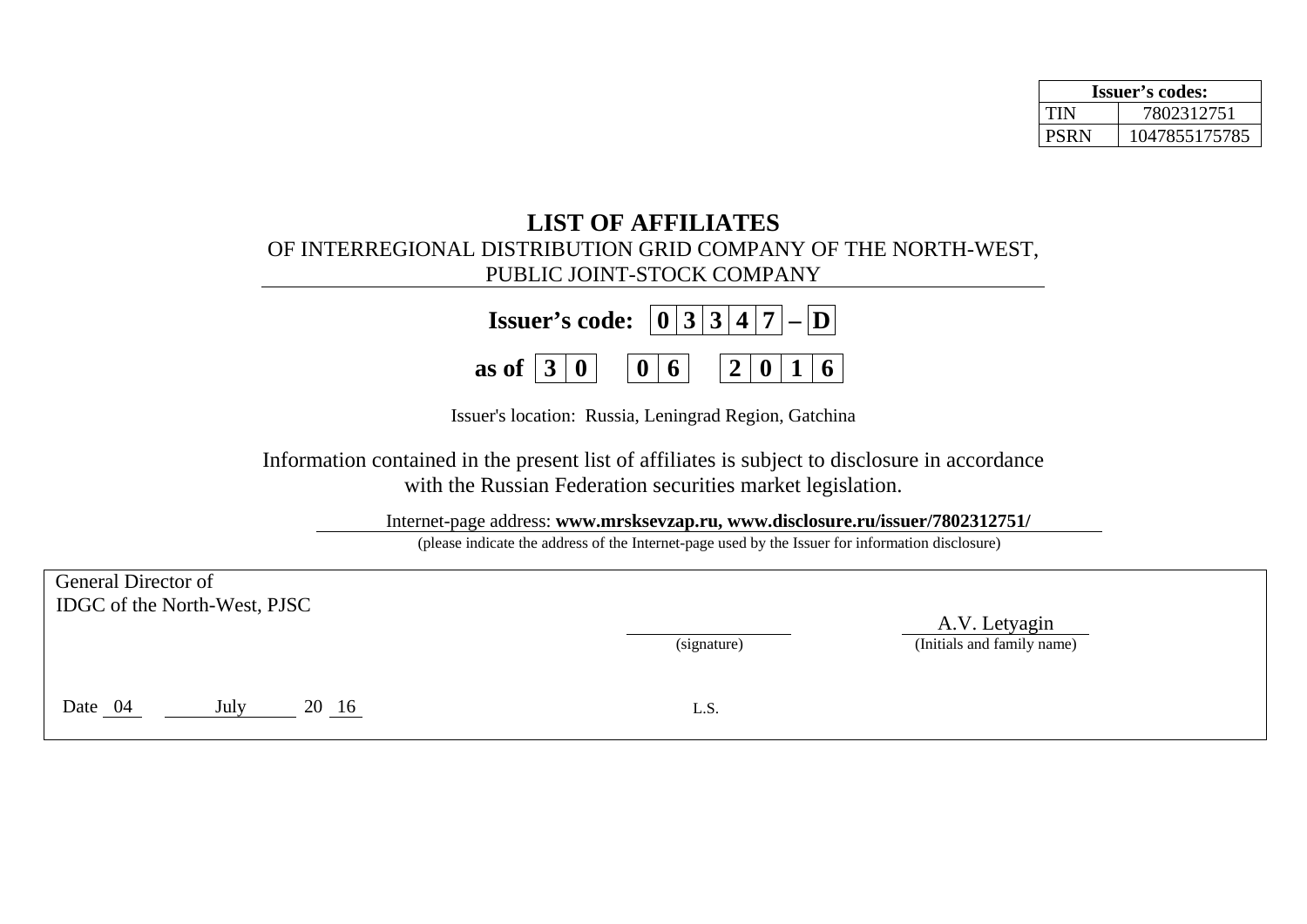|             |                                                                                                                                           |                                                                                                                                   |                                                                                                                                                                            |                                        |                                                                                                  | <b>Issuer's codes:</b>                                                                   |
|-------------|-------------------------------------------------------------------------------------------------------------------------------------------|-----------------------------------------------------------------------------------------------------------------------------------|----------------------------------------------------------------------------------------------------------------------------------------------------------------------------|----------------------------------------|--------------------------------------------------------------------------------------------------|------------------------------------------------------------------------------------------|
|             |                                                                                                                                           |                                                                                                                                   |                                                                                                                                                                            |                                        | <b>TIN</b>                                                                                       | 7802312751                                                                               |
|             | I. Composition of affiliates as of                                                                                                        | $\overline{0}$<br>6<br>$\mathfrak{Z}$<br>$\overline{0}$                                                                           | $\overline{2}$<br>$\overline{0}$<br>6<br>-1                                                                                                                                |                                        | <b>PSRN</b>                                                                                      | 1047855175785                                                                            |
| Item<br>No. | Full business name (registered name)<br>of non-profit organization) or given<br>name, patronymic (if any) and<br>family name of affiliate | Location of legal entity or<br>place of residence of<br>individual (indicated only<br>upon the concerned<br>individual's consent) | Reason(s) for person to be<br>qualified as affiliate                                                                                                                       | Date of the<br>reason(s)<br>occurrence | Fraction of<br>affiliate's<br>participation in<br>joint-stock<br>company's<br>chartered capital, | Fraction of<br>joint-stock<br>company's<br>ordinary shares<br>held by affiliate,<br>$\%$ |
|             |                                                                                                                                           |                                                                                                                                   |                                                                                                                                                                            |                                        | %                                                                                                |                                                                                          |
|             | $\overline{2}$                                                                                                                            | 3                                                                                                                                 |                                                                                                                                                                            | 5                                      | 6                                                                                                | $\overline{7}$                                                                           |
| 1.          | Akimov, Leonid Yuryevich                                                                                                                  | No consent given                                                                                                                  | The person is a member of the<br>Board of Directors of the<br>joint-stock company                                                                                          | 08.06.2016                             |                                                                                                  |                                                                                          |
| 2.          | Zharikov, Alexey Nikolayevich                                                                                                             | No consent given                                                                                                                  | The person is a member of the<br>Board of Directors of the<br>joint-stock company                                                                                          | 08.06.2016                             |                                                                                                  |                                                                                          |
| 3.          | Lavrova, Marina Alexandrovna                                                                                                              | No consent given                                                                                                                  | The person is a member of the<br>Board of Directors of the<br>joint-stock company                                                                                          | 08.06.2016                             |                                                                                                  |                                                                                          |
|             |                                                                                                                                           |                                                                                                                                   | The person exercises the<br>authorities of Sole Executive<br>Body of the joint-stock<br>company                                                                            | 25.04.2014                             |                                                                                                  |                                                                                          |
| 4.          | Letyagin, Alexander<br>Vyacheslavovich                                                                                                    | No consent given                                                                                                                  | The person is a member of the<br><b>Collegial Executive Body</b><br>of the joint-stock company<br>The person belongs<br>to the group the joint-stock<br>company belongs to | 25.04.2014<br>25.04.2014               |                                                                                                  |                                                                                          |
|             |                                                                                                                                           |                                                                                                                                   | The person is a member of the<br>Board of Directors of the<br>joint-stock company                                                                                          | 08.06.2016                             |                                                                                                  |                                                                                          |
| 5.          | Mangarov, Yury Nikolayevich                                                                                                               | No consent given                                                                                                                  | The person is a member of the                                                                                                                                              | 08.06.2016                             |                                                                                                  |                                                                                          |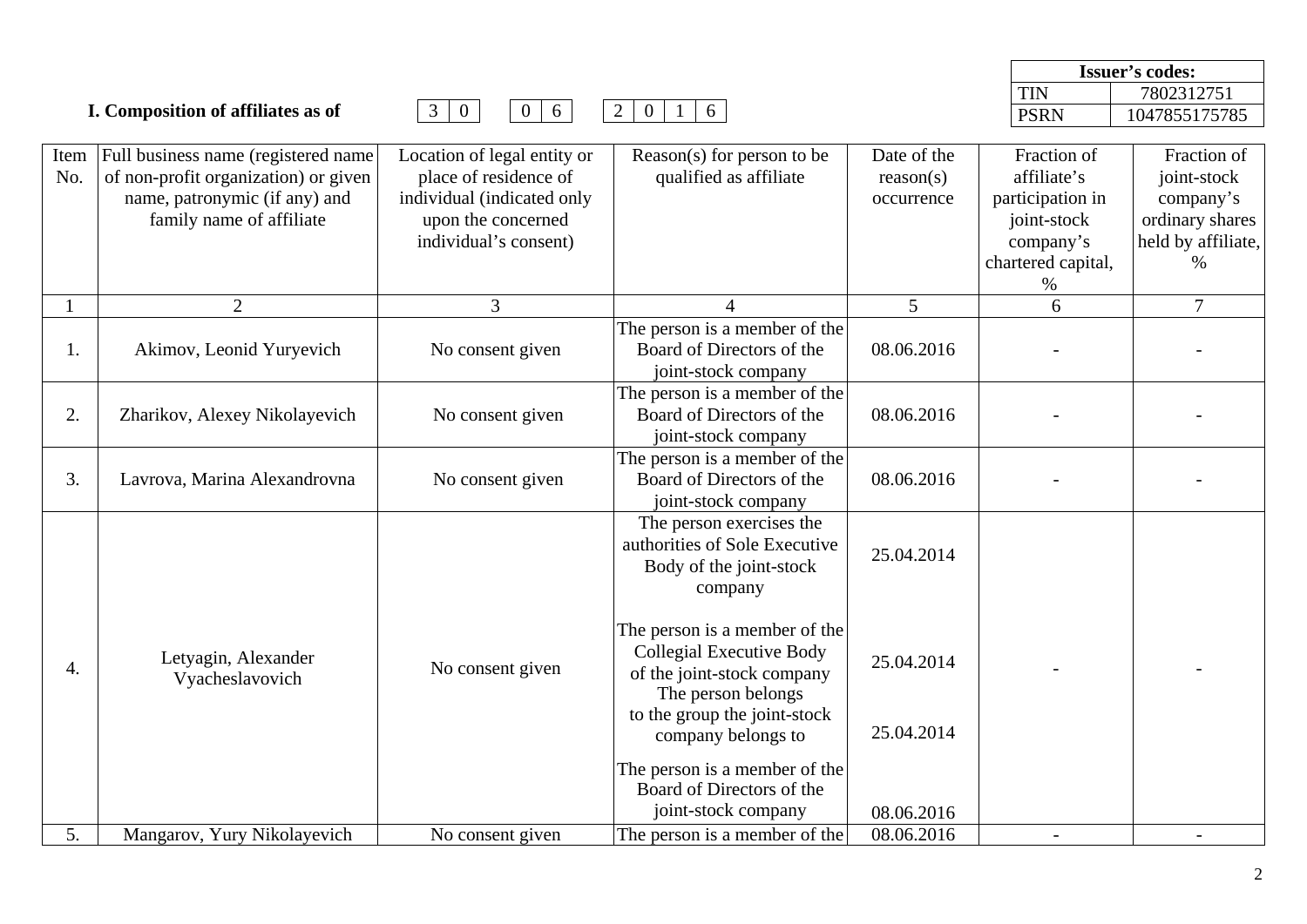|     |                                  |                  | Board of Directors of the<br>joint-stock company                                         |            |      |      |
|-----|----------------------------------|------------------|------------------------------------------------------------------------------------------|------------|------|------|
| 6.  | Pokrovsky, Sergey Vladimirovich  | No consent given | The person is a member of the<br>Board of Directors of the                               | 08.06.2016 |      |      |
|     |                                  |                  | joint-stock company                                                                      |            |      |      |
|     |                                  |                  | The person is a member of the<br>Board of Directors of the<br>joint-stock company        | 08.06.2016 |      |      |
| 7.  | Seleznev, Viktor Yuryevich       | No consent given | The person belongs<br>to the group the joint-stock<br>company belongs to                 | 01.03.2016 |      |      |
| 8.  | Stepanova, Mariya Dmitriyevna    | No consent given | The person is a member of the<br>Board of Directors of the<br>joint-stock company        | 08.06.2016 |      |      |
| 9.  | Filkin, Roman Alexeyevich        | No consent given | The person is a member of the<br>Board of Directors of the<br>joint-stock company        | 08.06.2016 |      |      |
| 10. | Schevchuk, Alexander Viktorovich | No consent given | The person is a member of the<br>Board of Directors of the<br>joint-stock company        | 08.06.2016 |      |      |
| 11. | Erdyniyev, Anton Alexandrovich   | No consent given | The person is a member of the<br>Board of Directors of the<br>joint-stock company        | 08.06.2016 |      |      |
| 12. | Gusev, Vladimir Sergeyevich      | No consent given | The person is a member of the<br>collective executive body of<br>the joint-stock company | 21.04.2015 |      |      |
| 13. | Medvedev, Ivan Vladimirovich     | No consent given | The person is a member of the<br>collective executive body of<br>the joint-stock company | 25.03.2015 | 0.01 | 0.01 |
| 14. | Nesterenko, Vladimir Valeryevich | No consent given | The person is a member of the<br>collective executive body of<br>the joint-stock company | 25.03.2015 |      |      |
| 15. | Nikonov, Dmitry Ivanovich        | No consent given | The person is a member of the<br>collective executive body of<br>the joint-stock company | 25.03.2015 |      |      |
| 16. | Orlov, Denis Alexandrovich       | No consent given | The person is a member of the                                                            | 01.09.2014 |      |      |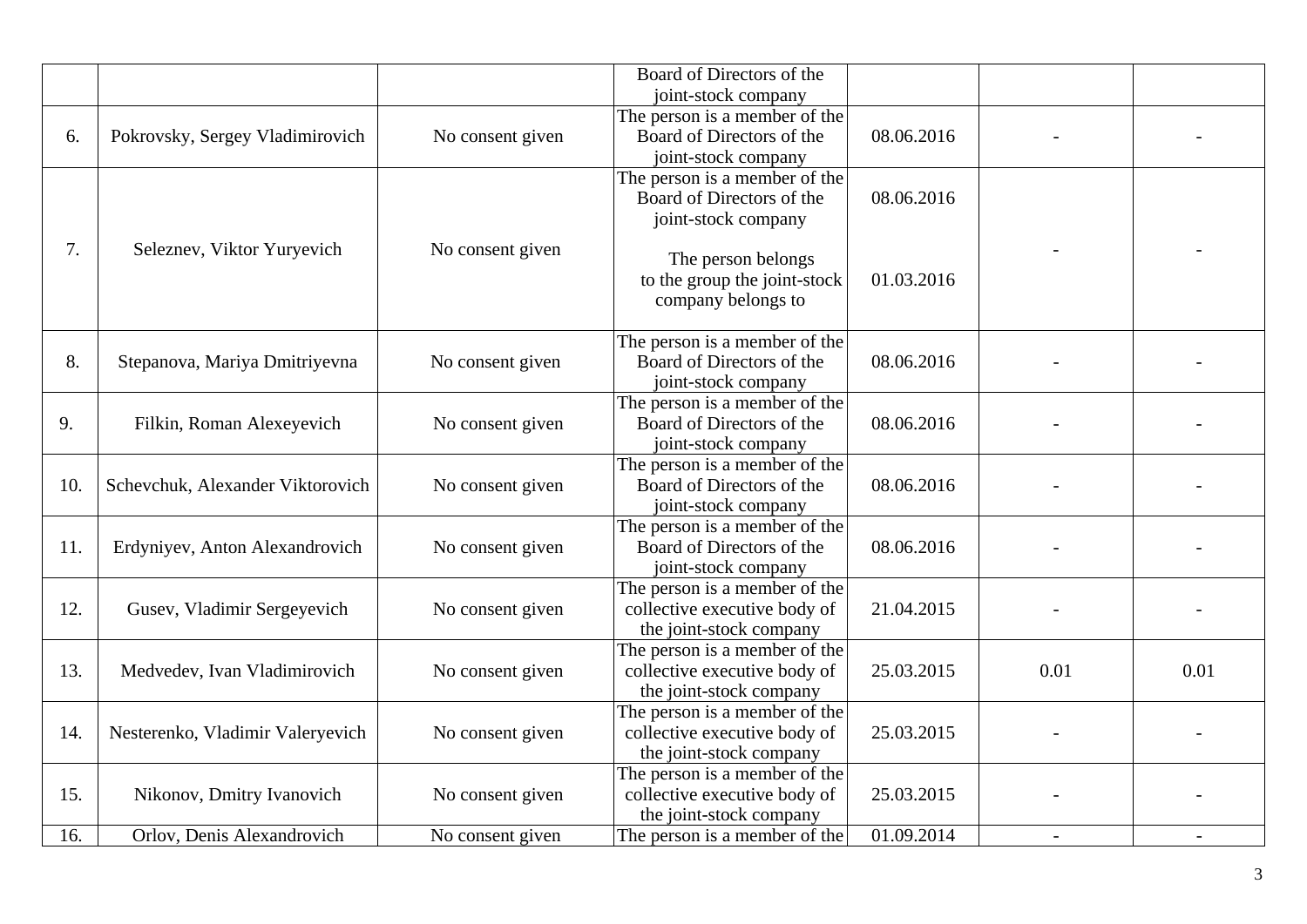|     |                                                                                     |                                                                                        | collective executive body of<br>the joint-stock company                                                                                                                                                                                                                                                         |            |       |       |
|-----|-------------------------------------------------------------------------------------|----------------------------------------------------------------------------------------|-----------------------------------------------------------------------------------------------------------------------------------------------------------------------------------------------------------------------------------------------------------------------------------------------------------------|------------|-------|-------|
| 17. | Fedorov, Vadim Nikolayevich                                                         | No consent given                                                                       | The person is a member of the<br>collective executive body of<br>the joint-stock company                                                                                                                                                                                                                        | 11.12.2015 |       |       |
| 18. | Shiryayev, Pavel Vyacheslavovich                                                    | No consent given                                                                       | The person is a member of the<br>collective executive body of<br>the joint-stock company                                                                                                                                                                                                                        | 11.12.2015 |       |       |
| 19. | Rosseti, Public Joint-Stock<br>Company                                              | Russia, Moscow                                                                         | The person is entitled to<br>dispose of more than 20% of<br>the voting shares<br>of the joint-stock company<br>The person belongs<br>to the group the joint-stock<br>company belongs to                                                                                                                         | 01.07.2008 | 55.38 | 55.38 |
| 20. | Federal Grid Company of the<br>Unified Energy System, Public<br>Joint-Stock Company | 117630, Moscow,<br>Academika Chelomeya str.,<br>5A                                     | The person belongs<br>to the group the joint-stock<br>company belongs to                                                                                                                                                                                                                                        | 10.07.2012 |       |       |
| 21. | Lesnaya Skazka, Joint-Stock<br>Company                                              | Russian Federation,<br>Republic of Karelia,<br>Pryazha District,<br>Sargilahta Village | The joint-stock company is<br>entitled to dispose of more<br>than 20% of the total number<br>of votes as per the shares<br>(fractions, contributions)<br>constituting the chartered<br>(share) capital of the person in<br>question<br>The person belongs<br>to the group the joint-stock<br>company belongs to | 01.04.2008 |       |       |
| 22. | Pskovenergoagent, Joint-Stock<br>Company                                            | 180006, Pskov,<br>Staro-Textilnaya str., 32                                            | The joint-stock company is<br>entitled to dispose of more<br>than 20% of the total number<br>of votes as per the shares<br>(fractions, contributions)<br>constituting the chartered<br>(share) capital of the person in<br>question                                                                             | 01.04.2008 |       |       |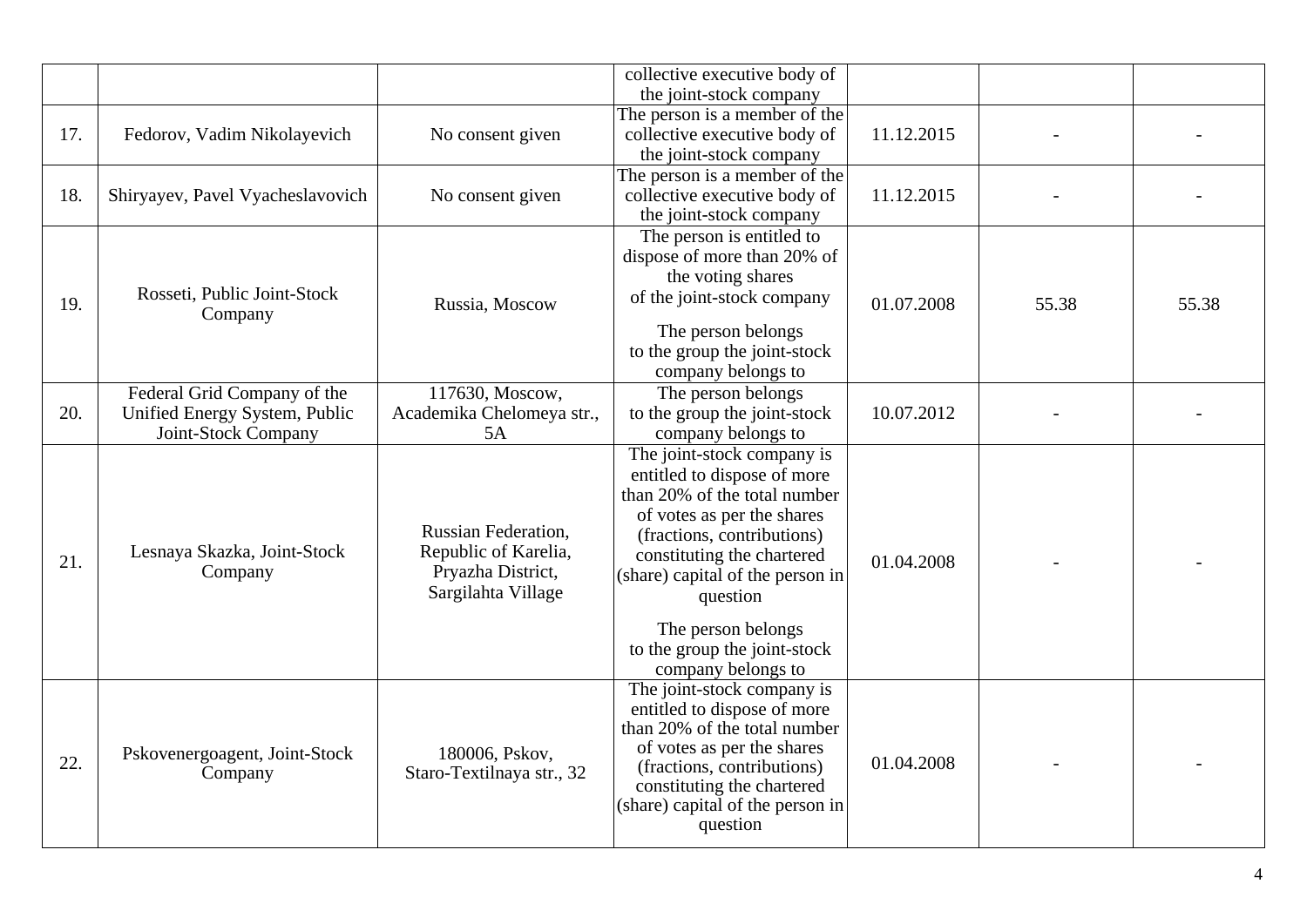|     |                                                         |                                                              | The person belongs                                                                                                                                                                                                                                                                                              |            |  |
|-----|---------------------------------------------------------|--------------------------------------------------------------|-----------------------------------------------------------------------------------------------------------------------------------------------------------------------------------------------------------------------------------------------------------------------------------------------------------------|------------|--|
|     |                                                         |                                                              | to the group the joint-stock                                                                                                                                                                                                                                                                                    |            |  |
|     |                                                         |                                                              | company belongs to                                                                                                                                                                                                                                                                                              |            |  |
| 23. | Pskovenergosbyt, Joint-Stock<br>Company                 | 180004, Pskov,<br>Zavodskaya str., 24                        | The joint-stock company is<br>entitled to dispose of more<br>than 20% of the total number<br>of votes as per the shares<br>(fractions, contributions)<br>constituting the chartered<br>(share) capital of the person in<br>question<br>The person belongs<br>to the group the joint-stock<br>company belongs to | 01.04.2008 |  |
| 24. | Energoservice of the North-West,<br>Joint-Stock Company | 188300, Leningrad Region,<br>Gatchina,<br>Sobornaya str., 31 | The joint-stock company is<br>entitled to dispose of more<br>than 20% of the total number<br>of votes as per the shares<br>(fractions, contributions)<br>constituting the chartered<br>(share) capital of the person in<br>question<br>The person belongs                                                       | 28.01.2011 |  |
|     |                                                         |                                                              | to the group the joint-stock<br>company belongs to                                                                                                                                                                                                                                                              |            |  |
|     | <b>Interregional Distribution Grid</b>                  |                                                              | The person belongs                                                                                                                                                                                                                                                                                              |            |  |
| 25. | Company of Center, Public Joint-                        | Russia, Moscow                                               | to the group the joint-stock                                                                                                                                                                                                                                                                                    | 01.07.2008 |  |
|     | <b>Stock Company</b>                                    |                                                              | company belongs to                                                                                                                                                                                                                                                                                              |            |  |
|     |                                                         | Tambov Region,                                               | The person belongs                                                                                                                                                                                                                                                                                              |            |  |
| 26. | Energetik, Joint-Stock Company                          | Novaya Lyada District Center                                 | to the group the joint-stock                                                                                                                                                                                                                                                                                    | 01.07.2008 |  |
|     |                                                         | Settlement, Sanatornaya str., 1                              | company belongs to                                                                                                                                                                                                                                                                                              |            |  |
|     |                                                         |                                                              | The person belongs                                                                                                                                                                                                                                                                                              |            |  |
| 27. | Yaroslavl Electric Power Grid                           | 150042, Yaroslavl,                                           | to the group the joint-stock                                                                                                                                                                                                                                                                                    | 01.07.2008 |  |
|     | Company, Joint-Stock Company                            | Blyucher str., 26                                            | company belongs to                                                                                                                                                                                                                                                                                              |            |  |
|     | <b>Moscow United Electric Power</b>                     |                                                              | The person belongs                                                                                                                                                                                                                                                                                              |            |  |
| 28. | Grid Company, Public Joint-Stock                        | Russia, Moscow                                               | to the group the joint-stock                                                                                                                                                                                                                                                                                    | 01.07.2008 |  |
|     | Company                                                 |                                                              | company belongs to                                                                                                                                                                                                                                                                                              |            |  |
| 29. | Energocenter, Joint-Stock Company                       | 142117, Moscow                                               | The person belongs                                                                                                                                                                                                                                                                                              | 01.07.2008 |  |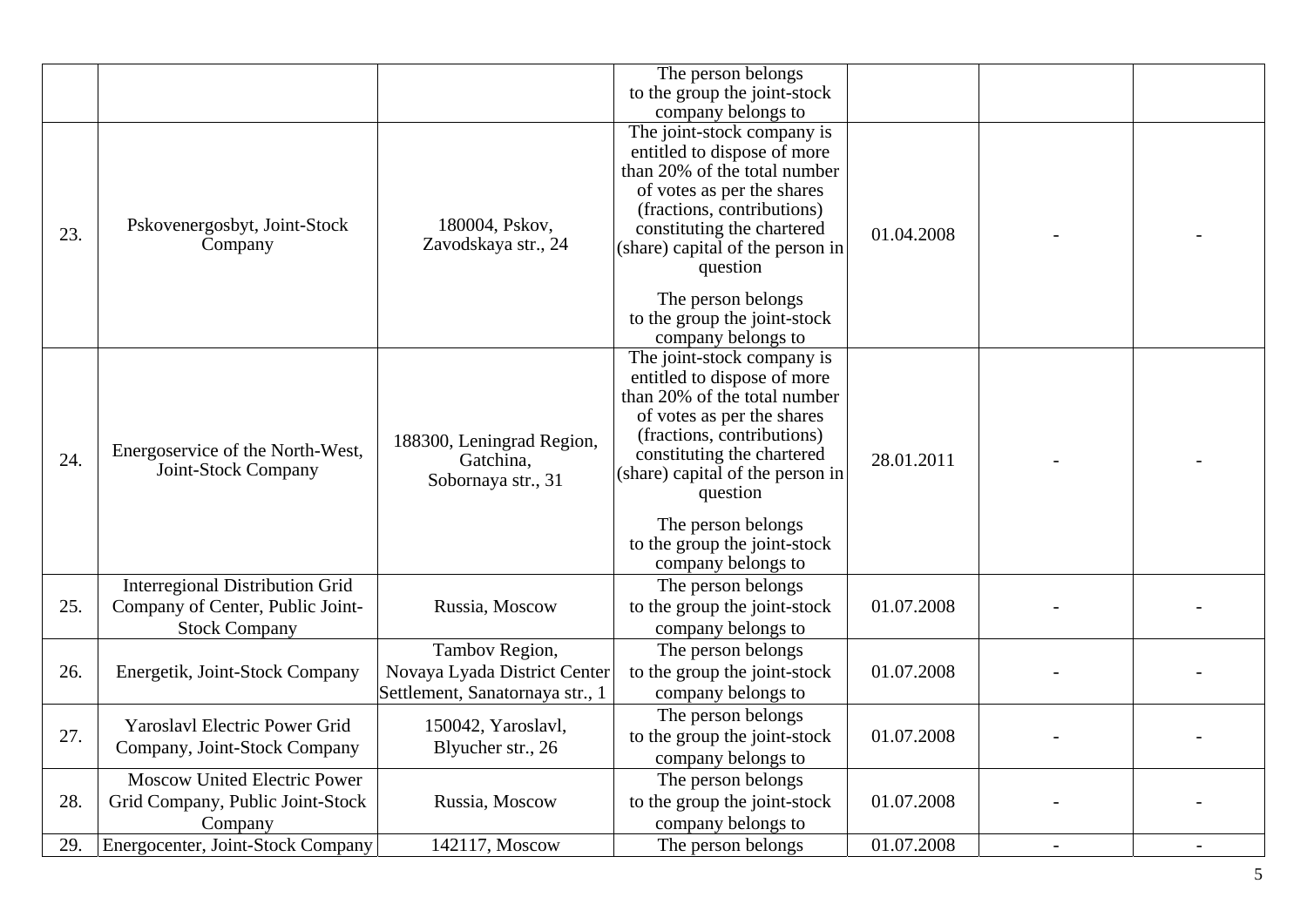|     |                                                                                                                  | Region, Podolsk,<br>Kirov str., 65                                                          | to the group the joint-stock<br>company belongs to                       |            |  |
|-----|------------------------------------------------------------------------------------------------------------------|---------------------------------------------------------------------------------------------|--------------------------------------------------------------------------|------------|--|
| 30. | <b>Interregional Distribution Grid</b><br>Company of Ural, Joint-Stock<br>Company                                | 620026, Yekaterinburg,<br>Mamin-Sibiryak str., 140                                          | The person belongs<br>to the group the joint-stock<br>company belongs to | 01.07.2008 |  |
| 31. | Yekaterinburgenergosbyt, Joint-<br><b>Stock Company</b>                                                          | 620144, Yekaterinburg,<br>Surikov str., 48                                                  | The person belongs<br>to the group the joint-stock<br>company belongs to | 01.07.2008 |  |
| 32. | Uralenergotrans, Limited Liability<br>Company                                                                    | 620026, Yekaterinburg,<br>Mamin-Sibiryak str., 140                                          | The person belongs<br>to the group the joint-stock<br>company belongs to | 09.08.2010 |  |
| 33. | Yekaterinburg Electric Power Grid<br>Company, Joint-Stock Company                                                | 620014, Yekaterinburg,<br>Boris Yeltsin str., 1                                             | The person belongs<br>to the group the joint-stock<br>company belongs to | 01.07.2008 |  |
| 34. | <b>Interregional Distribution Grid</b><br>Company of Siberia, Public Joint-<br><b>Stock Company</b>              | 660021, Krasnoyarsk,<br>Bograd str., 144a                                                   | The person belongs<br>to the group the joint-stock<br>company belongs to | 01.07.2008 |  |
| 35. | Tyvaenergo, Joint-Stock Company                                                                                  | 667001, Russian Federation,<br>Republic of Tyva, Kyzyl,<br>Rabochaya str., 4                | The person belongs<br>to the group the joint-stock<br>company belongs to | 01.07.2008 |  |
| 36. | Yurenergoconsult, Limited Liability<br>Company                                                                   | 357506, Stavropol Territory,<br>Pyatigorsk,<br>295 Strelkovoy Divizii str., 18              | The person belongs<br>to the group the joint-stock<br>company belongs to | 13.06.2012 |  |
| 37. | Sotssfera, Joint-Stock Company                                                                                   | 644518, Omsk Region, Omsk<br>District, Chernoluchye Village<br>Strelnikov recreation center | The person belongs<br>to the group the joint-stock<br>company belongs to | 01.07.2008 |  |
| 38. | Sibirelektrosetservice, Joint-Stock<br>Company                                                                   | 660062, Krasnoyarsk,<br>Vilskiy str., 7                                                     | The person belongs<br>to the group the joint-stock<br>company belongs to | 01.07.2008 |  |
| 39. | <b>Interregional Distribution Grid</b><br>Company of Center and Privolzhye,<br><b>Public Joint-Stock Company</b> | 603950, Nizhny Novgorod,<br>Rozhdestvenskaya str., 33                                       | The person belongs<br>to the group the joint-stock<br>company belongs to | 01.07.2008 |  |
| 40. | Motor Transport Facilities, Joint-<br><b>Stock Company</b>                                                       | Kirov Region, Orichi District,<br>Orichi Settlement, Yuzhnaya<br>str., $50$                 | The person belongs<br>to the group the joint-stock<br>company belongs to | 01.07.2008 |  |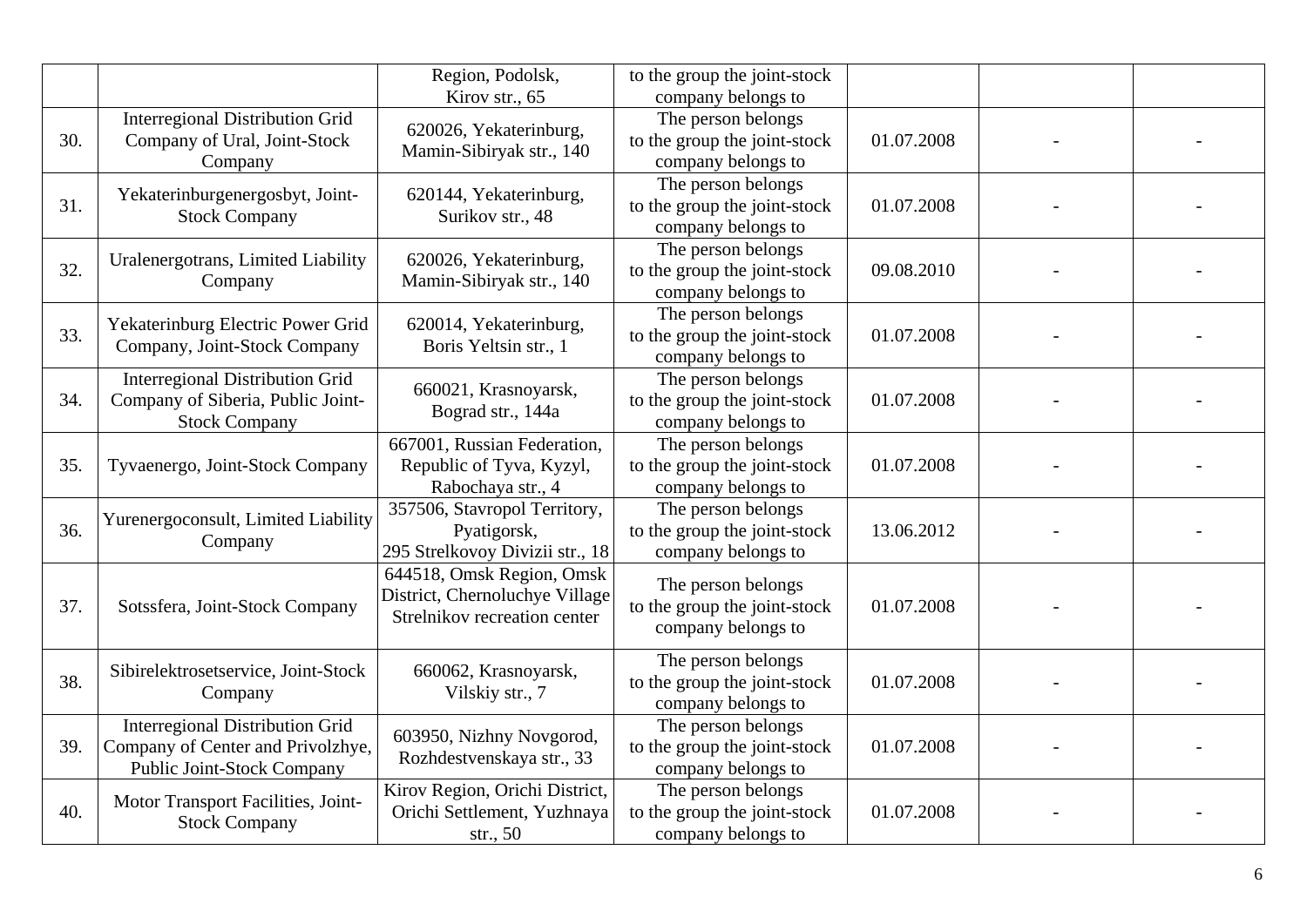|     | Sanatorium-Preventorium Energetik,                           | Udmurt Republic,                                    | The person belongs                                 |            |  |
|-----|--------------------------------------------------------------|-----------------------------------------------------|----------------------------------------------------|------------|--|
| 41. | Joint-Stock Company                                          | Izhevsk,                                            | to the group the joint-stock                       | 01.07.2008 |  |
|     |                                                              | Aviatsionnaya str., 10                              | company belongs to                                 |            |  |
| 42. | Svet, Closed Joint-Stock Company                             | 606440, Nizhny Novgorod                             | The person belongs                                 | 01.07.2008 |  |
|     |                                                              | Region, Bor,<br>Lunacharsky str., 8                 | to the group the joint-stock<br>company belongs to |            |  |
|     |                                                              | 606241, Nizhny Novgorod                             |                                                    |            |  |
|     | Berendeyevskoye, Joint-Stock                                 | Region, Lyskovo District,                           | The person belongs                                 |            |  |
| 43. | Company                                                      | Berendeyevka Rural                                  | to the group the joint-stock                       | 01.07.2008 |  |
|     |                                                              | Settlement                                          | company belongs to                                 |            |  |
|     | <b>Interregional Distribution Grid</b>                       | Russian Federation,                                 | The person belongs                                 |            |  |
| 44. | Company of Volga, Public Joint-                              | Saratov                                             | to the group the joint-stock                       | 01.07.2008 |  |
|     | <b>Stock Company</b>                                         |                                                     | company belongs to                                 |            |  |
|     | Social Sphere-M, Joint-Stock<br>Company                      | 430003, Mordovia,                                   | The person belongs                                 |            |  |
| 45. |                                                              | Saransk, Lenin pr., 50                              | to the group the joint-stock                       | 01.07.2008 |  |
|     |                                                              |                                                     | company belongs to<br>The person belongs           |            |  |
| 46. | Sanatorium-Preventorium<br>Solnechny, Joint-Stock Company    | 460023, Orenburg,                                   |                                                    | 01.07.2008 |  |
|     |                                                              | Turbinnaya str., 58                                 | to the group the joint-stock<br>company belongs to |            |  |
|     | Chuvash Motor Transport Company,<br>Joint-Stock Company      | 429954, Novocheboksarsk,<br>Promyshlennaya str., 21 | The person belongs                                 |            |  |
| 47. |                                                              |                                                     | to the group the joint-stock                       | 01.07.2008 |  |
|     |                                                              |                                                     | company belongs to                                 |            |  |
|     | <b>Interregional Distribution Grid</b>                       | <b>Russian Federation,</b>                          | The person belongs                                 |            |  |
| 48. | Company of South, Public Joint-                              | Rostov-on-Don                                       | to the group the joint-stock                       | 01.07.2008 |  |
|     | <b>Stock Company</b>                                         |                                                     | company belongs to                                 |            |  |
|     | A.A. Grechko Agricultural                                    | Rostov Region,<br>Kuibyshevo District,              | The person belongs                                 |            |  |
| 49. | Enterprise, Joint-Stock Company                              | Kuibyshevo Rural Settlement,                        | to the group the joint-stock                       | 01.07.2008 |  |
|     |                                                              | Teatralnaya str., 21                                | company belongs to                                 |            |  |
|     |                                                              | Rostov Region,                                      |                                                    |            |  |
|     |                                                              | Novoshakhtinsk-10,                                  | The person belongs                                 |            |  |
| 50. | Sokolovskoye Agricultural<br>Enterprise, Joint-Stock Company | Sokolovo-Kundryuchensky                             | to the group the joint-stock                       | 01.07.2008 |  |
|     |                                                              | Settlement,                                         | company belongs to                                 |            |  |
|     |                                                              | Kurskaya str., 32                                   |                                                    |            |  |
| 51. | <b>Energetik Recreation Center, Joint-</b>                   | 352818, Krasnodar Territory,                        | The person belongs                                 | 01.07.2008 |  |
|     | <b>Stock Company</b>                                         | Tuapse District,                                    | to the group the joint-stock                       |            |  |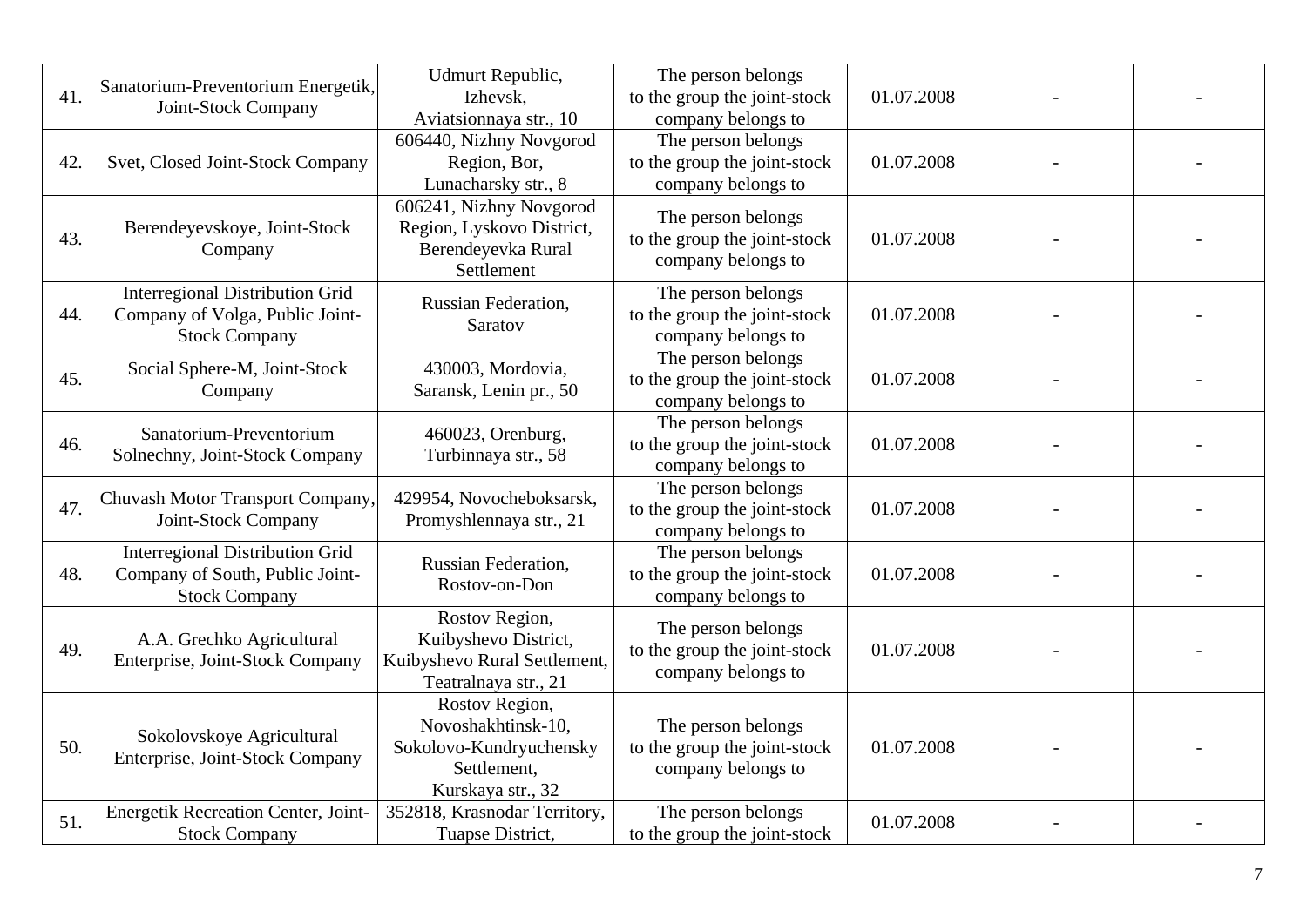|     |                                                                                                     | Shepsi Station, Shkolnaya str.,                                      | company belongs to                                                       |            |  |
|-----|-----------------------------------------------------------------------------------------------------|----------------------------------------------------------------------|--------------------------------------------------------------------------|------------|--|
| 52. | Research Engineering Center of<br>Interregional Distribution Grid<br>Companies, Joint-Stock Company | Moscow                                                               | The person belongs<br>to the group the joint-stock<br>company belongs to | 15.09.2010 |  |
| 53. | <b>VNIPIenergoprom Association,</b><br>Joint-Stock Company                                          | 105094, Moscow,<br>Semenovskaya embankment,<br>2/1                   | The person belongs<br>to the group the joint-stock<br>company belongs to | 01.07.2008 |  |
| 54. | VTI Thermal Power Equipment<br>Special Design Bureau, Joint-Stock<br>Company                        | Moscow,<br>3d Avtozavodsky secondary<br>street, 4, Block 1           | The person belongs<br>to the group the joint-stock<br>company belongs to | 01.07.2008 |  |
| 55. | Lenenergo, Public Joint-Stock<br>Company for Power Industry and<br>Electrification                  | Russia,<br>Saint Petersburg                                          | The person belongs<br>to the group the joint-stock<br>company belongs to | 01.07.2008 |  |
| 56. | Lenenergospetsremont, Closed<br>Joint-Stock Company                                                 | 191180, St. Petersburg,<br>Vasilevsky Island, Line 12, 43<br>Lit. A  | The person belongs<br>to the group the joint-stock<br>company belongs to | 01.07.2008 |  |
| 57. | Yantarenergo, Joint-Stock Company                                                                   | Russian Federation,<br>Kaliningrad                                   | The person belongs<br>to the group the joint-stock<br>company belongs to | 01.07.2008 |  |
| 58. | Yantarenergosbyt, Joint-Stock<br>Company                                                            | Kaliningrad,<br>Darwin str., 10                                      | The person belongs<br>to the group the joint-stock<br>company belongs to | 01.07.2008 |  |
| 59. | Kaliningrad Generating Company,<br>Joint-Stock Company                                              | Kaliningrad, Pravaya<br>embankment, 10a                              | The person belongs<br>to the group the joint-stock<br>company belongs to | 01.07.2008 |  |
| 60. | Kabardino-Balkarian Public Joint-<br><b>Stock Company for Power Industry</b><br>and Electrification | Kabardino-Balkarian Republic,<br>Nalchik                             | The person belongs<br>to the group the joint-stock<br>company belongs to | 01.07.2008 |  |
| 61. | Karachayevo-Cherkesskenergo,<br>Joint-Stock Company                                                 | Karachay-Cherkess Republic,<br>Cherkessk                             | The person belongs<br>to the group the joint-stock<br>company belongs to | 01.07.2008 |  |
| 62. | Kalmenergosbyt, Joint-Stock<br>Company                                                              | Republic of Kalmykia,<br>Elista                                      | The person belongs<br>to the group the joint-stock<br>company belongs to | 01.07.2008 |  |
| 63. | <b>Interregional Distribution Grid</b><br>Company of North Caucasus, Public<br>Joint-Stock Company  | 357506, Stavropol Territory,<br>Pyatigorsk,<br>Energetik Settlement, | The person belongs<br>to the group the joint-stock<br>company belongs to | 01.07.2008 |  |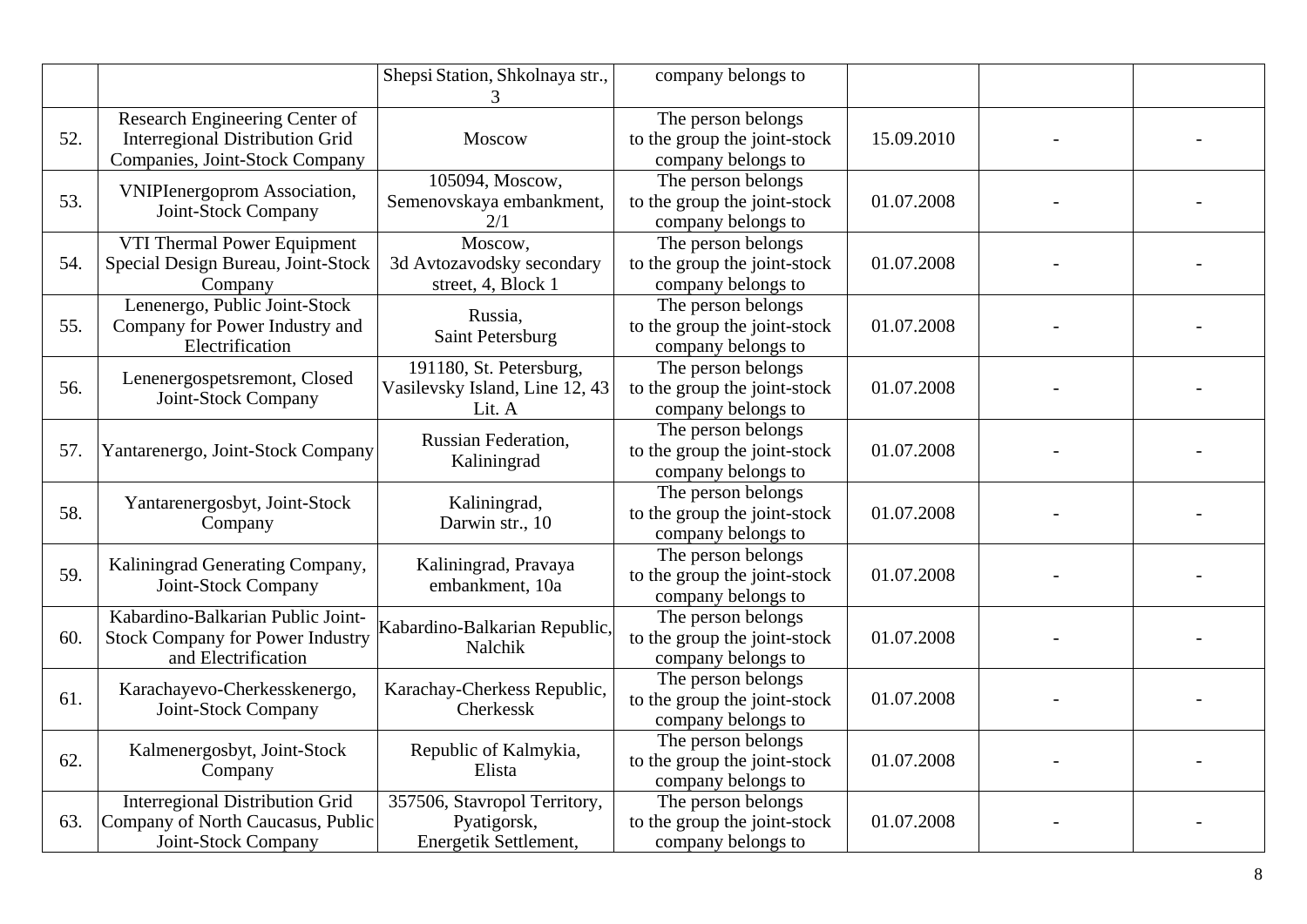|     |                                                                                                                                                                                              | Podstantsionnaya str., 13a                                                            |                                                                          |            |  |
|-----|----------------------------------------------------------------------------------------------------------------------------------------------------------------------------------------------|---------------------------------------------------------------------------------------|--------------------------------------------------------------------------|------------|--|
| 64. | Tomsk Distribution Company,<br>Public Joint-Stock Company                                                                                                                                    | Russia, Tomsk                                                                         | The person belongs<br>to the group the joint-stock<br>company belongs to | 01.07.2008 |  |
| 65. | Joint-Stock Company<br>for Power Industry and<br>Electrification "Tyumenenergo"                                                                                                              | 628406, Tyumen Region,<br>Khanty-Mansi Autonomous<br>Area-Yugra,<br>Surgut            | The person belongs<br>to the group the joint-stock<br>company belongs to | 01.07.2008 |  |
| 66. | Tyvaenergosbyt, Joint-Stock<br>Company                                                                                                                                                       | Republic of Tyva,<br>Kyzyl                                                            | The person belongs<br>to the group the joint-stock<br>company belongs to | 01.07.2008 |  |
| 67. | <b>Administration for Fiber-Optic</b><br><b>Communication Lines on Overhead</b><br><b>Transmission Lines of Interregional</b><br>Distribution Grid Companies, Joint-<br><b>Stock Company</b> | Russia, Moscow                                                                        | The person belongs<br>to the group the joint-stock<br>company belongs to | 15.04.2011 |  |
| 68. | UES EC Real Estate, Joint-Stock<br>Company                                                                                                                                                   | Moscow                                                                                | The person belongs<br>to the group the joint-stock<br>company belongs to | 01.07.2008 |  |
| 69. | Moskabelenergoremont, Joint-Stock<br>Company                                                                                                                                                 | 111539, Moscow,<br>Reutovskaya str., 7B                                               | The person belongs<br>to the group the joint-stock<br>company belongs to | 01.07.2008 |  |
| 70. | Moskabelsetmontazh, Joint-Stock<br>Company                                                                                                                                                   | 115088, Moscow,<br>Yuzhnoportovaya str., 17                                           | The person belongs<br>to the group the joint-stock<br>company belongs to | 01.07.2008 |  |
| 71. | <b>Electrotechnical Equipment Repair</b><br>Plant, Joint-Stock Company                                                                                                                       | 152201, Moscow,<br>Starokashirskoye highway,<br>4A                                    | The person belongs<br>to the group the joint-stock<br>company belongs to | 01.07.2008 |  |
| 72. | Chechenenergo, Joint-Stock<br>Company                                                                                                                                                        | Russian Federation, Chechen<br>Republic,<br>Grozny, Staropromyslovskoye<br>highway, 6 | The person belongs<br>to the group the joint-stock<br>company belongs to | 01.07.2008 |  |
| 73. | North-Western Energy Management<br>Company, Public Joint-Stock<br>Company                                                                                                                    | Saint Petersburg                                                                      | The person belongs<br>to the group the joint-stock<br>company belongs to | 01.07.2008 |  |
| 74. | Dagestan Retail Energy Company,<br><b>Public Joint-Stock Company</b>                                                                                                                         | Republic of Daghestan,<br>Makhachkala                                                 | The person belongs<br>to the group the joint-stock                       | 01.07.2008 |  |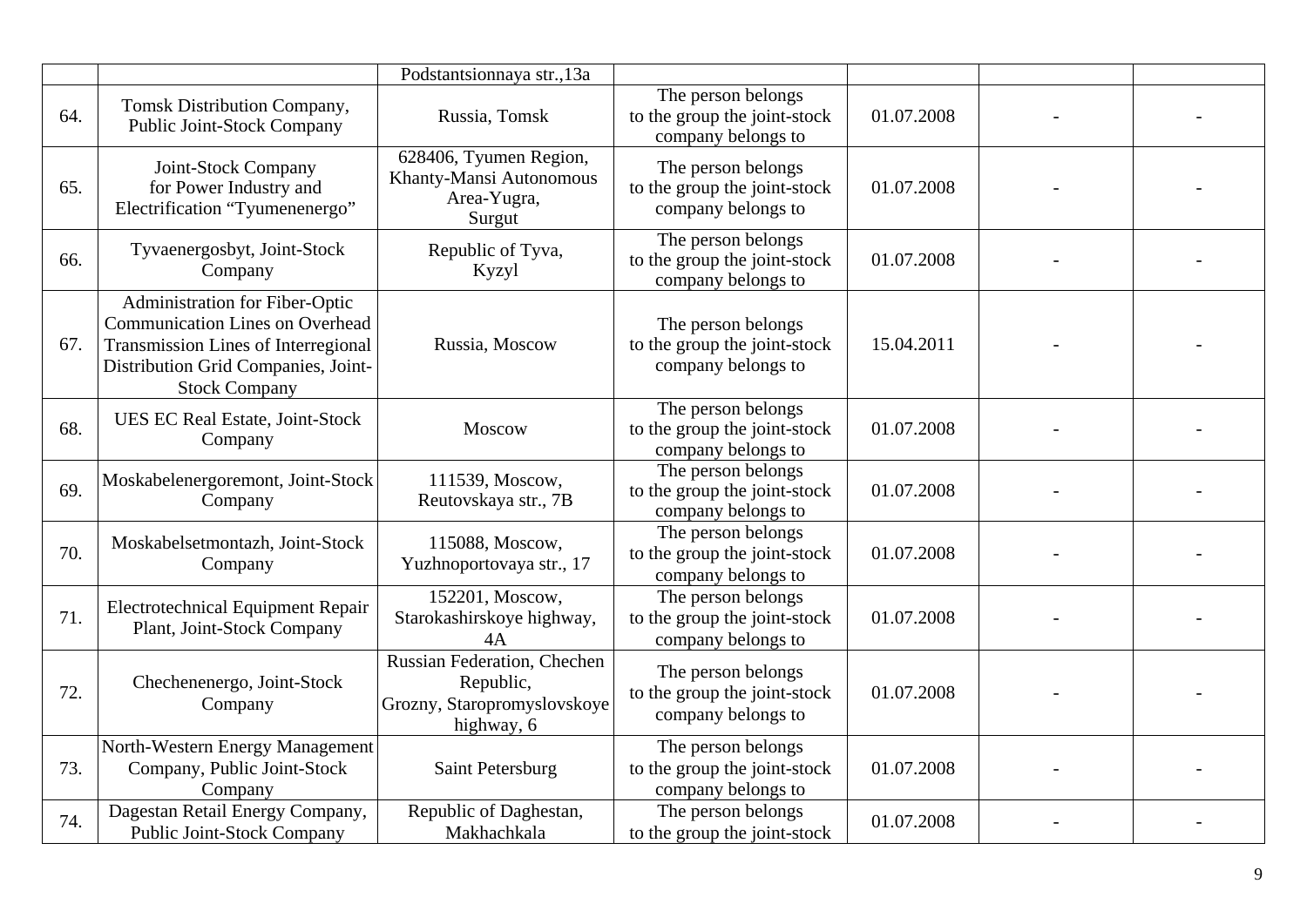|     |                                                                                          |                                                                                           | company belongs to                                                          |            |  |
|-----|------------------------------------------------------------------------------------------|-------------------------------------------------------------------------------------------|-----------------------------------------------------------------------------|------------|--|
| 75. | Ingushenergo, Joint-Stock<br>Company for Power Industry and<br>Electrification           | Republic of Ingushetia,<br>Nazran                                                         | The person belongs<br>to the group the joint-stock<br>company belongs to    | 01.07.2008 |  |
| 76. | Sevkavkazenergo, Public Joint-Stock<br>Company for Power Industry and<br>Electrification | Republic of<br>North Ossetia - Alania,<br>Vladikavkaz                                     | The person belongs<br>to the group the joint-stock<br>company belongs to    | 01.07.2008 |  |
| 77. | Nurenergo, Joint-Stock Company                                                           | 364051, Chechen Republic,<br>Grozny, Staropromyslovskoye<br>highway, 6                    | The person belongs<br>to the group the joint-stock<br>company belongs to    | 01.07.2008 |  |
| 78. | Kuban Public Joint-Stock Company<br>for Power Industry and<br>Electrification            | Russian Federation,<br>Krasnodar                                                          | The person belongs<br>to the group the joint-stock<br>company belongs to    | 01.07.2008 |  |
| 79. | Energetik Recreation Retreat, Joint-<br><b>Stock Company</b>                             | 353490, Krasnodar Territory,<br>Divnomorskoye Rural<br>Settlement,<br>Pionerskaya str., 4 | The person belongs<br>to the group the joint-stock<br>company belongs to    | 01.07.2008 |  |
| 80. | Plamya Fitness Complex, Joint-<br><b>Stock Company</b>                                   | 352856, Krasnodar Territory,<br>Tuapse<br>Novomikhailovsky<br>Settlement, 2               | The person belongs<br>to the group the joint-stock<br>company belongs to    | 01.07.2008 |  |
| 81. | Kurortenergo, Closed Joint-Stock<br>Company                                              | 197706, St. Petersburg,<br>Sestroretsk,<br>Kommunarov str., 16                            | The person belongs<br>to the group the joint-stock<br>company belongs to    | 01.07.2008 |  |
| 82. | Tsarskoye Selo Energy Company,<br><b>Closed Joint-Stock Company</b>                      | St. Petersburg,<br>Pushkin,<br>Glinka str., 5                                             | The person belongs<br>to the group the joint-stock<br>company belongs to    | 01.07.2008 |  |
| 83. | Electroservice Company, Limited<br><b>Liability Company</b>                              | 620100, Yekaterinburg,<br>Sibirsky Trakt, 39V                                             | The person belongs<br>to the group the joint-stock<br>company belongs to    | 01.07.2008 |  |
| 84. | Dagenergoset, Joint-Stock Company                                                        | 367020, Makhachkala,<br>Dakhadayev str., 73a                                              | The person belongs<br>to the group<br>the joint-stock company<br>belongs to | 31.03.2010 |  |
| 85. | Energoservice of South, Joint-Stock<br>Company                                           | 344002, Russian Federation,<br>Rostov-on-Don,<br>Bolshaya Sadovaya str., 49               | The person belongs<br>to the group the joint-stock<br>company belongs to    | 30.12.2010 |  |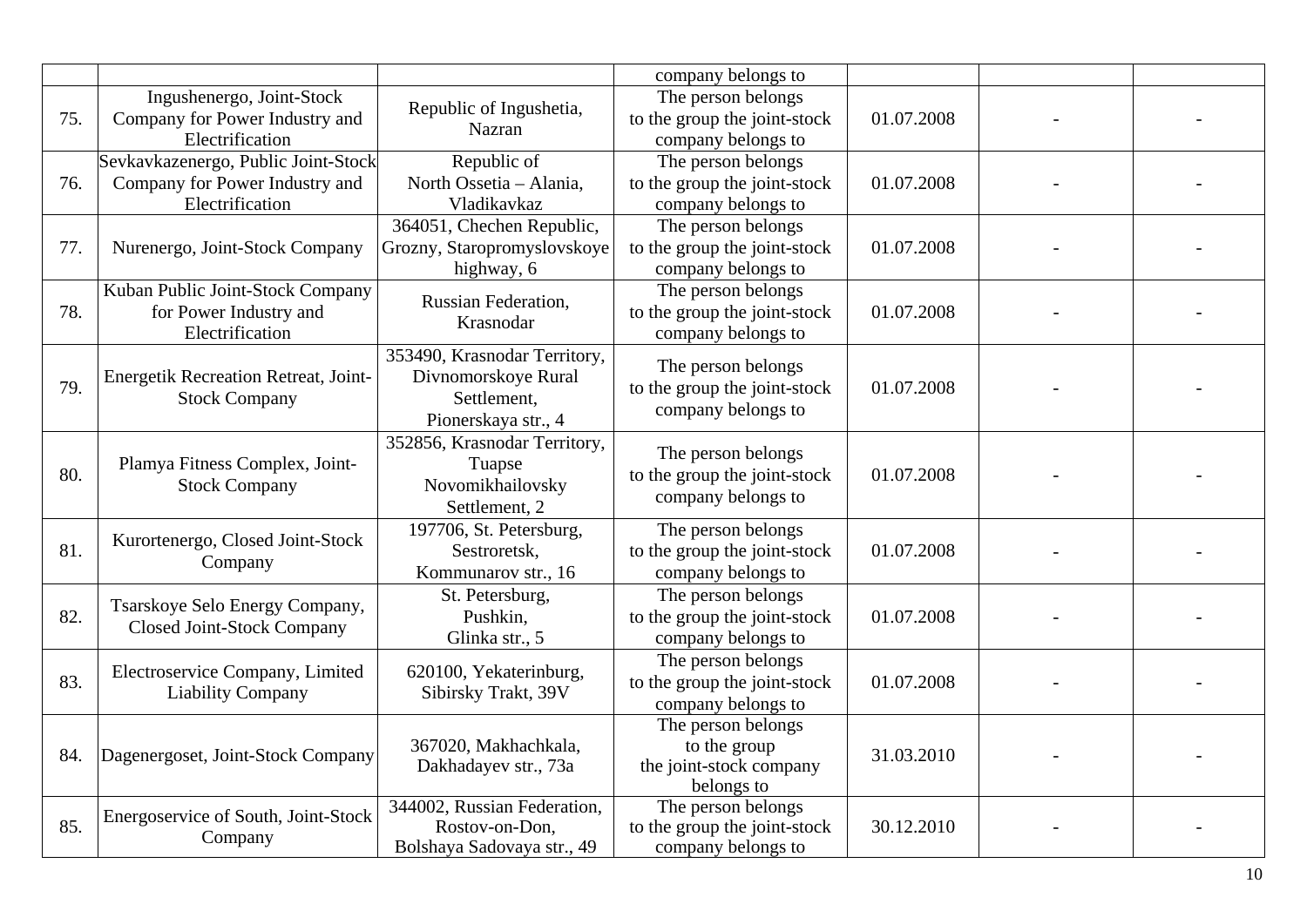| 86. | <b>Energy-Efficient Technologies</b><br>Interregional Energoservice<br>Company, Joint-Stock Company | 603155, Russian Federation,<br>Nizhny Novgorod, Semashko<br>str, 12, Office 8                                                                             | The person belongs<br>to the group the joint-stock<br>company belongs to                       | 31.12.2010 |  |
|-----|-----------------------------------------------------------------------------------------------------|-----------------------------------------------------------------------------------------------------------------------------------------------------------|------------------------------------------------------------------------------------------------|------------|--|
| 87. | Energoservice Company, Joint-<br><b>Stock Company</b>                                               | 398001, Lipetsk,<br>50 let NLMK str., 33                                                                                                                  | The person belongs<br>to the group the joint-stock<br>company belongs to                       | 28.01.2011 |  |
| 88. | Energoservice of Kuban, Joint-Stock<br>Company                                                      | 350080, Krasnodar,<br>Novorossiyskaya str., 47                                                                                                            | The person belongs<br>to the group the joint-stock<br>company belongs to                       | 26.01.2011 |  |
| 89. | Yantarenergoservice, Joint-Stock<br>Company                                                         | 236010, Kaliningrad,<br>Krasnoselskaya str., 83                                                                                                           | The person belongs<br>to the group the joint-stock<br>company belongs to                       | 12.01.2011 |  |
| 90. | Energoservice Company of Ural,<br>Joint-Stock Company                                               | 620142, Russian Federation,<br>Yekaterinburg,<br>Tchaikovsky str., 19                                                                                     | The person belongs<br>to the group the joint-stock<br>company belongs to                       | 24.01.2011 |  |
| 91. | Energoservice Company of<br>Tyumenenergo, Joint-Stock<br>Company                                    | 628406, Russia, Tyumen<br>Region, Khanty-Mansi<br>Autonomous Area-Yugra,<br>Surgut,<br>Khanty-Mansi Autonomous<br>Area-Yugra,<br>Universitetskaya str., 4 | The person belongs<br>to the group the joint-stock<br>company belongs to                       | 12.01.2011 |  |
| 92. | Dagestan Grid Company, Joint-<br><b>Stock Company</b>                                               | Russian Federation, Republic<br>of Dagestan,<br>Makhachkala                                                                                               | The person belongs<br>to the group the joint-stock<br>company belongs to                       | 23.03.2011 |  |
| 93. | Energoservice of Volga, Joint-Stock<br>Company                                                      | 410012, Saratov,<br>Moskovskaya str., 149 A                                                                                                               | The person belongs<br>to the group the joint-stock<br>company belongs to                       | 12.01.2011 |  |
| 94. | Energoservice Company of Siberia,<br>Joint-Stock Company                                            | 660135, Krasnoyarsk,<br>Vzletnaya str., 5, Building 1                                                                                                     | The person belongs<br>to the group the joint-stock<br>company belongs to                       | 15.02.2011 |  |
| 95. | Innovation and Energy Efficiency<br>Center, Closed Joint-Stock<br>Company                           | 150042, Yaroslavl,<br>Blyucher str., 26                                                                                                                   | The person belongs<br>to the group the joint-stock<br>company belongs to                       | 08.09.2011 |  |
| 96. | Energoservice Company of<br>Lenenergo, Joint-Stock Company                                          | 191124, St. Petersburg,<br>Sinopskaya embankment,<br>60-62, Lit. A                                                                                        | The person belongs<br>to the group the joint-stock<br>company belongs to<br>The person belongs | 10.01.2012 |  |
| 97. | <b>Moscow Power Industry</b>                                                                        | Moscow                                                                                                                                                    |                                                                                                | 10.07.2012 |  |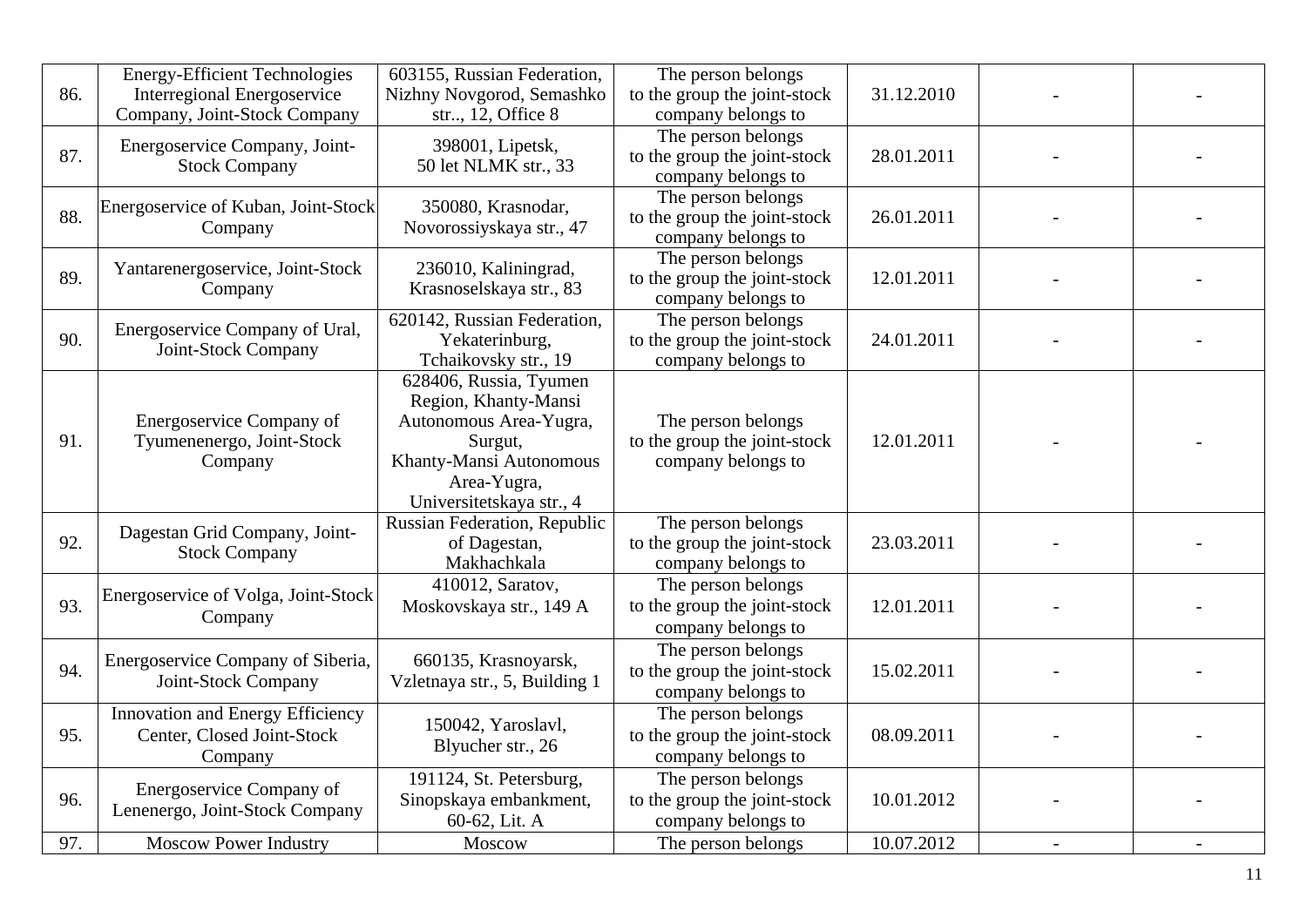|      | Communication Hub, Joint-Stock<br>Company                                                                             |                                                         | to the group the joint-stock<br>company belongs to                       |            |  |
|------|-----------------------------------------------------------------------------------------------------------------------|---------------------------------------------------------|--------------------------------------------------------------------------|------------|--|
| 98.  | Scientific Research Center of the<br>Federal Grid Company of the<br>Unified Energy System, Joint-Stock<br>Company     | 115201, Moscow,<br>Kashirskoye highway, 22,<br>Block 3  | The person belongs<br>to the group the joint-stock<br>company belongs to | 10.07.2012 |  |
| 99.  | Specialized Electric Power Grid<br>Servicing Company of the Unified<br>National Energy System, Joint-Stock<br>Company | Moscow Region,<br>Noginsk                               | The person belongs<br>to the group the joint-stock<br>company belongs to | 10.07.2012 |  |
| 100. | <b>Engineering and Construction</b><br>Management Center of the Unified<br>Energy System, Joint-Stock<br>Company      | Moscow                                                  | The person belongs<br>to the group the joint-stock<br>company belongs to | 10.07.2012 |  |
| 101. | UES Energostroysnabkomplekt,<br>Joint-Stock Company                                                                   | Moscow                                                  | The person belongs<br>to the group the joint-stock<br>company belongs to | 10.07.2012 |  |
| 102. | Power Industry Index - FGC UES,<br><b>Limited Liability Company</b>                                                   | 117630, Moscow,<br>Academika Chelomeya str.,<br>5A      | The person belongs<br>to the group the joint-stock<br>company belongs to | 10.07.2012 |  |
| 103. | Agency for Forecasting Balances in<br>the Electric Power Industry, Joint-<br><b>Stock Company</b>                     | Moscow                                                  | The person belongs<br>to the group the joint-stock<br>company belongs to | 10.07.2012 |  |
| 104. | Chitatekhenergo, Joint-Stock<br>Company                                                                               | Zabaykalsky Territory,<br>Chita                         | The person belongs<br>to the group the joint-stock<br>company belongs to | 10.07.2012 |  |
| 105. | Mobile Gas Turbine Power Plants,<br>Joint-Stock Company                                                               | 119072, Moscow,<br>Bersenevskaya emb,<br>16, Building 5 | The person belongs<br>to the group the joint-stock<br>company belongs to | 10.07.2012 |  |
| 106. | Energotekhkomplekt, Joint-Stock<br>Company                                                                            | 109028, Moscow,<br>Podkolokolny lane, 13/5              | The person belongs<br>to the group the joint-stock<br>company belongs to | 10.07.2012 |  |
| 107. | Tomsk Trunk Grids, Joint-Stock<br>Company                                                                             | Russian Federation, Tomsk,<br>Kirov pr., 36             | The person belongs<br>to the group the joint-stock<br>company belongs to | 10.07.2012 |  |
|      | 108. IT Energy Service, Limited Liability                                                                             | 109074, Moscow,                                         | The person belongs                                                       | 10.07.2012 |  |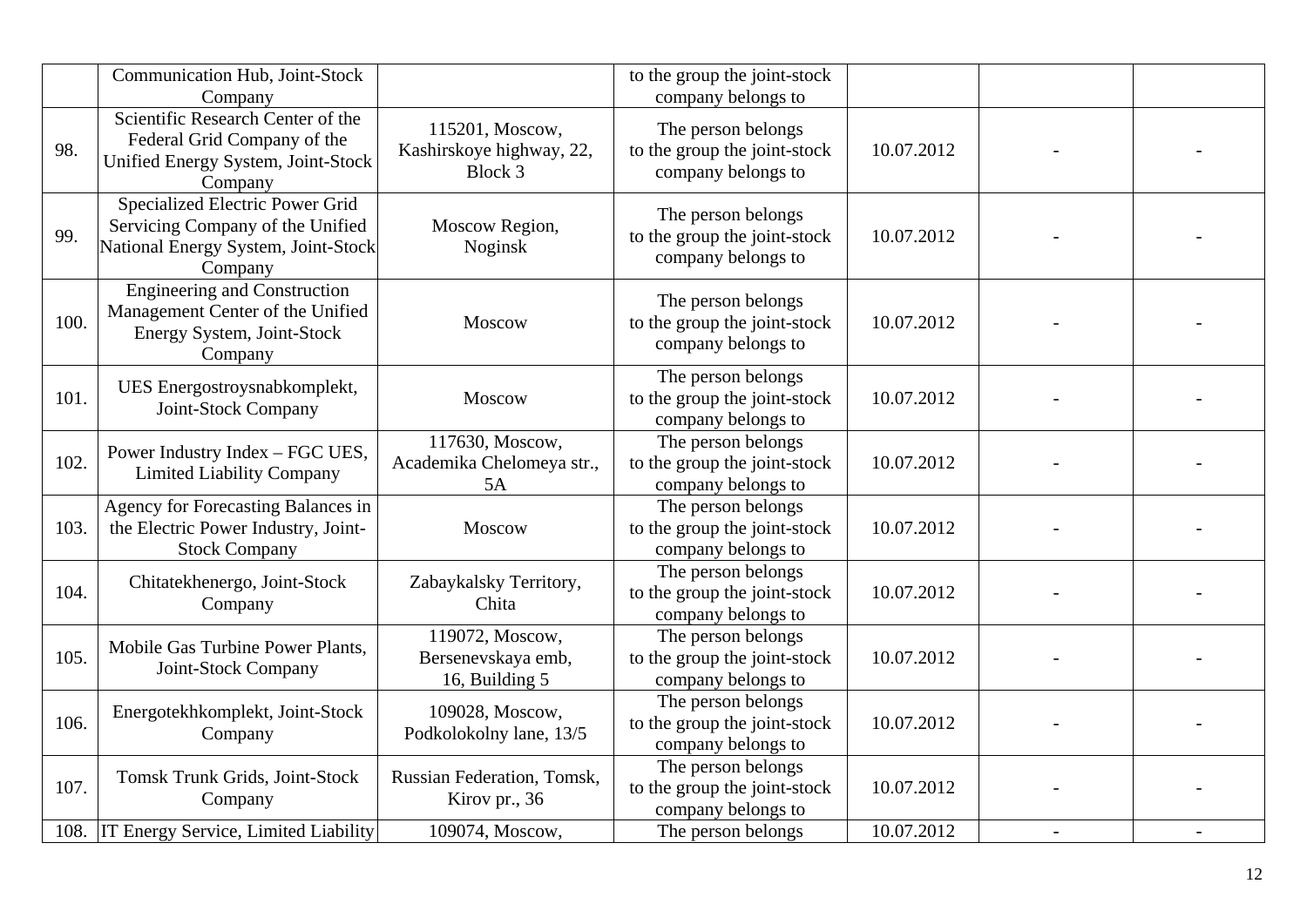|      | Company                                                                        | Kitaygorodsky secondary<br>street, 7<br>Building 5                                         | to the group the joint-stock<br>company belongs to                       |            |  |
|------|--------------------------------------------------------------------------------|--------------------------------------------------------------------------------------------|--------------------------------------------------------------------------|------------|--|
| 109. | Kuban Trunk Grids, Joint-Stock<br>Company                                      | 350911, Krasnodar Territory,<br>Krasnodar,<br>Tramvayanaya str., 5                         | The person belongs<br>to the group the joint-stock<br>company belongs to | 10.07.2012 |  |
| 110. | Dalenergosetproject, Joint-Stock<br>Company                                    | Primorsky Territory,<br>Vladivostok                                                        | The person belongs<br>to the group the joint-stock<br>company belongs to | 10.07.2012 |  |
| 111. | G.M. Krzhizhanovsky Power<br><b>Industry Institute, Joint-Stock</b><br>Company | Russian Federation,<br>Moscow, Leninsky pr., 19                                            | The person belongs<br>to the group the joint-stock<br>company belongs to | 10.07.2012 |  |
| 112. | <b>Energotrans, Limited Liability</b><br>Company                               | 197730, Russia,<br>St. Petersburg,<br><b>Beloostrov Settlement,</b><br>Novoye highway, 45A | The person belongs<br>to the group the joint-stock<br>company belongs to | 26.06.2014 |  |
| 113. | Donenergo, Joint-Stock Company                                                 | 344006, Rostov-on-Don,<br>Pushkinskaya str., 162                                           | The person belongs<br>to the group the joint-stock<br>company belongs to | 30.09.2014 |  |
| 114. | Regional Development Corporation,<br>Joint-Stock Company                       | 344022, Rostov-on-Don,<br>Suvorov str., 91, Storey 7,<br>Room 44                           | The person belongs<br>to the group the joint-stock<br>company belongs to | 30.09.2014 |  |
| 115. | Donenergoservice, Limited Liability<br>Company                                 | 346880, Rostov Region,<br>Bataysk, Rechnaya str., 114                                      | The person belongs<br>to the group the joint-stock<br>company belongs to | 30.09.2014 |  |
| 116. | Federal Testing Center, Public Joint-<br><b>Stock Company</b>                  | 196608, St. Petersburg,<br>Pushkin, Oktyabrsky<br>boulevard, 50/30, Lit. A                 | The person belongs<br>to the group the joint-stock<br>company belongs to | 21.11.2014 |  |
| 117. | St. Petersburg Electric Power Grids<br>Joint-Stock Company                     | Russia, Saint Petersburg                                                                   | The person belongs<br>to the group the joint-stock<br>company belongs to | 30.06.2015 |  |
| 118. | Petrodvorets Electric Power Grid,<br>Joint-Stock Company                       | 198510, Russia,<br>Saint Petersburg,<br>Petrodvorets, Volodya<br>Dubinin str., 9           | The person belongs<br>to the group the joint-stock<br>company belongs to | 30.06.2015 |  |
| 119. | FGC-Asset Management, Limited                                                  | 117630, Moscow,                                                                            | The person belongs                                                       | 16.11.2015 |  |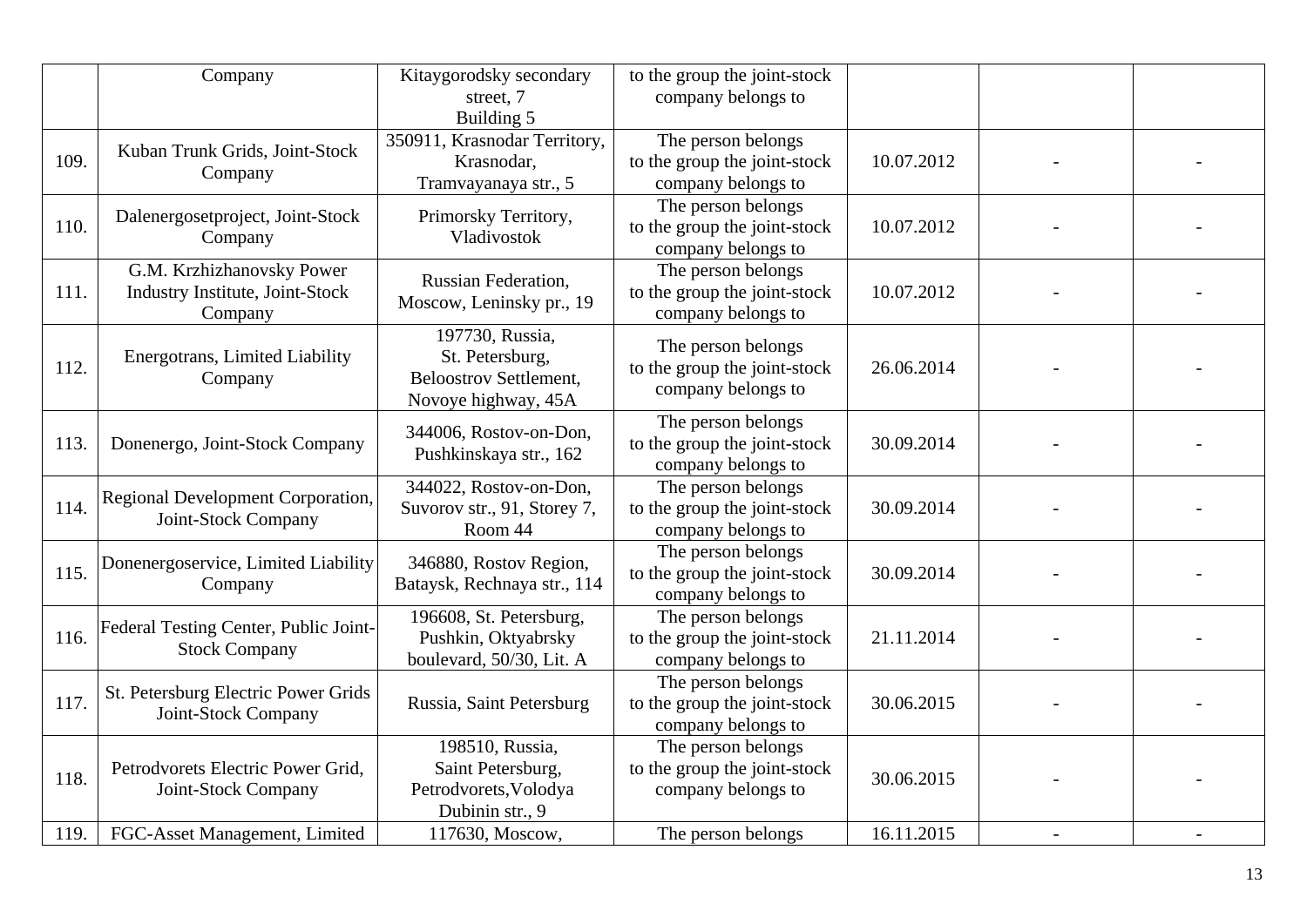|      | <b>Liability Company</b>              | Academika Chelomeya str.,<br>5A | to the group the joint-stock<br>company belongs to                       |            |  |
|------|---------------------------------------|---------------------------------|--------------------------------------------------------------------------|------------|--|
| 120. | Budargin,<br>Oleg Mikhaylovich        | No consent given                | The person belongs<br>to the group the joint-stock<br>company belongs to | 10.07.2012 |  |
| 121. | Murov,<br>Andrey Yevgenyevich         | No consent given                | The person belongs<br>to the group the joint-stock<br>company belongs to | 11.11.2013 |  |
| 122. | Ivanov,<br><b>Maxim Anatolyevich</b>  | No consent given                | The person belongs<br>to the group the joint-stock<br>company belongs to | 17.02.2016 |  |
| 123. | Zhuravlev,<br><b>Dmitry Olegovich</b> | No consent given                | The person belongs<br>to the group the joint-stock<br>company belongs to | 01.03.2013 |  |
| 124. | Surmenko,<br>Vladislav Leonidovich    | No consent given                | The person belongs<br>to the group the joint-stock<br>company belongs to | 01.07.2015 |  |
| 125. | Gavrilov,<br>Alexander Ilyich         | No consent given                | The person belongs<br>to the group the joint-stock<br>company belongs to | 23.05.2016 |  |
| 126. | Zamorokin,<br>Pavel Georgiyevich      | No consent given                | The person belongs<br>to the group the joint-stock<br>company belongs to | 01.10.2015 |  |
| 127. | Frolkin.<br>Yevgeny Nikolayevich      | No consent given                | The person belongs<br>to the group the joint-stock<br>company belongs to | 10.07.2012 |  |
| 128. | Pozdnyakov,<br>Nikolay Igorevich      | No consent given                | The person belongs<br>to the group the joint-stock<br>company belongs to | 13.09.2014 |  |
| 129. | Zafesov,<br>Yury Kazbekovich          | No consent given                | The person belongs<br>to the group the joint-stock<br>company belongs to | 10.07.2012 |  |
| 130. | Kudinov,<br>Vyacheslav Ivanovich      | No consent given                | The person belongs<br>to the group the joint-stock<br>company belongs to | 10.07.2012 |  |
| 131. | Kryuchkov,                            | No consent given                | The person belongs                                                       | 10.07.2012 |  |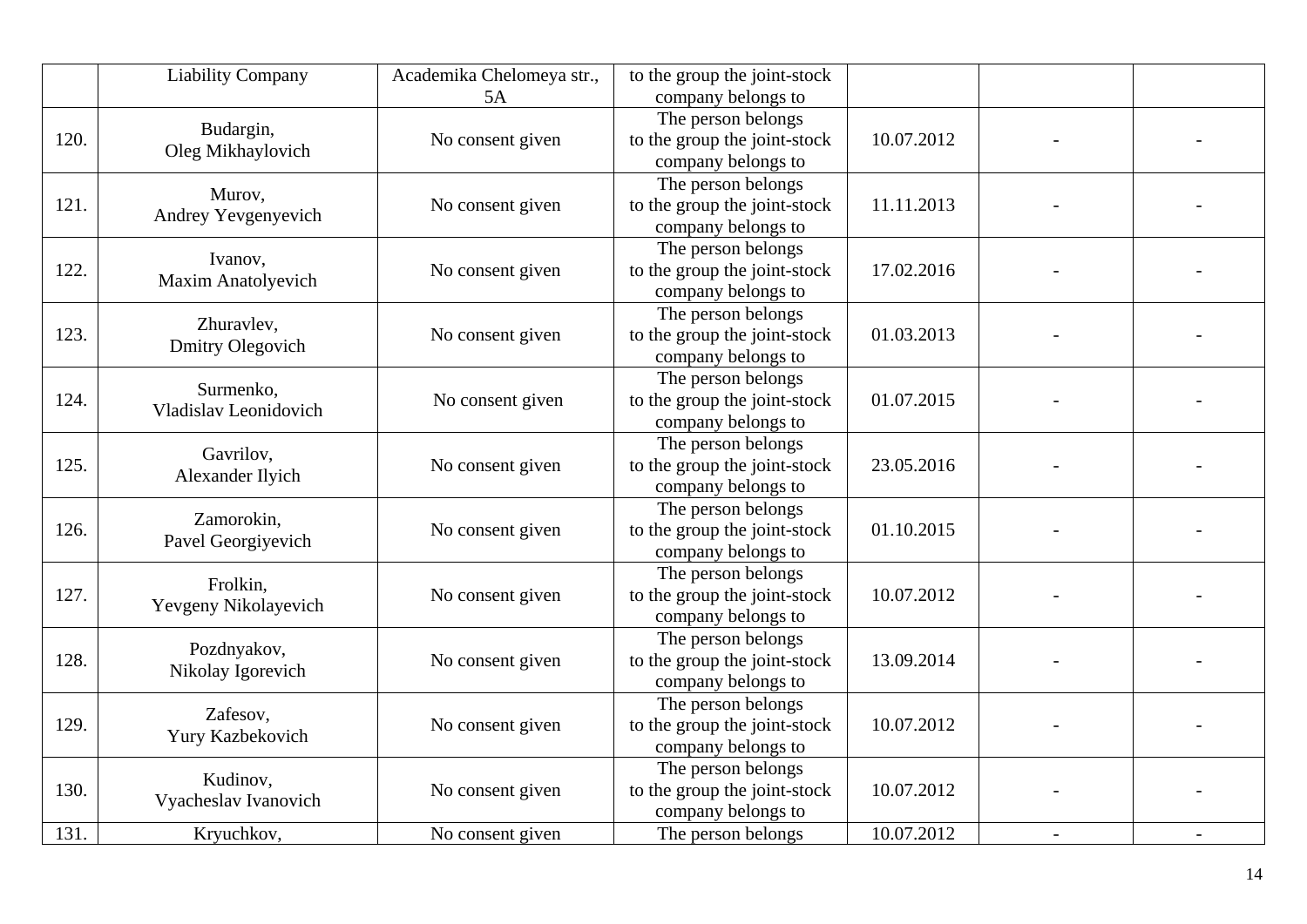|      | Mikhail Yuryevich                     |                  | to the group the joint-stock<br>company belongs to |            |  |
|------|---------------------------------------|------------------|----------------------------------------------------|------------|--|
|      |                                       |                  | The person belongs                                 |            |  |
| 132. | Yuryev,                               | No consent given | to the group the joint-stock                       | 24.10.2015 |  |
|      | Alexander Vladimirovich               |                  | company belongs to                                 |            |  |
|      |                                       |                  | The person belongs                                 |            |  |
| 133. | Sergiyenko,                           | No consent given | to the group the joint-stock                       | 08.07.2015 |  |
|      | Dmitriy Vladimirovich                 |                  | company belongs to                                 |            |  |
|      |                                       |                  | The person belongs                                 |            |  |
| 134. | Safaryanov,                           | No consent given | to the group the joint-stock                       | 03.11.2015 |  |
|      | Ramil Yagafarovich                    |                  | company belongs to                                 |            |  |
|      |                                       |                  | The person belongs                                 |            |  |
| 135. | Sinyutin,                             | No consent given | to the group the joint-stock                       | 05.02.2016 |  |
|      | Petr Alexeyevich                      |                  | company belongs to                                 |            |  |
|      |                                       |                  | The person belongs                                 |            |  |
| 136. | Katynov,                              | No consent given | to the group the joint-stock                       | 01.01.2016 |  |
|      | <b>Dmitry Vasilyevich</b>             |                  | company belongs to                                 |            |  |
|      |                                       |                  | The person belongs                                 |            |  |
| 137. | Khatskevich,                          | No consent given | to the group the joint-stock                       | 04.11.2015 |  |
|      | <b>Stanislav Felixovich</b>           |                  | company belongs to                                 |            |  |
|      |                                       |                  | The person belongs                                 |            |  |
| 138. | Tarnorutskaya,<br>Veronika Viktorovna | No consent given | to the group the joint-stock                       | 01.07.2008 |  |
|      |                                       |                  | company belongs to                                 |            |  |
|      | Makovsky,                             |                  | The person belongs                                 |            |  |
| 139. | Igor Vladimirovich                    | No consent given | to the group the joint-stock                       | 28.09.2015 |  |
|      |                                       |                  | company belongs to                                 |            |  |
|      | Kamolina,                             |                  | The person belongs                                 |            |  |
| 140. | Natalya Alexandrovna                  | No consent given | to the group the joint-stock                       | 29.10.2014 |  |
|      |                                       |                  | company belongs to                                 |            |  |
|      | Dyuzhinov,                            |                  | The person belongs                                 |            |  |
| 141. | Alexander Leonidovich                 | No consent given | to the group the joint-stock                       | 01.03.2016 |  |
|      |                                       |                  | company belongs to                                 |            |  |
|      | Shevelev,                             |                  | The person belongs                                 |            |  |
| 142. | <b>Yury Petrovich</b>                 | No consent given | to the group the joint-stock                       | 07.02.2015 |  |
|      |                                       |                  | company belongs to                                 |            |  |
| 143. | Fortov,                               | No consent given | The person belongs                                 | 25.03.2015 |  |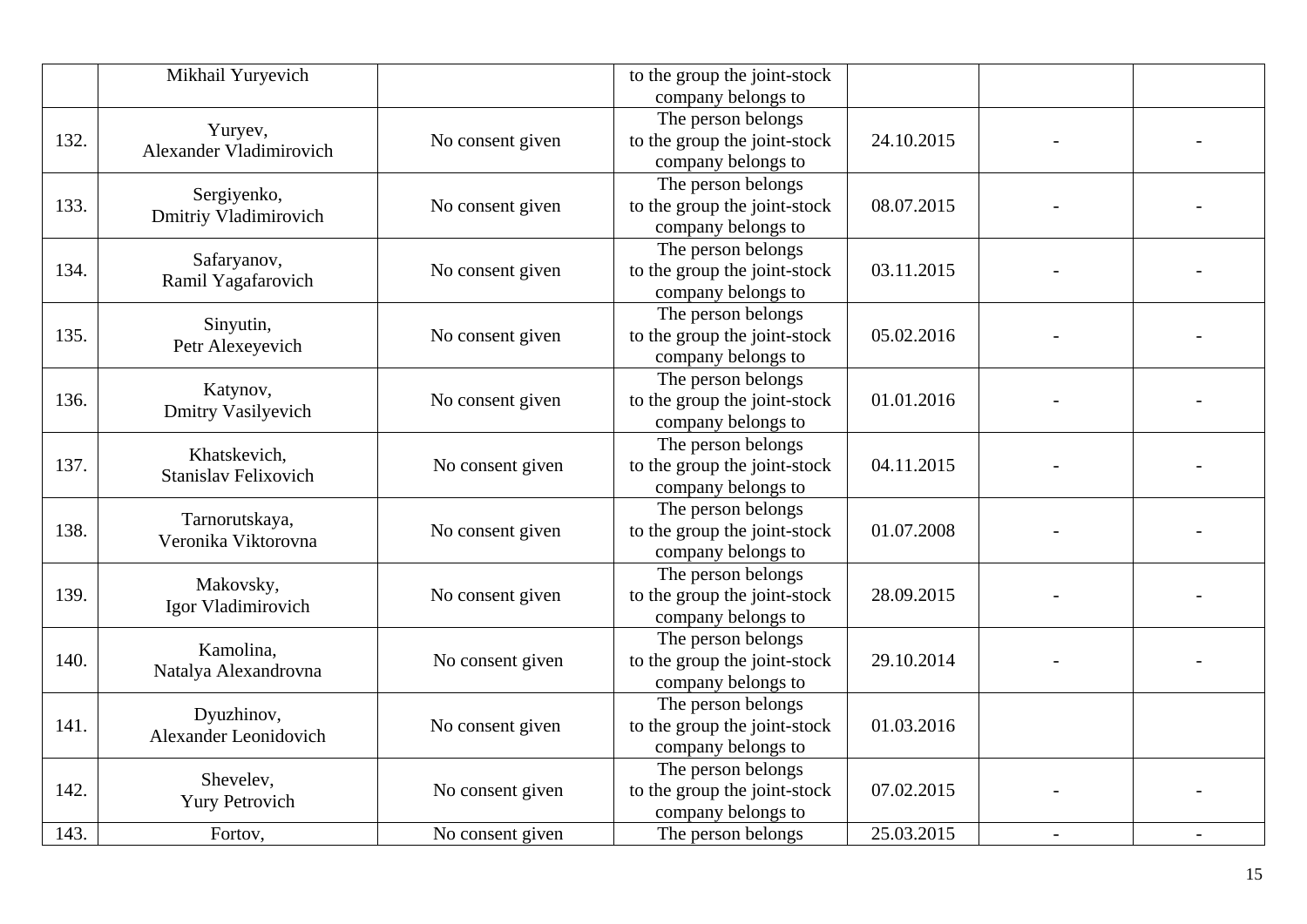|      | Alexey Viktorovich                    |                  | to the group the joint-stock<br>company belongs to                       |            |  |
|------|---------------------------------------|------------------|--------------------------------------------------------------------------|------------|--|
| 144. | Churikova,<br>Tatyana Alexeyevna      | No consent given | The person belongs<br>to the group the joint-stock<br>company belongs to | 01.04.2008 |  |
| 145. | Chigarkova,<br>Yevgeniya Vladimirovna | No consent given | The person belongs<br>to the group the joint-stock<br>company belongs to | 02.07.2013 |  |
| 146. | Mishina,<br>Irina Yuryevna            | No consent given | The person belongs<br>to the group the joint-stock<br>company belongs to | 15.12.2015 |  |
| 147. | Shvagerus,<br>Svetlana Viktorovna     | No consent given | The person belongs<br>to the group the joint-stock<br>company belongs to | 13.06.2012 |  |
| 148. | Sharko,<br><b>Alexander Petrovich</b> | No consent given | The person belongs<br>to the group the joint-stock<br>company belongs to | 01.01.2015 |  |
| 149. | Smirnova,<br>Olga Veniaminovna        | No consent given | The person belongs<br>to the group the joint-stock<br>company belongs to | 01.07.2008 |  |
| 150. | Ushakov,<br>Yevgeny Viktorovich       | No consent given | The person belongs<br>to the group the joint-stock<br>company belongs to | 28.09.2015 |  |
| 151. | Mikheyev,<br>Pavel Alexandrovich      | No consent given | The person belongs<br>to the group the joint-stock<br>company belongs to | 04.02.2016 |  |
| 152. | Shvab,<br>Viktor Vilenovich           | No consent given | The person belongs<br>to the group the joint-stock<br>company belongs to | 12.12.2011 |  |
| 153. | Ryabikin,<br>Vladimir Anatolyevich    | No consent given | The person belongs<br>to the group the joint-stock<br>company belongs to | 01.07.2008 |  |
| 154. | Sopoleva,<br>Yelena Vladimirovna      | No consent given | The person belongs<br>to the group the joint-stock<br>company belongs to | 30.09.2009 |  |
| 155. | Zorin,                                | No consent given | The person belongs                                                       | 16.12.2015 |  |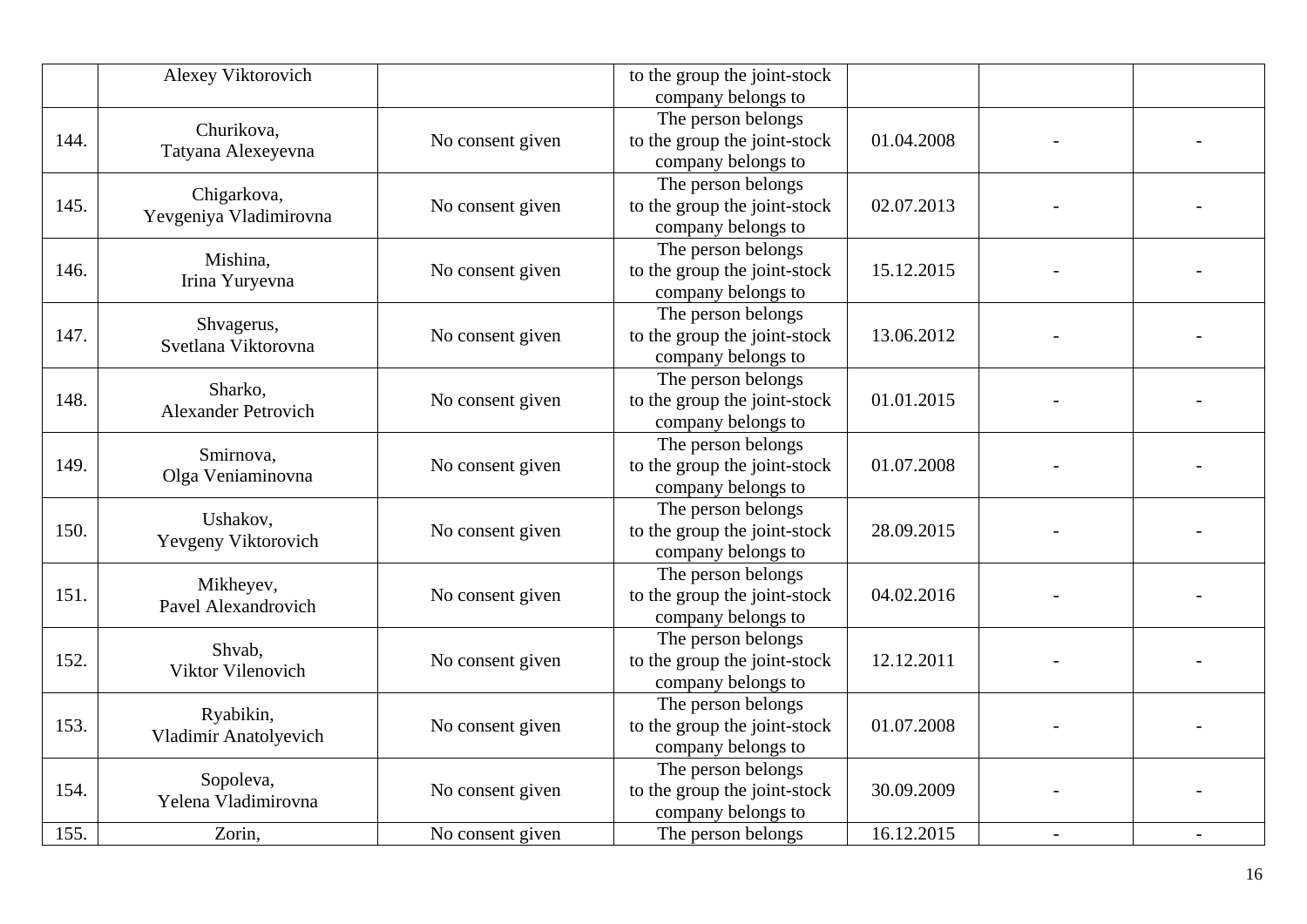|      | <b>Filipp Petrovich</b>  |                  | to the group the joint-stock<br>company belongs to |            |  |
|------|--------------------------|------------------|----------------------------------------------------|------------|--|
|      |                          |                  | The person belongs                                 |            |  |
| 156. | Ivanov,                  | No consent given | to the group the joint-stock                       | 27.04.2012 |  |
|      | Viktor Vasilyevich       |                  | company belongs to                                 |            |  |
|      |                          |                  | The person belongs                                 |            |  |
| 157. | Stepantsev,              | No consent given | to the group the joint-stock                       | 21.07.2014 |  |
|      | <b>Alexey Borisovich</b> |                  | company belongs to                                 |            |  |
|      |                          |                  | The person belongs                                 |            |  |
| 158. | Shemyakina,              | No consent given | to the group the joint-stock                       | 26.06.2012 |  |
|      | Svetlana Vasilyevna      |                  | company belongs to                                 |            |  |
|      |                          |                  | The person belongs                                 |            |  |
| 159. | Yablokov,                | No consent given | to the group the joint-stock                       | 25.12.2015 |  |
|      | Anatoly Yuryevich        |                  | company belongs to                                 |            |  |
|      |                          |                  | The person belongs                                 |            |  |
| 160. | Beresnev,                | No consent given | to the group the joint-stock                       | 24.01.2011 |  |
|      | Mikhail Nikolayevich     |                  | company belongs to                                 |            |  |
|      |                          |                  | The person belongs                                 |            |  |
| 161. | Vasilyev,                | No consent given | to the group the joint-stock                       | 18.03.2016 |  |
|      | Vladimir Vasilyevich     |                  | company belongs to                                 |            |  |
|      |                          |                  | The person belongs                                 |            |  |
| 162. | Vagin,<br>Petr Yuryevich | No consent given | to the group the joint-stock                       | 06.05.2015 |  |
|      |                          |                  | company belongs to                                 |            |  |
|      | Reshetnikov,             |                  | The person belongs                                 |            |  |
| 163. | Viktor Alexandrovich     | No consent given | to the group the joint-stock                       | 28.10.2014 |  |
|      |                          |                  | company belongs to                                 |            |  |
|      | Petukhov                 |                  | The person belongs                                 |            |  |
| 164. | Konstantin Yureyevich    | No consent given | to the group the joint-stock                       | 16.05.2015 |  |
|      |                          |                  | company belongs to                                 |            |  |
|      | Sharoshikhin,            |                  | The person belongs                                 |            |  |
| 165. | Igor Pavlovich           | No consent given | to the group the joint-stock                       | 17.12.2011 |  |
|      |                          |                  | company belongs to                                 |            |  |
|      | Petrov,                  |                  | The person belongs                                 |            |  |
| 166. | Oleg Valentinovich       | No consent given | to the group the joint-stock                       | 01.07.2015 |  |
|      |                          |                  | company belongs to                                 |            |  |
| 167. | Isayev,                  | No consent given | The person belongs                                 | 11.12.2012 |  |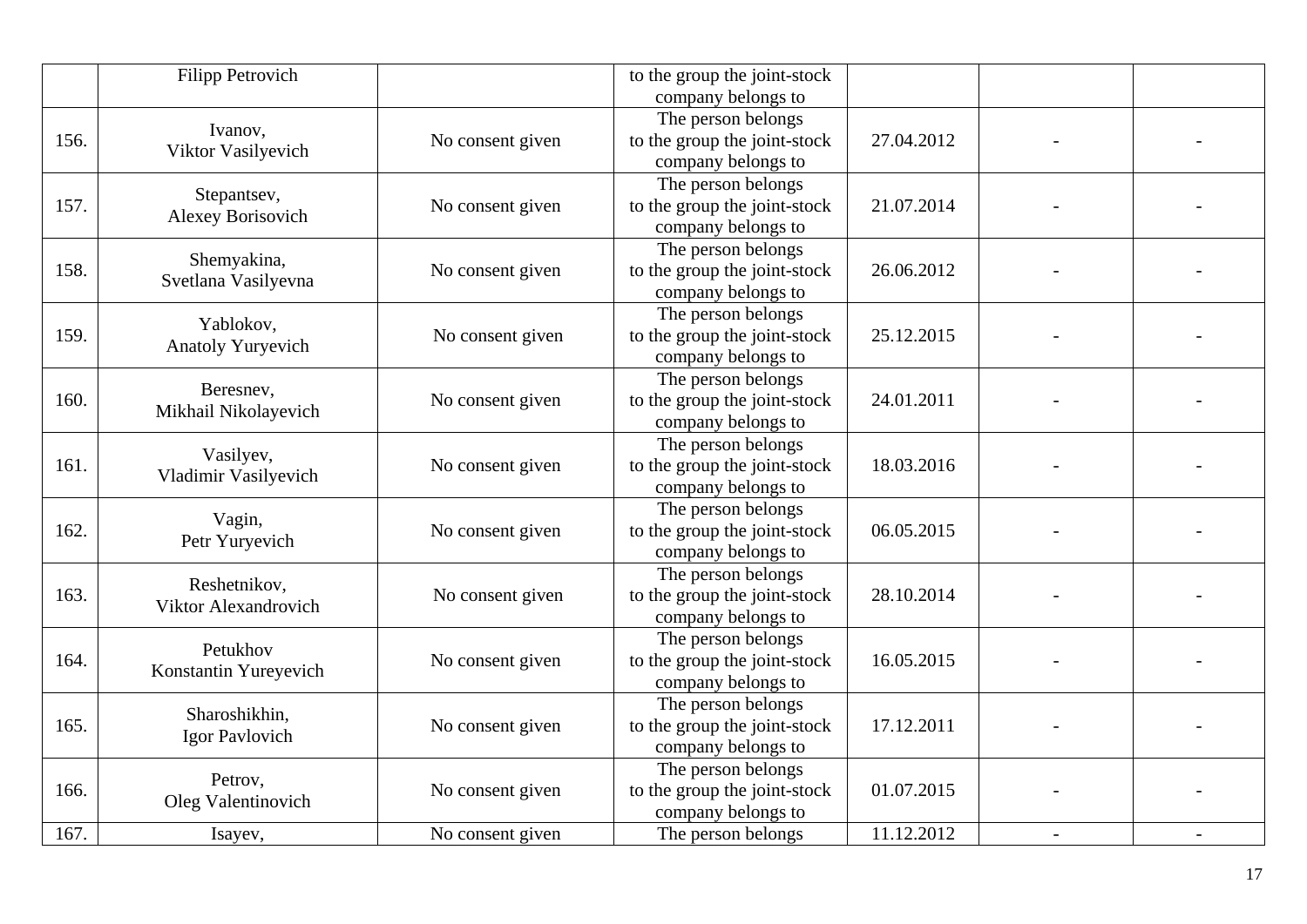|      | Oleg Yuryevich                 |                  | to the group the joint-stock<br>company belongs to |            |  |
|------|--------------------------------|------------------|----------------------------------------------------|------------|--|
|      |                                |                  | The person belongs                                 |            |  |
| 168. | Zaychenko,                     | No consent given | to the group the joint-stock                       | 20.04.2013 |  |
|      | Alla Vyacheslavovna            |                  | company belongs to                                 |            |  |
|      |                                |                  | The person belongs                                 |            |  |
| 169. | Shkuratovsky,                  | No consent given | to the group the joint-stock                       | 13.08.2014 |  |
|      | Pavel Grigoryevich             |                  | company belongs to                                 |            |  |
|      |                                |                  | The person belongs                                 |            |  |
| 170. | Sergeyev,                      | No consent given | to the group the joint-stock                       | 08.05.2013 |  |
|      | Alexey Alexandrovich           |                  | company belongs to                                 |            |  |
|      |                                |                  | The person belongs                                 |            |  |
| 171. | Saukh,                         | No consent given | to the group the joint-stock                       | 17.12.2015 |  |
|      | Vladimir Mikhaylovich          |                  | company belongs to                                 |            |  |
|      |                                |                  | The person belongs                                 |            |  |
| 172. | Lebedev,                       | No consent given | to the group the joint-stock                       | 15.05.2013 |  |
|      | <b>Alexander Borisovich</b>    |                  | company belongs to                                 |            |  |
|      |                                |                  | The person belongs                                 |            |  |
| 173. | Glotov,<br>Artem Vladimirovich | No consent given | to the group the joint-stock                       | 07.06.2013 |  |
|      |                                |                  | company belongs to                                 |            |  |
|      | Mirmanov,                      |                  | The person belongs                                 |            |  |
| 174. | Alexey Vyacheslavocivh         | No consent given | to the group the joint-stock                       | 17.10.2014 |  |
|      |                                |                  | company belongs to                                 |            |  |
|      | Kondrashov,                    |                  | The person belongs                                 |            |  |
| 175. | Sergey Vladimirovich           | No consent given | to the group the joint-stock                       | 27.12.2013 |  |
|      |                                |                  | company belongs to                                 |            |  |
|      | Pichugina,                     |                  | The person belongs                                 |            |  |
| 176. | Mariya Nikolayevna             | No consent given | to the group the joint-stock                       | 27.12.2013 |  |
|      |                                |                  | company belongs to                                 |            |  |
|      | Mosin,                         |                  | The person belongs                                 |            |  |
| 177. | Igor Alexeyevich               | No consent given | to the group the joint-stock                       | 01.01.2016 |  |
|      |                                |                  | company belongs to                                 |            |  |
|      | Abramova,                      |                  | The person belongs                                 |            |  |
| 178. | Yelena Yuryevna                | No consent given | to the group the joint-stock                       | 24.01.2014 |  |
|      |                                |                  | company belongs to                                 |            |  |
| 179. | Terentyev,                     | No consent given | The person belongs                                 | 04.03.2014 |  |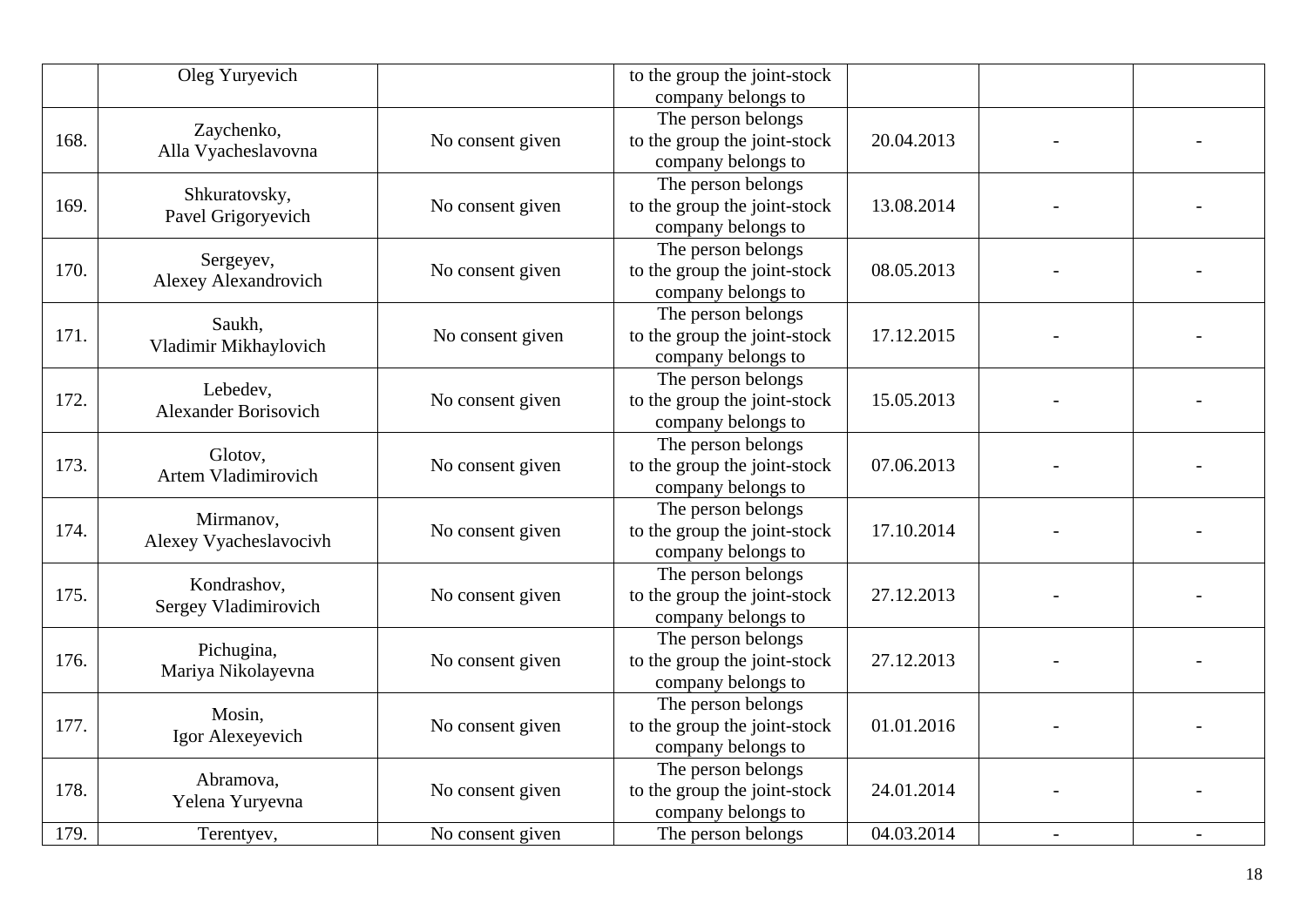|      | Stanislav Nikolayevich              |                  | to the group the joint-stock                       |            |  |
|------|-------------------------------------|------------------|----------------------------------------------------|------------|--|
|      |                                     |                  | company belongs to                                 |            |  |
|      | Bakhtin,                            |                  | The person belongs                                 |            |  |
| 180. | Pavel Viktorovich                   | No consent given | to the group the joint-stock                       | 31.12.2014 |  |
|      |                                     |                  | company belongs to                                 |            |  |
|      | Sukhotskaya,                        |                  | The person belongs                                 |            |  |
| 181. | Olesya Andreyevna                   | No consent given | to the group the joint-stock                       | 18.02.2014 |  |
|      |                                     |                  | company belongs to                                 |            |  |
|      |                                     |                  | The person belongs                                 |            |  |
| 182. | Zaytsev,                            | No consent given | to the group the joint-stock                       | 29.08.2014 |  |
|      | Yury Viktorovich                    |                  | company belongs to                                 |            |  |
|      |                                     |                  | The person belongs                                 |            |  |
| 183. | Berdnikov,                          | No consent given | to the group the joint-stock                       | 24.12.2015 |  |
|      | Roman Nikolayevich                  |                  | company belongs to                                 |            |  |
|      |                                     |                  | The person belongs                                 |            |  |
| 184. | Kosolapov,                          | No consent given | to the group the joint-stock                       | 04.02.2014 |  |
|      | Igor Alexeyevich                    |                  | company belongs to                                 |            |  |
|      |                                     |                  | The person belongs                                 |            |  |
| 185. | Starystoyants,                      | No consent given | to the group the joint-stock                       | 24.12.2015 |  |
|      | Ruslan Avdeyevich                   |                  | company belongs to                                 |            |  |
|      |                                     |                  | The person belongs                                 |            |  |
| 186. | Dregval,                            | No consent given | to the group the joint-stock                       | 28.10.2014 |  |
|      | Sergey Georgiyevich                 |                  | company belongs to                                 |            |  |
|      |                                     |                  | The person belongs                                 |            |  |
| 187. | Ebzeyev,<br><b>Boris Borisovich</b> | No consent given | to the group the joint-stock                       | 17.06.2014 |  |
|      |                                     |                  | company belongs to                                 |            |  |
|      | Yakimets,                           |                  | The person belongs                                 |            |  |
| 188. | Alexander Kazimirovich              | No consent given | to the group the joint-stock                       | 04.11.2015 |  |
|      |                                     |                  | company belongs to                                 |            |  |
|      | Penkov,                             |                  | The person belongs                                 |            |  |
| 189. | <b>Alexander Petrovich</b>          | No consent given | to the group the joint-stock                       | 26.06.2014 |  |
|      |                                     |                  | company belongs to                                 |            |  |
|      | Goncharov,                          |                  | The person belongs                                 |            |  |
| 190. | Viktor Georgiyevich                 | No consent given | to the group the joint-stock<br>company belongs to | 30.09.2014 |  |
|      | Kravtsov,                           |                  | The person belongs                                 |            |  |
| 191. | Gennady Ivanovich                   | No consent given | to the group the joint-stock                       | 30.09.2014 |  |
|      |                                     |                  |                                                    |            |  |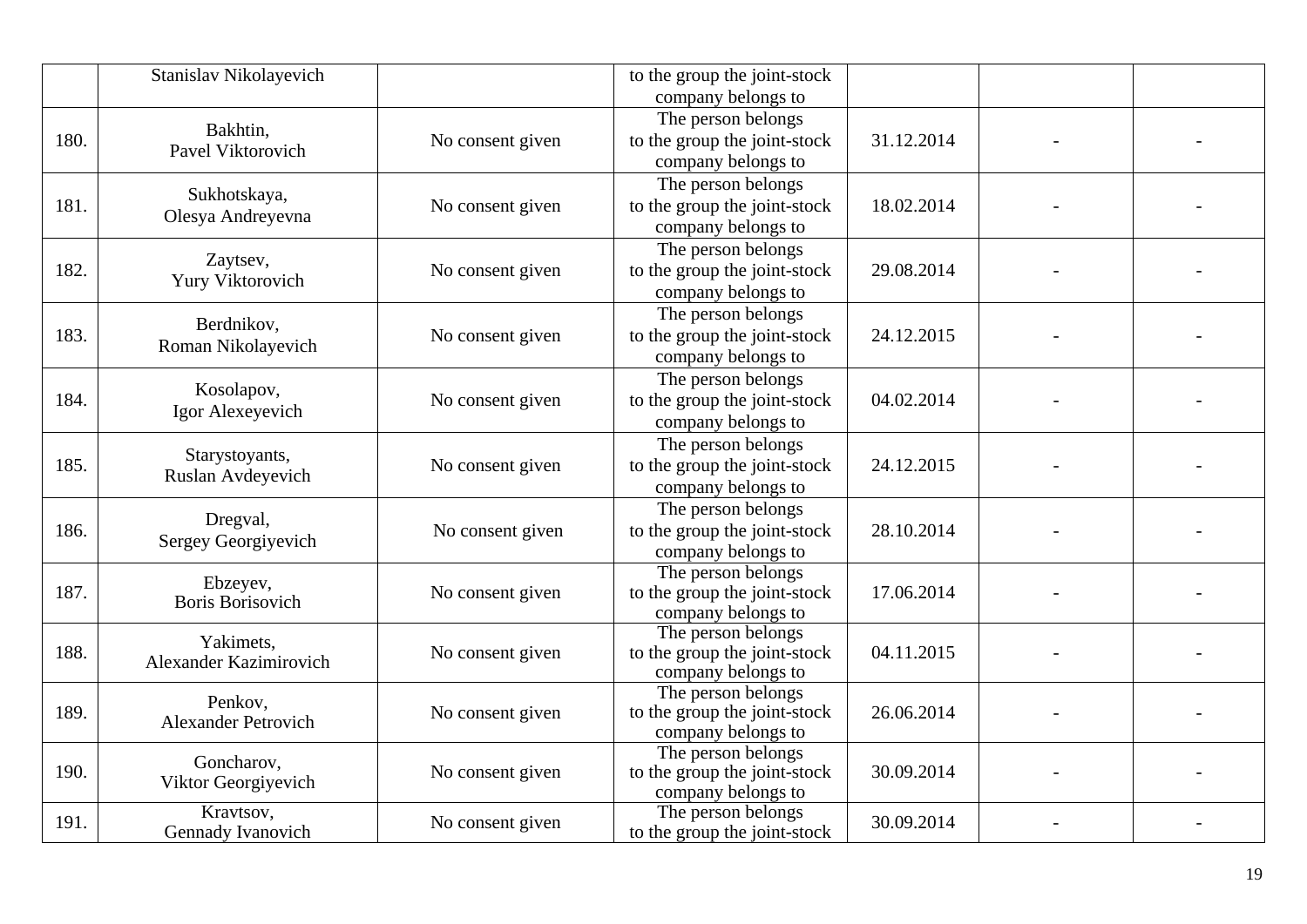|      |                                   |                               | company belongs to           |                              |            |  |
|------|-----------------------------------|-------------------------------|------------------------------|------------------------------|------------|--|
|      | Nalivayko,                        |                               | The person belongs           |                              |            |  |
| 192. | Vyacheslav Anatolyevich           | No consent given              | to the group the joint-stock | 02.09.2015                   |            |  |
|      |                                   |                               | company belongs to           |                              |            |  |
|      | Loza,                             |                               | The person belongs           |                              |            |  |
| 193. | Andrey Aleksandrovich             | No consent given              | to the group the joint-stock | 30.12.2015                   |            |  |
|      |                                   |                               | company belongs to           |                              |            |  |
|      | Vlasyuk,                          |                               | The person belongs           |                              |            |  |
| 194. | <b>Eduard Nikolayevich</b>        | No consent given              | to the group the joint-stock | 30.04.2016                   |            |  |
|      |                                   |                               | company belongs to           |                              |            |  |
|      |                                   |                               | The person belongs           |                              |            |  |
| 195. | Rezakova, Vladislava Vladimirovna | No consent given              | to the group the joint-stock | 30.04.2016                   |            |  |
|      |                                   |                               | company belongs to           |                              |            |  |
|      |                                   |                               | The person belongs           |                              |            |  |
| 196. | Sokolov, Roman Sergeyevich        | No consent given              | to the group the joint-stock | 27.04.2016                   |            |  |
|      |                                   |                               | company belongs to           |                              |            |  |
|      |                                   |                               | The person belongs           |                              |            |  |
| 197. | Trofimov, Ivan Vladimirovich      | No consent given              | to the group the joint-stock | 20.04.2016                   |            |  |
|      |                                   |                               | company belongs to           |                              |            |  |
|      |                                   |                               | The person belongs           |                              |            |  |
| 198. | Domanin, Alexander Viktorovich    | No consent given              | to the group the joint-stock | 06.05.2016                   |            |  |
|      |                                   |                               | company belongs to           |                              |            |  |
|      |                                   |                               | The person belongs           |                              |            |  |
| 199. | Peshkurov, Vadim Ilyich           | No consent given              | to the group the joint-stock | 16.06.2016                   |            |  |
|      |                                   |                               | company belongs to           |                              |            |  |
|      |                                   |                               | The person belongs           |                              |            |  |
| 200. | Kalenyuk, Yegor Vladimirovich     | No consent given              | to the group the joint-stock | 22.06.2016                   |            |  |
|      |                                   |                               | company belongs to           |                              |            |  |
|      |                                   |                               | The person belongs           |                              |            |  |
| 201. | Malkov, Andrey Vasilyevich        | No consent given              | to the group the joint-stock | 02.06.2016                   |            |  |
|      |                                   |                               | company belongs to           |                              |            |  |
|      |                                   |                               | The person belongs           |                              |            |  |
| 202. |                                   | Sizikov, Sergey Valentinovich | No consent given             | to the group the joint-stock | 19.04.2016 |  |
|      |                                   |                               | company belongs to           |                              |            |  |

**Section II. Changes having occurred in the list of affiliates** 

**during the period of 0 1 0 4 2 0 1 6 to 3 0 0 6 2 0 1 6**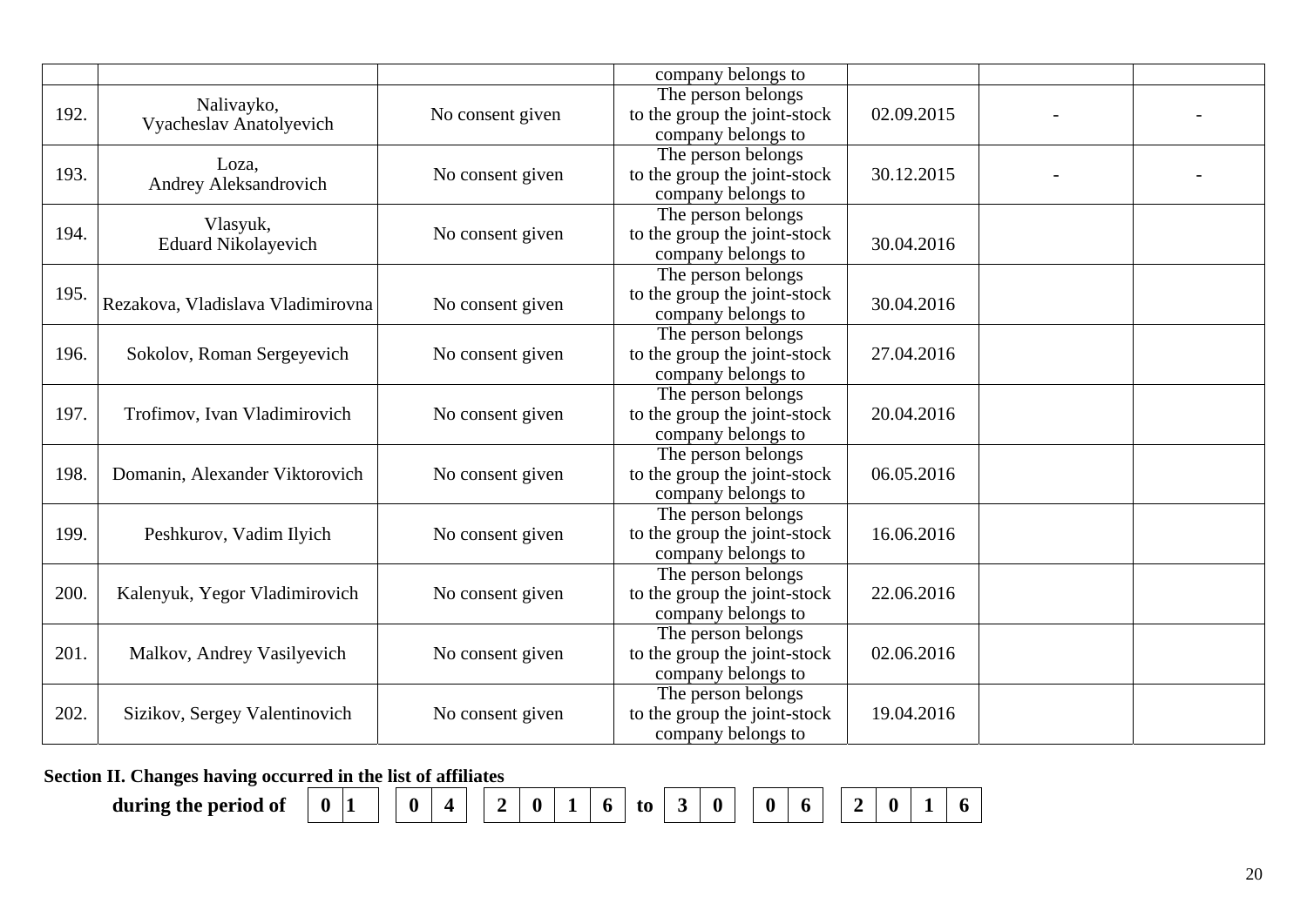| Item<br>No.             |                                                                                                                                    | Change contents  |                                                                                        |                          |                          | Date of change<br>introduction |  |  |
|-------------------------|------------------------------------------------------------------------------------------------------------------------------------|------------------|----------------------------------------------------------------------------------------|--------------------------|--------------------------|--------------------------------|--|--|
| $\mathbf{1}$            | <b>Board of Directors of the Company</b>                                                                                           |                  | Person excluded from the list of affiliates due to having ceased to be a member of the | occurrence<br>08.06.2016 |                          | 30.06.2016                     |  |  |
|                         | Contents of affiliate details prior to change:                                                                                     |                  |                                                                                        |                          |                          |                                |  |  |
|                         |                                                                                                                                    | 3                | $\boldsymbol{\varDelta}$                                                               | 5                        | 6                        | $\overline{7}$                 |  |  |
| $\mathbf{1}$            | Bychko, Mikhail<br>Alexandrovich                                                                                                   | No consent given | Member of the Board of Directors of<br>the joint-stock company                         | 23.06.2015               | 0.00                     | 0.00                           |  |  |
|                         | Contents of affiliate details after change:                                                                                        |                  |                                                                                        |                          |                          |                                |  |  |
|                         | $\overline{2}$                                                                                                                     | 3                | $\overline{4}$                                                                         | 5                        | 6                        | $\overline{7}$                 |  |  |
|                         | Bychko, Mikhail<br>Alexandrovich                                                                                                   | No consent given | The person is no affiliate                                                             |                          |                          |                                |  |  |
| $\overline{2}$          | Person excluded from the list of affiliates due to having ceased to be a member of the<br><b>Board of Directors of the Company</b> |                  | 08.06.2016                                                                             |                          | 30.06.2016               |                                |  |  |
|                         | Contents of affiliate details prior to change:                                                                                     |                  |                                                                                        |                          |                          |                                |  |  |
|                         |                                                                                                                                    | 3                | $\overline{4}$                                                                         | 5                        | 6                        | $\tau$                         |  |  |
| $\overline{2}$          | Dronova, Tatyana Petrovna                                                                                                          | No consent given | Member of the Board of Directors of<br>the joint-stock company                         | 23.06.2015               | 0.00<br>0.00             |                                |  |  |
|                         | Contents of affiliate details after change:                                                                                        |                  |                                                                                        |                          |                          |                                |  |  |
|                         |                                                                                                                                    | 3                |                                                                                        | 5                        | $\tau$<br>6              |                                |  |  |
| $\blacksquare$          | Dronova, Tatyana Petrovna                                                                                                          | No consent given | The person is no affiliate                                                             |                          |                          |                                |  |  |
| 3 <sup>1</sup>          | <b>Board of Directors of the Company</b>                                                                                           |                  | Person excluded from the list of affiliates due to having ceased to be a member of the | 08.06.2016               |                          | 30.06.2016                     |  |  |
|                         | Contents of affiliate details prior to change:                                                                                     |                  |                                                                                        |                          |                          |                                |  |  |
|                         |                                                                                                                                    | 3                | $\Delta$                                                                               | 5                        | 6                        | $\overline{7}$                 |  |  |
| $\overline{4}$          | Zholnerchik, Svetlana<br>Semenovna                                                                                                 | No consent given | Member of the Board of Directors of<br>the joint-stock company                         | 23.06.2015               | 0.00                     | 0.00                           |  |  |
|                         | Contents of affiliate details after change:                                                                                        |                  |                                                                                        |                          |                          |                                |  |  |
|                         |                                                                                                                                    | 3                | $\boldsymbol{\vartriangle}$                                                            | 5                        | 6.                       | $\overline{7}$                 |  |  |
|                         | Zholnerchik, Svetlana<br>Semenovna                                                                                                 | No consent given | The person is no affiliate                                                             |                          |                          |                                |  |  |
| $\overline{\mathbf{4}}$ | <b>Board of Directors of the Company</b>                                                                                           |                  | Person excluded from the list of affiliates due to having ceased to be a member of the |                          | 08.06.2016<br>30.06.2016 |                                |  |  |
|                         | Contents of affiliate details prior to change:                                                                                     |                  |                                                                                        |                          |                          |                                |  |  |
|                         |                                                                                                                                    | 3                | 4                                                                                      | 5                        | 6                        | 7                              |  |  |
| $\tau$                  | Mamontov, Andrey                                                                                                                   | No consent given | Member of the Board of Directors of                                                    | 23.06.2015               | 0.00                     | 0.00                           |  |  |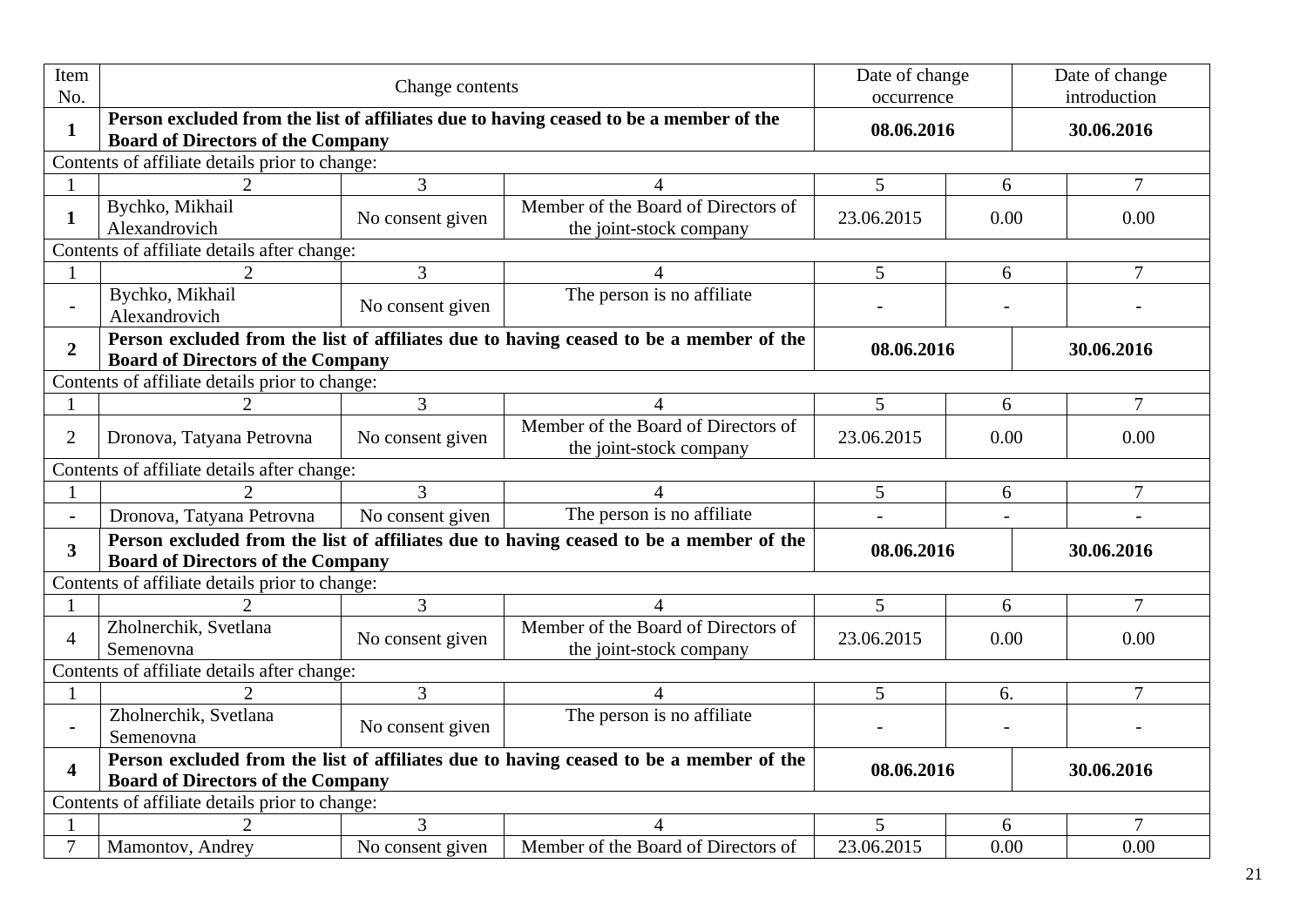|                | Klavdiyevich                                                 |                  | the joint-stock company                                                                     |                          |      |                |  |  |
|----------------|--------------------------------------------------------------|------------------|---------------------------------------------------------------------------------------------|--------------------------|------|----------------|--|--|
|                | Contents of affiliate details after change:                  |                  |                                                                                             |                          |      |                |  |  |
|                |                                                              | 3                |                                                                                             | $\overline{5}$           | 6    | $\overline{7}$ |  |  |
|                | Mamontov, Andrey<br>Klavdiyevich                             | No consent given | The person is no affiliate                                                                  |                          |      |                |  |  |
| 5              | Directors of the Company                                     |                  | Person included in the list of affiliates due to having been elected member of the Board of | 08.06.2016               |      | 30.06.2016     |  |  |
|                | Contents of affiliate details prior to change:               |                  |                                                                                             |                          |      |                |  |  |
|                |                                                              | 3                | 4                                                                                           | 5                        | 6    | 7              |  |  |
| $\blacksquare$ | Akimov, Leonid Yuryevich                                     | No consent given | The person is no affiliate                                                                  |                          |      |                |  |  |
|                | Contents of affiliate details after change:                  |                  |                                                                                             |                          |      |                |  |  |
| 1              |                                                              | 3                |                                                                                             | 5                        | 6    | $\overline{7}$ |  |  |
| $\mathbf{1}$   | Akimov, Leonid Yuryevich                                     | No consent given | Member of the Board of Directors of<br>the joint-stock company                              | 08.06.2016               | 0.00 | 0.00           |  |  |
| 6.             | Directors of the Company                                     |                  | Person included in the list of affiliates due to having been elected member of the Board of | 08.06.2016               |      | 30.06.2016     |  |  |
|                | Contents of affiliate details prior to change:               |                  |                                                                                             |                          |      |                |  |  |
|                |                                                              | 3                | $\overline{4}$                                                                              | 5                        | 6    | $\overline{7}$ |  |  |
|                | Mangarov, Yury<br>Nikolayevich                               | No consent given | The person is no affiliate                                                                  |                          |      |                |  |  |
|                | Contents of affiliate details after change:                  |                  |                                                                                             |                          |      |                |  |  |
| $\mathbf{1}$   | $\mathcal{D}$                                                | 3                | $\Delta$                                                                                    | 5                        | 6    | $\overline{7}$ |  |  |
| 5              | Mangarov, Yury<br>Nikolayevich                               | No consent given | Member of the Board of Directors of<br>the joint-stock company                              | 08.06.2016               | 0.00 | 0.00           |  |  |
| $\overline{7}$ | Change in the reason for person to be qualified as affiliate |                  |                                                                                             | 08.06.2016               |      | 30.06.2016     |  |  |
|                | Contents of affiliate details prior to change:               |                  |                                                                                             |                          |      |                |  |  |
|                | $\mathcal{D}_{\mathcal{L}}$                                  | 3                | 4                                                                                           | 5                        | 6    | $\overline{7}$ |  |  |
| 149            | Seleznev, Viktor Yuryevich                                   | No consent given | The person belongs<br>to the group the joint-stock company<br>belongs to                    | 01.03.2016               |      |                |  |  |
|                | Contents of affiliate details after change:                  |                  |                                                                                             |                          |      |                |  |  |
|                | $\overline{2}$                                               | 3                | 4                                                                                           | 5                        | 6    | $\overline{7}$ |  |  |
| 7              | Seleznev, Viktor Yuryevich                                   | No consent given | Member of the Board of Directors of<br>the joint-stock company<br>The person belongs        | 08.06.2016<br>01.03.2016 | 0.00 | 0.00           |  |  |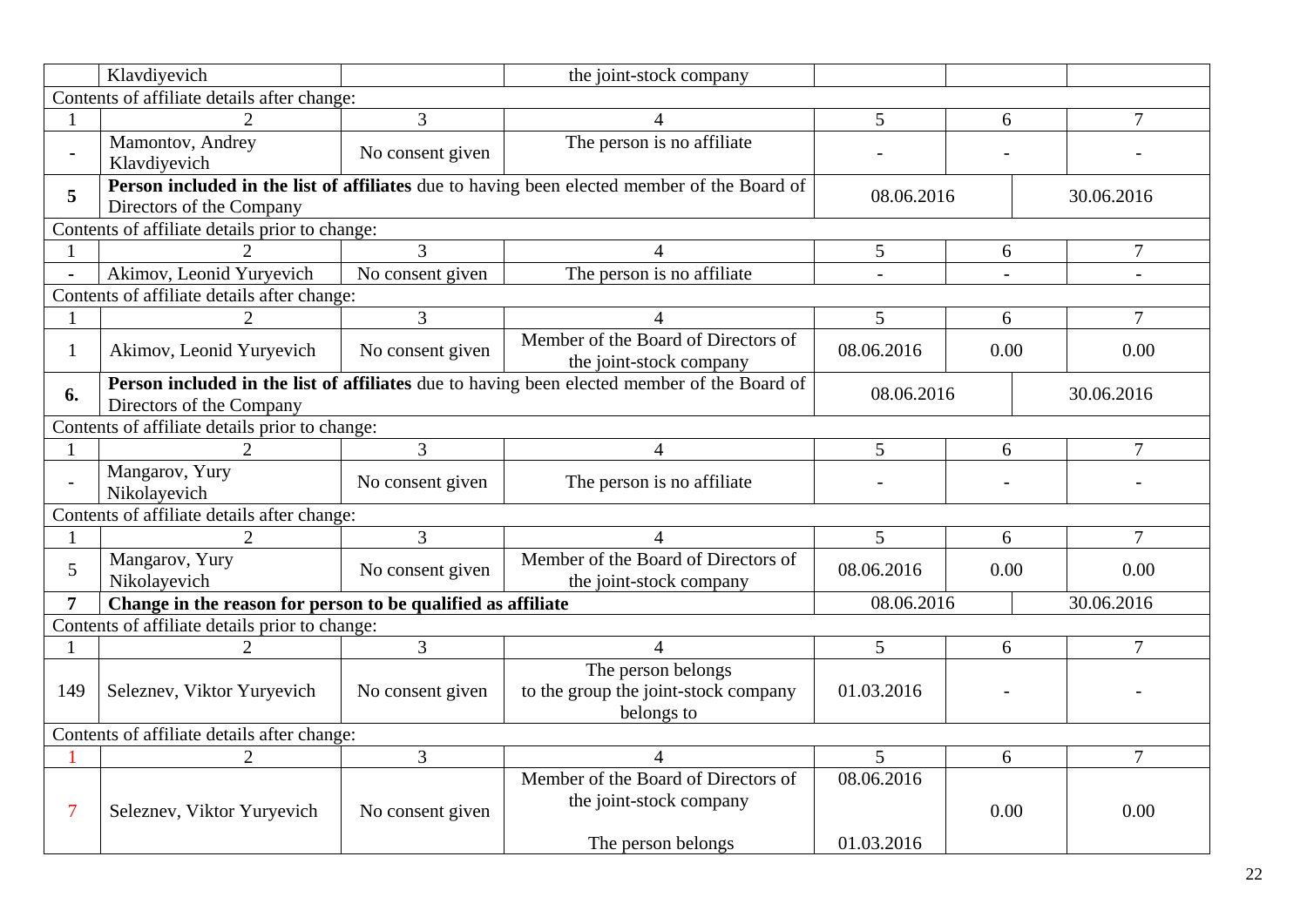|                                             |                                                |                  | to the group the joint-stock company                                                        |                |      |                |
|---------------------------------------------|------------------------------------------------|------------------|---------------------------------------------------------------------------------------------|----------------|------|----------------|
|                                             |                                                |                  | belongs to                                                                                  |                |      |                |
| 8.                                          | Directors of the Company                       |                  | Person included in the list of affiliates due to having been elected member of the Board of | 08.06.2016     |      | 30.06.2016     |
|                                             | Contents of affiliate details prior to change: |                  |                                                                                             |                |      |                |
|                                             |                                                | $\overline{3}$   | 4                                                                                           | 5              | 6    | $\overline{7}$ |
|                                             | Schevchuk, Alexander<br>Viktorovich            | No consent given | Member of the Board of Directors of<br>the joint-stock company                              |                |      |                |
|                                             | Contents of affiliate details after change:    |                  |                                                                                             |                |      |                |
|                                             | $\overline{2}$                                 | 3                | $\overline{4}$                                                                              | 5              | 6    | $\overline{7}$ |
| 10                                          | Schevchuk, Alexander<br>Viktorovich            | No consent given | Member of the Board of Directors of<br>the joint-stock company                              | 08.06.2016     | 0.00 | 0.00           |
| 9.                                          |                                                |                  | Change in the date of occurrence of the reason for person to be qualified as affiliate      | 08.06.2016     |      | 30.06.2016     |
|                                             | Contents of affiliate details prior to change: |                  |                                                                                             |                |      |                |
|                                             |                                                | 3                |                                                                                             | 5              | 6    | 7              |
| $\overline{3}$                              | Zharikov, Alexey<br>Nikolayevich               | No consent given | Member of the Board of Directors of<br>the joint-stock company                              | 23.06.2015     | 0.00 | 0.00           |
| Contents of affiliate details after change: |                                                |                  |                                                                                             |                |      |                |
|                                             | 2                                              | 3                | 4                                                                                           | 5              | 6    | 7              |
|                                             |                                                |                  | Member of the Board of Directors of                                                         |                |      |                |
| $\overline{2}$                              | Zharikov, Alexey<br>Nikolayevich               | No consent given | the joint-stock company                                                                     | 08.06.2016     | 0.00 | 0.00           |
| 10                                          |                                                |                  | Change in the date of occurrence of the reason for person to be qualified as affiliate      | 08.06.2016     |      | 30.06.2016     |
|                                             | Contents of affiliate details prior to change: |                  |                                                                                             |                |      |                |
|                                             | $\mathcal{D}$                                  | $\overline{3}$   | $\boldsymbol{\Lambda}$                                                                      | 5              | 6    | $\overline{7}$ |
| 5                                           | Lavrova, Marina<br>Alexandrovna                | No consent given | Member of the Board of Directors of<br>the joint-stock company                              | 23.06.2015     | 0.00 | 0.00           |
|                                             | Contents of affiliate details after change:    |                  |                                                                                             |                |      |                |
|                                             |                                                | 3                | $\overline{4}$                                                                              | 5              | 6    | $\overline{7}$ |
| $\overline{3}$                              | Lavrova, Marina<br>Alexandrovna                | No consent given | Member of the Board of Directors of                                                         | 08.06.2016     | 0.00 | 0.00           |
| Item                                        |                                                |                  | the joint-stock company                                                                     | Date of change |      | Date of change |
| No.                                         |                                                | Change contents  |                                                                                             | occurrence     |      | introduction   |
| 11                                          |                                                |                  | Change in the date of occurrence of the reason for person to be qualified as affiliate      | 08.06.2016     |      | 30.06.2016     |
|                                             | Contents of affiliate details prior to change: |                  |                                                                                             |                |      |                |
|                                             |                                                | 3                |                                                                                             | 5              | 6    |                |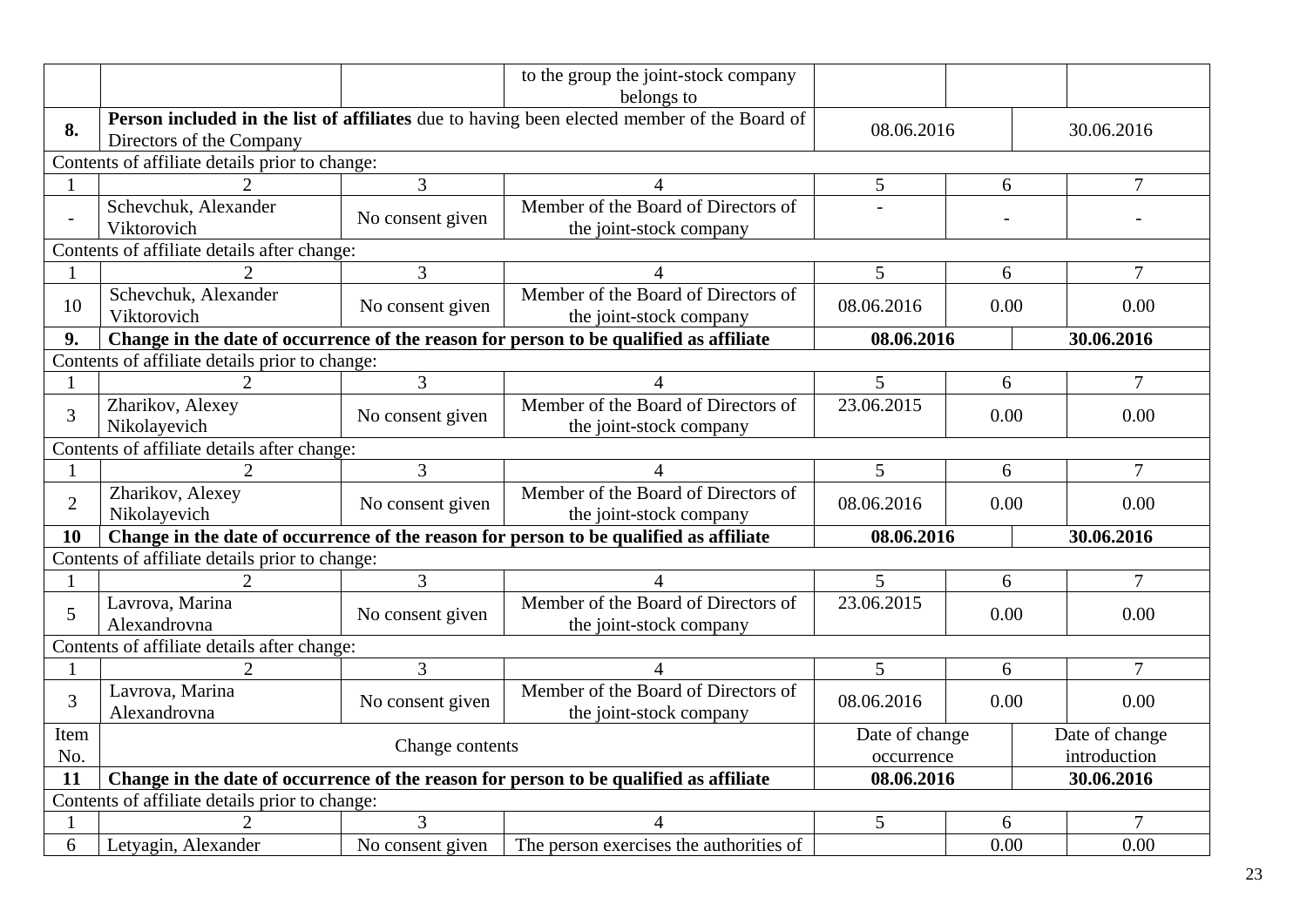|                | Vyacheslavovich                             |                  | Sole Executive Body of the joint-stock<br>company                                            | 25.04.2014 |      |        |
|----------------|---------------------------------------------|------------------|----------------------------------------------------------------------------------------------|------------|------|--------|
|                |                                             |                  | The person is a member of the<br>collective executive body of the joint-<br>stock company    | 25.04.2014 |      |        |
|                |                                             |                  | The person belongs<br>to the group the joint-stock company<br>belongs to                     | 25.04.2014 |      |        |
|                |                                             |                  | The person is a member of the Board<br>of Directors of the joint-stock<br>company            | 23.06.2015 |      |        |
|                | Contents of affiliate details after change: |                  |                                                                                              |            |      |        |
|                | $\overline{2}$                              | 3                | 4                                                                                            | 5          | 6    | $\tau$ |
|                |                                             |                  | The person exercises the authorities of<br>Sole Executive Body of the joint-stock<br>company | 25.04.2014 |      |        |
| $\overline{4}$ | Letyagin, Alexander                         | No consent given | The person is a member of the<br>collective executive body of the joint-<br>stock company    | 25.04.2014 | 0.00 | 0.00   |
|                | Vyacheslavovich                             |                  | The person belongs<br>to the group the joint-stock company<br>belongs to                     | 25.04.2014 |      |        |
|                |                                             |                  | The person is a member of the Board<br>of Directors of the joint-stock<br>company            | 08.06.2016 |      |        |

| Item | Change contents                                                                        | Date of change | Date of change |
|------|----------------------------------------------------------------------------------------|----------------|----------------|
| No.  |                                                                                        | occurrence     | introduction   |
|      | Change in the date of occurrence of the reason for person to be qualified as affiliate | 08.06.2016     | 30.06.2016     |
|      | Contents of affiliate details prior to change:                                         |                |                |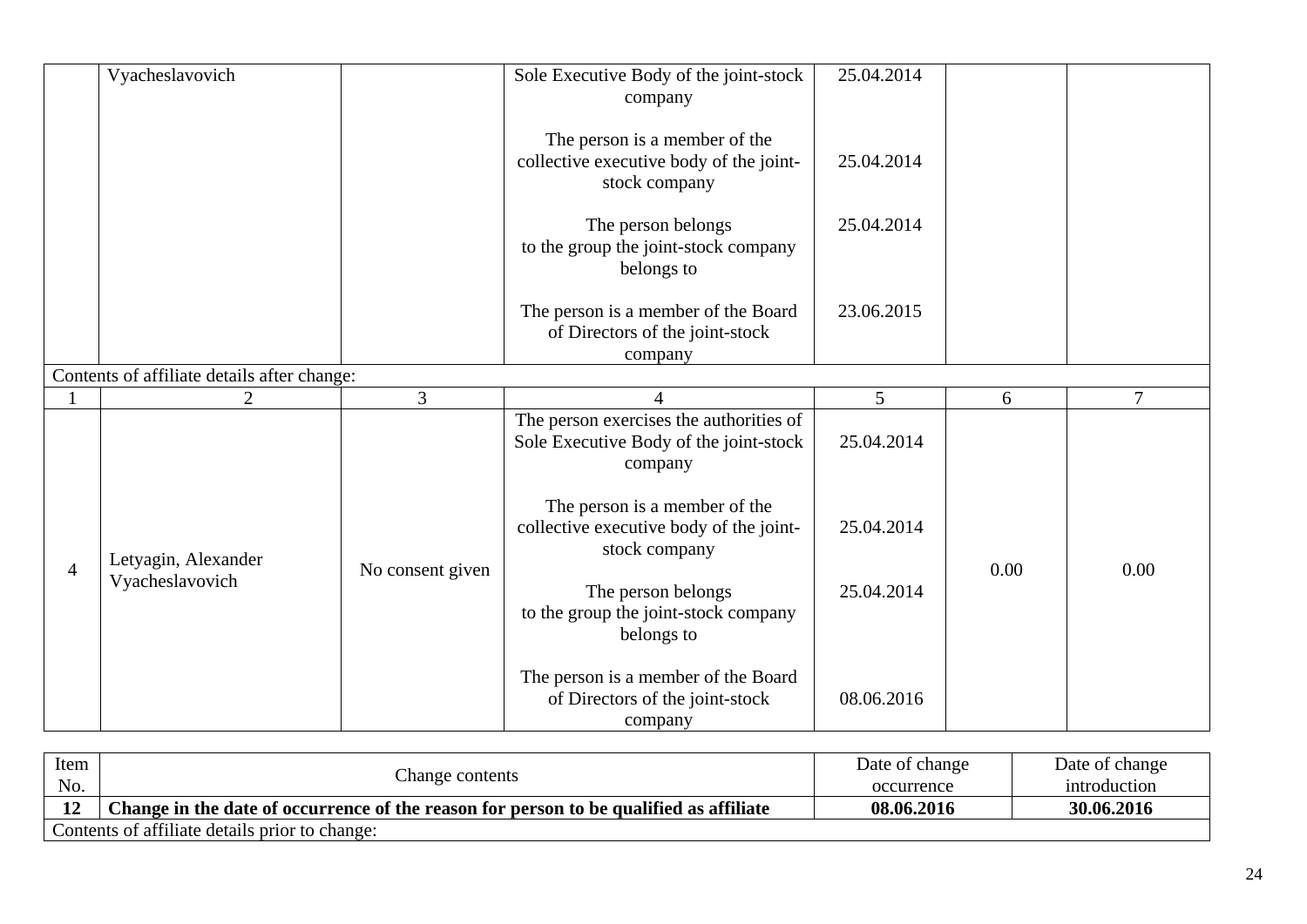|             |                                                | 3                                                                                      |                                                                | 5                            | 6    |            |                                |
|-------------|------------------------------------------------|----------------------------------------------------------------------------------------|----------------------------------------------------------------|------------------------------|------|------------|--------------------------------|
| 8           | Pokrovsky, Sergey<br>Vadimovich                | No consent given                                                                       | Member of the Board of Directors<br>of the joint-stock company | 23.06.2015                   | 0.00 |            | 0.00                           |
|             | Contents of affiliate details after change:    |                                                                                        |                                                                |                              |      |            |                                |
|             |                                                | 3                                                                                      |                                                                | 5                            | 6    |            | 7                              |
| 6           | Pokrovsky, Sergey<br>Vadimovich                | Member of the Board of Directors of<br>No consent given<br>the joint-stock company     |                                                                |                              |      |            | 0.00                           |
| Item<br>No. |                                                | Change contents                                                                        |                                                                | Date of change<br>occurrence |      |            | Date of change<br>introduction |
| 13          |                                                | Change in the date of occurrence of the reason for person to be qualified as affiliate | 08.06.2016                                                     |                              |      | 30.06.2015 |                                |
|             | Contents of affiliate details prior to change: |                                                                                        |                                                                |                              |      |            |                                |
|             |                                                | 3                                                                                      |                                                                | 5                            | 6    |            |                                |
| 9           | Stepanova, Mariya<br>Dmitriyevna               | No consent given                                                                       | Member of the Board of Directors of<br>the joint-stock company | 23.06.2015                   | 0.00 |            | 0.00                           |
|             | Contents of affiliate details after change:    |                                                                                        |                                                                |                              |      |            |                                |
|             |                                                | 3                                                                                      |                                                                |                              | 6    |            |                                |
| 8           | Stepanova, Mariya                              | No consent given                                                                       | Member of the Board of Directors of<br>the joint-stock company | 08.06.2016                   | 0.00 |            | 0.00                           |

| Item<br>N <sub>o</sub> |                                                | Change contents  |                                                                                        | Date of change<br>occurrence |      | Date of Date of change<br>introduction |
|------------------------|------------------------------------------------|------------------|----------------------------------------------------------------------------------------|------------------------------|------|----------------------------------------|
| 14                     |                                                |                  | Change in the date of occurrence of the reason for person to be qualified as affiliate | 08.06.2016                   |      | 30.06.2015                             |
|                        | Contents of affiliate details prior to change: |                  |                                                                                        |                              |      |                                        |
|                        |                                                |                  |                                                                                        |                              |      |                                        |
| 10                     | Filkin, Roman Alexeyevich                      | No consent given | Member of the Board of Directors of<br>the joint-stock company                         | 23.06.2015                   | 0.00 | 0.00                                   |
|                        | Contents of affiliate details after change:    |                  |                                                                                        |                              |      |                                        |
|                        |                                                |                  |                                                                                        |                              |      |                                        |
| Q                      | Filkin, Roman Alexeyevich                      | No consent given | Member of the Board of Directors of<br>the joint-stock company                         | 08.06.2016                   | 0.00 | 0.00                                   |

| Item<br>No. |                                                | Change contents |                                                                                        | Date of change<br>occurrence |  | Date of change<br>introduction |  |
|-------------|------------------------------------------------|-----------------|----------------------------------------------------------------------------------------|------------------------------|--|--------------------------------|--|
| 15          |                                                |                 | Change in the date of occurrence of the reason for person to be qualified as affiliate | 08.06.2016                   |  | 30.06.2015                     |  |
|             | Contents of affiliate details prior to change: |                 |                                                                                        |                              |  |                                |  |
|             |                                                |                 |                                                                                        |                              |  |                                |  |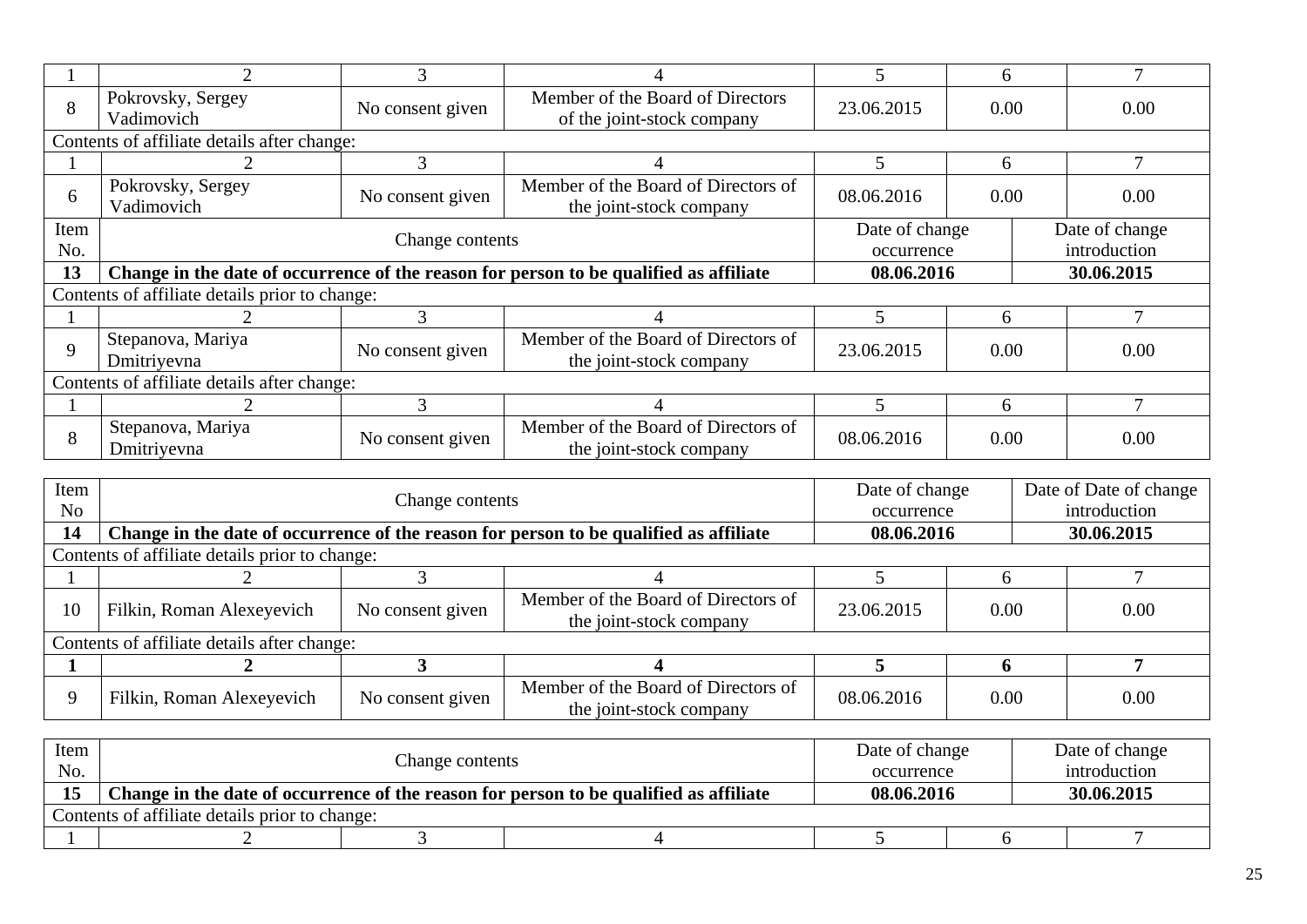| Erdyniyev, Anton<br>Alexandrovich           | No consent given | Member of the Board of Directors of<br>the joint-stock company | 23.06.2015 | 0.00 | 0.00 |
|---------------------------------------------|------------------|----------------------------------------------------------------|------------|------|------|
| Contents of affiliate details after change: |                  |                                                                |            |      |      |
|                                             |                  |                                                                |            |      |      |
| Erdyniyev, Anton<br>Alexandrovich           | No consent given | Member of the Board of Directors of<br>the joint-stock company | 08.06.2016 | 0.00 | 0.00 |

| Item<br>No. |                                                                   | Change contents                                                     |                                                                          | Date of change<br>occurrence | Date of change<br>introduction |
|-------------|-------------------------------------------------------------------|---------------------------------------------------------------------|--------------------------------------------------------------------------|------------------------------|--------------------------------|
| 16          | Change in the organizational legal form and location of affiliate |                                                                     |                                                                          | 18.05.2016                   | 30.06.2016                     |
|             | Contents of affiliate details prior to change:                    |                                                                     |                                                                          |                              |                                |
|             |                                                                   |                                                                     |                                                                          |                              |                                |
| 110         | Dalenergosetproject, Joint-Stock<br>Company                       | 690000, Primorsky Territory,<br>Vladivostok,<br>Partizansky pr., 26 | The person belongs<br>to the group the joint-stock<br>company belongs to | 10.07.2012                   |                                |
|             | Contents of affiliate details after change:                       |                                                                     |                                                                          |                              |                                |
|             |                                                                   |                                                                     |                                                                          |                              |                                |
| 110         | Dalenergosetproject, Joint-Stock<br>Company                       | Primorsky Territory,<br>Vladivostok                                 | The person belongs<br>to the group the joint-stock<br>company belongs to | 10.07.2012                   |                                |

| Item<br>No. |                                                                           | Change contents                      |                                                                          | Date of change<br>occurrence |   | Date of change<br>introduction |
|-------------|---------------------------------------------------------------------------|--------------------------------------|--------------------------------------------------------------------------|------------------------------|---|--------------------------------|
| 17          | Change in the organizational legal form and location of affiliate         |                                      |                                                                          | 07.04.2016                   |   | 31.03.2016                     |
|             | Contents of affiliate details prior to change:                            |                                      |                                                                          |                              |   |                                |
|             |                                                                           |                                      |                                                                          |                              | n |                                |
| 97          | <b>Moscow Power Industry</b><br>Communication Hub, Joint-Stock            | Moscow,<br>Academika Chelomeya str., | The person belongs<br>to the group the joint-stock                       | 10.07.2012                   |   |                                |
|             | Company                                                                   | 5a                                   | company belongs to                                                       |                              |   |                                |
|             | Contents of affiliate details after change:                               |                                      |                                                                          |                              |   |                                |
|             |                                                                           |                                      |                                                                          |                              |   |                                |
| 97          | <b>Moscow Power Industry</b><br>Communication Hub, Joint-Stock<br>Company | <b>Moscow</b>                        | The person belongs<br>to the group the joint-stock<br>company belongs to | 10.07.2012                   |   |                                |

| Item<br>contents<br>change<br>Date<br>change<br>Date<br>_nange<br>$\mathbf{v}$ |
|--------------------------------------------------------------------------------|
|--------------------------------------------------------------------------------|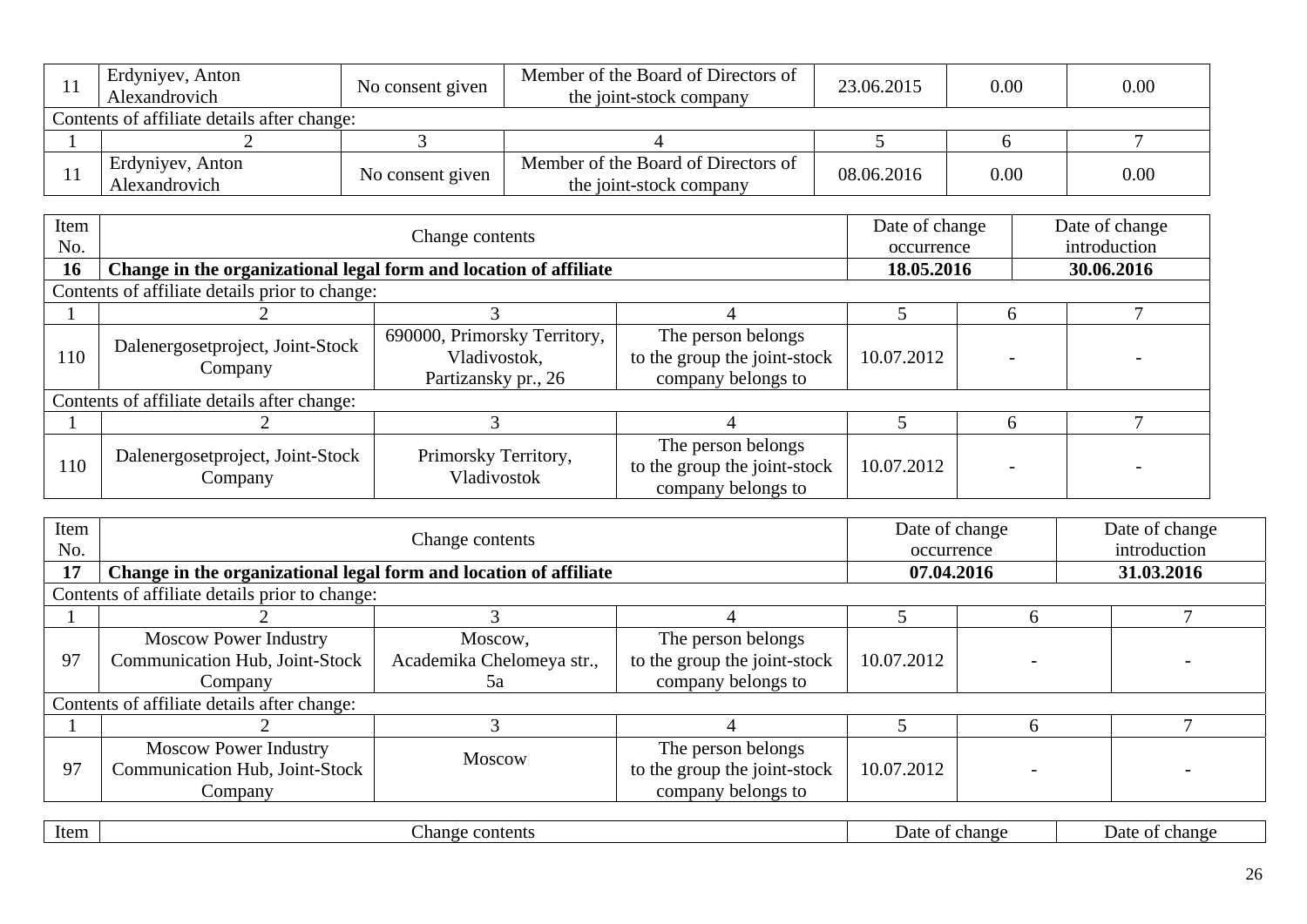| No.                      |                                                                                                                                                                        |                                                                                    |                                                                          | occurrence                   |   | introduction                   |
|--------------------------|------------------------------------------------------------------------------------------------------------------------------------------------------------------------|------------------------------------------------------------------------------------|--------------------------------------------------------------------------|------------------------------|---|--------------------------------|
| 18                       | Change in the organizational legal form of affiliate                                                                                                                   |                                                                                    |                                                                          | 17.05.2016                   |   | 30.06.2016                     |
|                          | Contents of affiliate details prior to change:                                                                                                                         |                                                                                    |                                                                          |                              |   |                                |
|                          |                                                                                                                                                                        | 3                                                                                  | $\overline{4}$                                                           | 5                            | 6 | $\overline{7}$                 |
| 118                      | Petrodvorets Electric Power Grid,<br>Joint-Stock Company                                                                                                               | 198510, Russia,<br>Saint Petersburg,<br>Petrodvorets, Volodya<br>Dubinin str., 9   | The person belongs<br>to the group the joint-stock<br>company belongs to | 30.06.2015                   |   |                                |
|                          | Contents of affiliate details after change:                                                                                                                            |                                                                                    |                                                                          |                              |   |                                |
|                          | $\overline{2}$                                                                                                                                                         | 3                                                                                  | 4                                                                        | 5                            | 6 | $\overline{7}$                 |
| 118                      | Petrodyorets Electric Power Grid.<br>Joint-Stock Company                                                                                                               | 198510, Russia,<br>Saint Petersburg,<br>Petrodvorets, Volodya Dubinin<br>str., $9$ | The person belongs<br>to the group the joint-stock<br>company belongs to | 30.06.2015                   |   |                                |
|                          |                                                                                                                                                                        |                                                                                    |                                                                          |                              |   |                                |
| Item<br>No.              |                                                                                                                                                                        | Change contents                                                                    |                                                                          | Date of change<br>occurrence |   | Date of change<br>introduction |
| 19                       | Withdrawn from the list of persons belonging to the same group of persons IDGC of the<br>North-West, PJSC belongs to                                                   |                                                                                    |                                                                          | 29.04.2016                   |   | 30.06.2016                     |
|                          | Contents of affiliate details prior to change:                                                                                                                         |                                                                                    |                                                                          |                              |   |                                |
|                          | $\mathcal{D}_{\mathcal{L}}$                                                                                                                                            | $\overline{3}$                                                                     | $\overline{4}$                                                           | 5                            | 6 | $\overline{7}$                 |
| 187                      | <b>Udaltsov,</b><br><b>Yevgeny Mikhaylovich</b>                                                                                                                        | No consent given                                                                   | The person belongs<br>to the group the joint-stock<br>company belongs to | 23.05.2015                   |   |                                |
|                          | Contents of affiliate details after change:                                                                                                                            |                                                                                    |                                                                          |                              |   |                                |
|                          |                                                                                                                                                                        | 3                                                                                  | 4                                                                        | 5                            | 6 | $\tau$                         |
| $\overline{\phantom{0}}$ | Udaltsov,<br>Yevgeny Mikhaylovich                                                                                                                                      |                                                                                    | Fails to be an<br>affiliate                                              |                              |   |                                |
| Item<br>No.              |                                                                                                                                                                        | Change contents                                                                    |                                                                          | Date of change<br>occurrence |   | Date of change<br>introduction |
| 20                       | Withdrawn from the list of persons belonging to the same group of persons IDGC of the<br>North-West, PJSC belongs to<br>Contents of affiliate details prior to change: |                                                                                    |                                                                          | 29.04.2016                   |   | 30.06.2016                     |

| `ontents_    | $\sim$ $\sim$ $\sim$ $\sim$<br>s prior to change:<br>att<br>aliate:<br>details<br>ΩŤ |                                                          |                                            |                                                       |  |
|--------------|--------------------------------------------------------------------------------------|----------------------------------------------------------|--------------------------------------------|-------------------------------------------------------|--|
|              |                                                                                      |                                                          |                                            |                                                       |  |
| 150<br>. J J | $\cdot$ $V^{\alpha}$<br><i>s</i> ient<br>v v z                                       | NΟ<br>consent<br>$\alpha$ 11 $\alpha$ n<br><b>LIVEII</b> | m<br>1 he<br>i belongs<br>person<br>00 J H | 2015<br>$\Omega$<br>$\sim$<br><i><u>__.vi.lui</u></i> |  |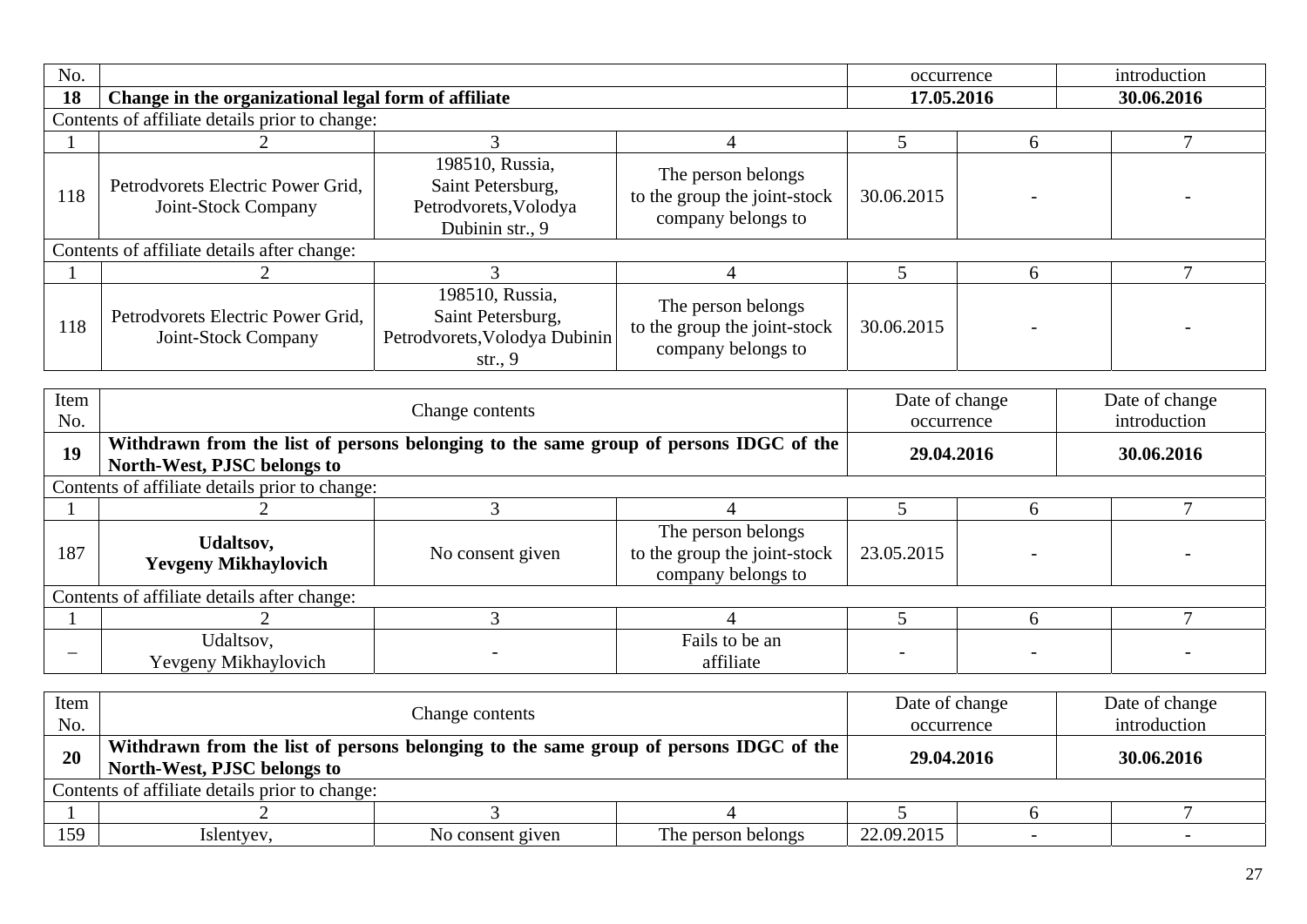| Vadim Gennadyevich                          |  | to the group the joint-stock |  |  |  |  |
|---------------------------------------------|--|------------------------------|--|--|--|--|
|                                             |  | company belongs to           |  |  |  |  |
| Contents of affiliate details after change: |  |                              |  |  |  |  |
|                                             |  |                              |  |  |  |  |
| Islentyev,<br>Vadim Gennadyevich            |  | Fails to be an<br>affiliate  |  |  |  |  |

| Item<br>No. |                                                | Change contents                                                                       | Date of change<br>occurrence                                             |            | Date of change<br>introduction |            |
|-------------|------------------------------------------------|---------------------------------------------------------------------------------------|--------------------------------------------------------------------------|------------|--------------------------------|------------|
| 21          | North-West, PJSC belongs to                    | Withdrawn from the list of persons belonging to the same group of persons IDGC of the |                                                                          |            | 26.04.2016                     | 30.06.2016 |
|             | Contents of affiliate details prior to change: |                                                                                       |                                                                          |            |                                |            |
|             |                                                |                                                                                       |                                                                          |            | h                              |            |
| 204         | Sukhanov,<br>Alexander Vladimirovich           | No consent given                                                                      | The person belongs<br>to the group the joint-stock<br>company belongs to | 31.12.2015 |                                |            |
|             | Contents of affiliate details after change:    |                                                                                       |                                                                          |            |                                |            |
|             |                                                |                                                                                       |                                                                          |            | $\mathsf{h}$                   |            |
|             | Sukhanov,<br>Alexander Vladimirovich           |                                                                                       | Fails to be an<br>affiliate                                              |            |                                |            |

| Item<br>No. |                                                | Change contents                                                                       | Date of change<br>occurrence                                             |            | Date of change<br>introduction |            |
|-------------|------------------------------------------------|---------------------------------------------------------------------------------------|--------------------------------------------------------------------------|------------|--------------------------------|------------|
| 22          | North-West, PJSC belongs to                    | Withdrawn from the list of persons belonging to the same group of persons IDGC of the |                                                                          |            | 19.04.2016                     | 30.06.2016 |
|             | Contents of affiliate details prior to change: |                                                                                       |                                                                          |            |                                |            |
|             |                                                |                                                                                       |                                                                          |            |                                |            |
| 138         | Grishayev,<br>Nikolay Alexeyevich              | No consent given                                                                      | The person belongs<br>to the group the joint-stock<br>company belongs to | 14.09.2013 |                                |            |
|             | Contents of affiliate details after change:    |                                                                                       |                                                                          |            |                                |            |
|             |                                                |                                                                                       |                                                                          |            | h                              |            |
|             | Grishayev,<br>Nikolay Alexeyevich              |                                                                                       | Fails to be an<br>affiliate                                              |            |                                |            |

|  | Item | contents<br>-nange | change<br>Jate | change<br>01<br>Ja |
|--|------|--------------------|----------------|--------------------|
|--|------|--------------------|----------------|--------------------|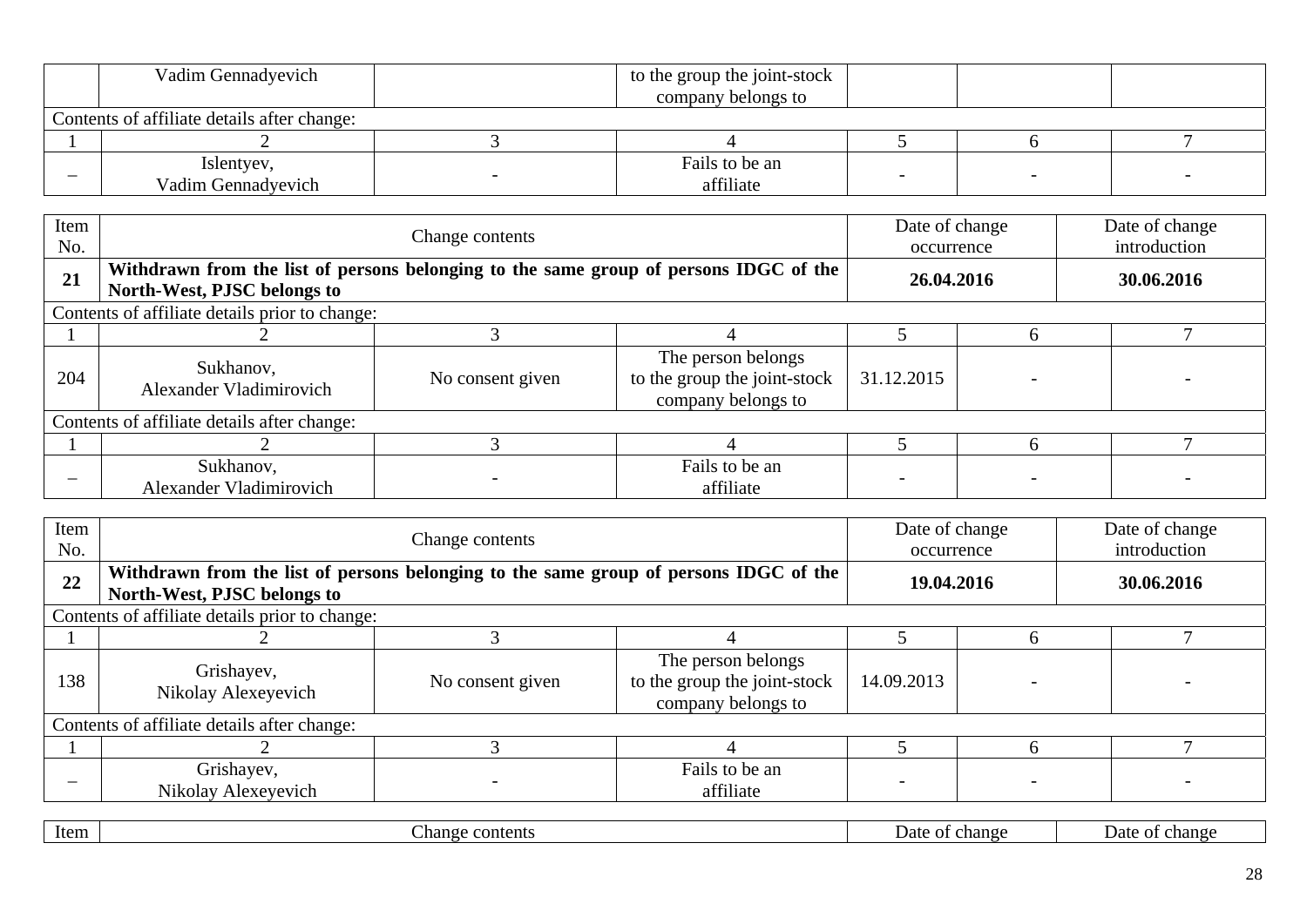| No. |                                                                                                                      |                  |                                                                          | occurrence | introduction |
|-----|----------------------------------------------------------------------------------------------------------------------|------------------|--------------------------------------------------------------------------|------------|--------------|
| 23  | Withdrawn from the list of persons belonging to the same group of persons IDGC of the<br>North-West, PJSC belongs to |                  |                                                                          | 05.05.2016 | 30.06.2016   |
|     | Contents of affiliate details prior to change:                                                                       |                  |                                                                          |            |              |
|     |                                                                                                                      |                  |                                                                          |            |              |
| 122 | Alexeyev,<br>Sergey Vasilyevich                                                                                      | No consent given | The person belongs<br>to the group the joint-stock<br>company belongs to | 05.02.2016 |              |
|     | Contents of affiliate details after change:                                                                          |                  |                                                                          |            |              |
|     |                                                                                                                      |                  |                                                                          |            |              |
|     | Alexeyev,<br>Sergey Vasilyevich                                                                                      |                  | Fails to be an<br>affiliate                                              |            |              |

| 24  | Withdrawn from the list of persons belonging to the same group of persons IDGC of the<br>North-West, PJSC belongs to |                  |                                                                          | 31.03.2016 | 30.06.2016 |  |
|-----|----------------------------------------------------------------------------------------------------------------------|------------------|--------------------------------------------------------------------------|------------|------------|--|
|     | Contents of affiliate details prior to change:                                                                       |                  |                                                                          |            |            |  |
|     |                                                                                                                      |                  |                                                                          |            |            |  |
| 202 | Dyakov,<br>Pavel Nikolayevich                                                                                        | No consent given | The person belongs<br>to the group the joint-stock<br>company belongs to | 23.06.2015 |            |  |
|     | Contents of affiliate details after change:                                                                          |                  |                                                                          |            |            |  |
|     |                                                                                                                      |                  |                                                                          |            |            |  |
|     | Dyakov,<br>Pavel Nikolayevich                                                                                        |                  | Fails to be an<br>affiliate                                              |            |            |  |

| Item<br>No. |                                                                                                                      | Change contents  |                                                                          | Date of change<br>occurrence |  | Date of change<br>introduction |
|-------------|----------------------------------------------------------------------------------------------------------------------|------------------|--------------------------------------------------------------------------|------------------------------|--|--------------------------------|
| 25          | Withdrawn from the list of persons belonging to the same group of persons IDGC of the<br>North-West, PJSC belongs to | 30.03.2016       |                                                                          | 30.06.2016                   |  |                                |
|             | Contents of affiliate details prior to change:                                                                       |                  |                                                                          |                              |  |                                |
|             |                                                                                                                      |                  |                                                                          |                              |  |                                |
| 155         | Krylov,<br>Sergey Vladimirovich                                                                                      | No consent given | The person belongs<br>to the group the joint-stock<br>company belongs to | 08.08.2015                   |  |                                |
|             | Contents of affiliate details after change:                                                                          |                  |                                                                          |                              |  |                                |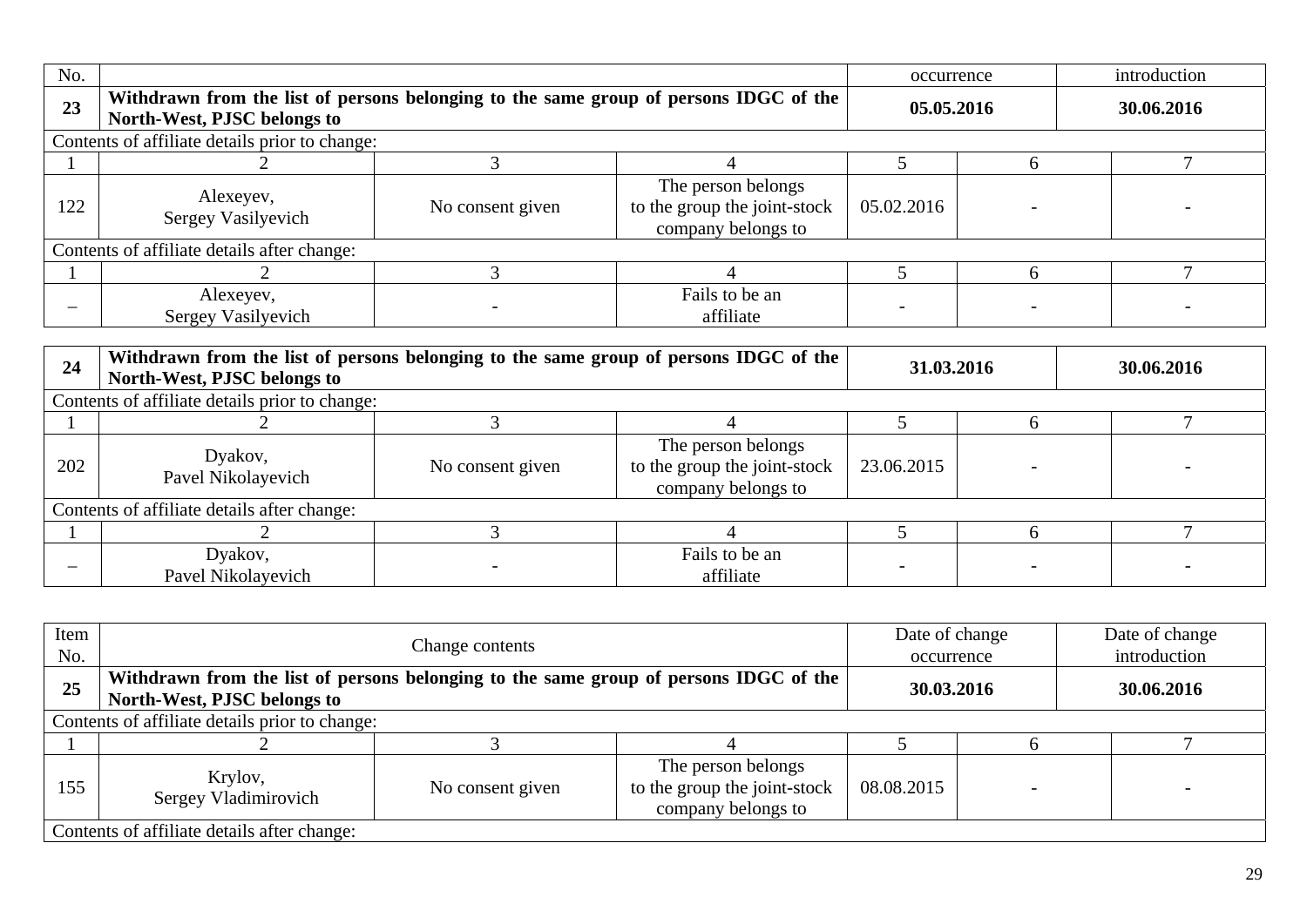| $\overline{\phantom{a}}$ | <b>Arylov</b><br>'ladımırovıch<br><b>NVI</b> | Fails to be an<br>0.011<br>∙iliate |  |  |
|--------------------------|----------------------------------------------|------------------------------------|--|--|

| Item<br>No. |                                                | Change contents                                                                       |                                                                          | Date of change<br>occurrence |            | Date of change<br>introduction |
|-------------|------------------------------------------------|---------------------------------------------------------------------------------------|--------------------------------------------------------------------------|------------------------------|------------|--------------------------------|
| 26          | North-West, PJSC belongs to                    | Withdrawn from the list of persons belonging to the same group of persons IDGC of the |                                                                          |                              | 21.04.2016 | 30.06.2016                     |
|             | Contents of affiliate details prior to change: |                                                                                       |                                                                          |                              |            |                                |
|             |                                                |                                                                                       |                                                                          |                              | h          |                                |
| 151         | Sizov,<br>Andrey Andreyevich                   | No consent given                                                                      | The person belongs<br>to the group the joint-stock<br>company belongs to | 30.06.2015                   |            |                                |
|             | Contents of affiliate details after change:    |                                                                                       |                                                                          |                              |            |                                |
|             |                                                |                                                                                       |                                                                          |                              |            |                                |
|             | Sizov,<br><b>Andrey Andreyevich</b>            |                                                                                       | Fails to be an<br>affiliate                                              |                              |            |                                |

| Item<br>No. |                                                | Change contents                                                                       | Date of change<br>occurrence                                             |            | Date of change<br>introduction |            |
|-------------|------------------------------------------------|---------------------------------------------------------------------------------------|--------------------------------------------------------------------------|------------|--------------------------------|------------|
| 27          | North-West, PJSC belongs to                    | Withdrawn from the list of persons belonging to the same group of persons IDGC of the |                                                                          |            | 14.06.2016                     | 30.06.2016 |
|             | Contents of affiliate details prior to change: |                                                                                       |                                                                          |            |                                |            |
|             |                                                |                                                                                       |                                                                          |            | h                              |            |
| 166         | Smolnikov,<br>Andrey Sergeyevich               | No consent given                                                                      | The person belongs<br>to the group the joint-stock<br>company belongs to | 05.03.2015 |                                |            |
|             | Contents of affiliate details after change:    |                                                                                       |                                                                          |            |                                |            |
|             |                                                |                                                                                       |                                                                          |            |                                |            |
|             | Smolnikov,<br>Andrey Sergeyevich               |                                                                                       | Fails to be an<br>affiliate                                              |            |                                |            |

| Item | Change contents                                                                                                      | Date of change | Date of change |  |
|------|----------------------------------------------------------------------------------------------------------------------|----------------|----------------|--|
| No.  |                                                                                                                      | occurrence     | introduction   |  |
| 28   | Withdrawn from the list of persons belonging to the same group of persons IDGC of the<br>North-West, PJSC belongs to | 24.06.2016     | 30.06.2016     |  |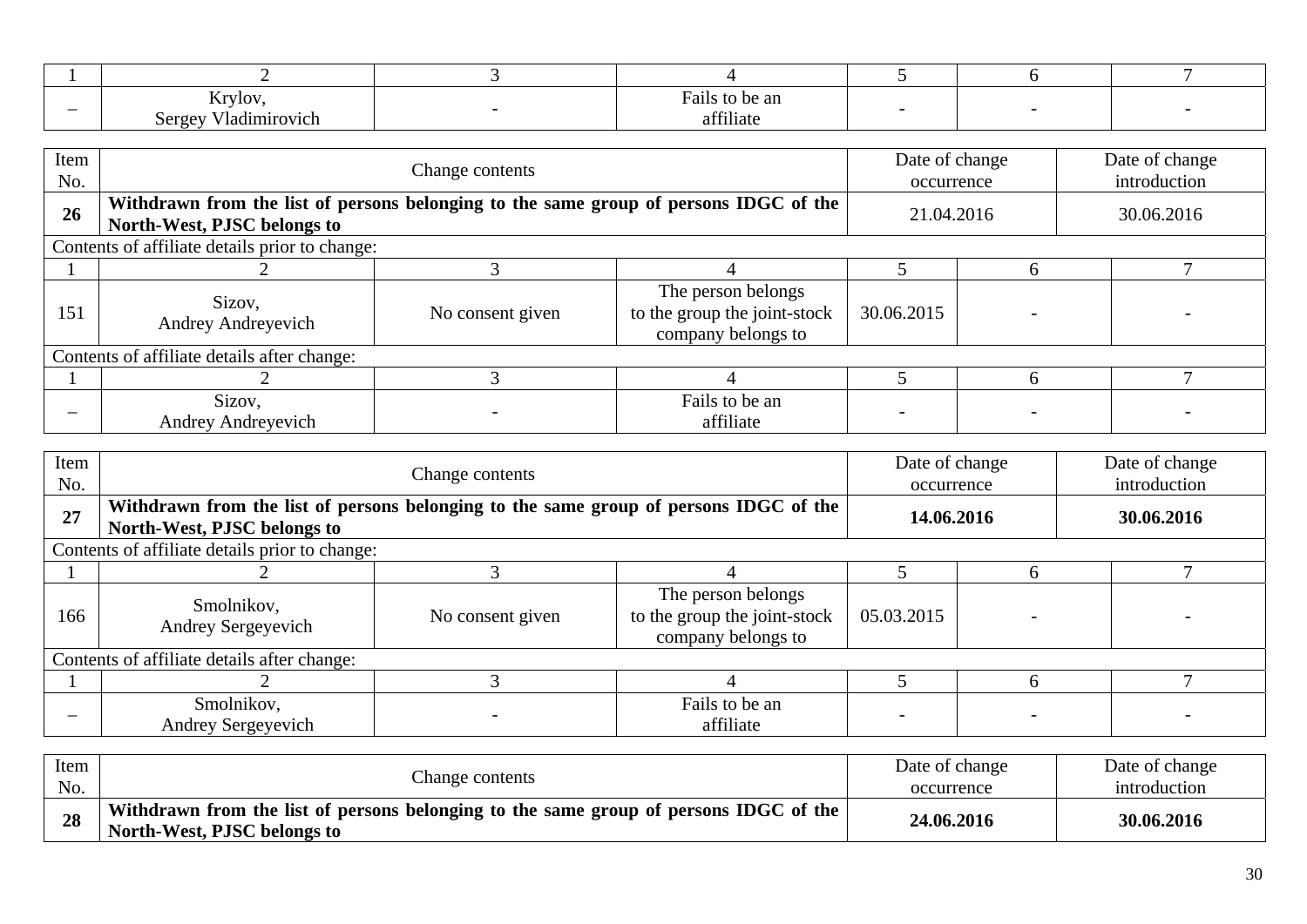|     | Contents of affiliate details prior to change: |                  |                                                                          |            |  |
|-----|------------------------------------------------|------------------|--------------------------------------------------------------------------|------------|--|
|     |                                                |                  |                                                                          |            |  |
| 136 | Volkov,<br><b>Eduard Petrovich</b>             | No consent given | The person belongs<br>to the group the joint-stock<br>company belongs to | 10.07.2012 |  |
|     | Contents of affiliate details after change:    |                  |                                                                          |            |  |
|     |                                                |                  |                                                                          |            |  |
|     | Volkov,<br><b>Eduard Petrovich</b>             |                  | Fails to be an<br>affiliate                                              |            |  |

| Item<br>No. | Change contents                                                                        |                  |                                                                          |            | Date of change<br>occurrence | Date of change<br>introduction |
|-------------|----------------------------------------------------------------------------------------|------------------|--------------------------------------------------------------------------|------------|------------------------------|--------------------------------|
| 29          | Change in the date of occurrence of the reason for person to be qualified as affiliate |                  |                                                                          |            | 23.05.2016                   | 30.06.2016                     |
|             | Contents of affiliate details prior to change:                                         |                  |                                                                          |            |                              |                                |
|             |                                                                                        |                  |                                                                          |            |                              |                                |
| 126         | Gavrilov,<br>Alexander Ilyich                                                          | No consent given | The person belongs<br>to the group the joint-stock<br>company belongs to | 19.03.2013 |                              |                                |
|             | Contents of affiliate details after change:                                            |                  |                                                                          |            |                              |                                |
|             |                                                                                        |                  |                                                                          |            | h                            |                                |
| 125         | Gavrilov,<br>Alexander Ilyich                                                          | No consent given | The person belongs<br>to the group the joint-stock<br>company belongs to | 23.05.2016 |                              |                                |

| Item<br>No.              |                                                                                                                           | Change contents  |                                                    |            |  | Date of change<br>introduction |  |  |
|--------------------------|---------------------------------------------------------------------------------------------------------------------------|------------------|----------------------------------------------------|------------|--|--------------------------------|--|--|
| 30                       | Included in the list of persons belonging to the same group of persons IDGC of the North-<br><b>West, PJSC belongs to</b> |                  |                                                    | 30.04.2016 |  | 30.06.2016                     |  |  |
|                          | Contents of affiliate details prior to change:                                                                            |                  |                                                    |            |  |                                |  |  |
|                          |                                                                                                                           |                  |                                                    |            |  |                                |  |  |
| $\overline{\phantom{0}}$ | Vlasyuk, Eduard Nikolayevich                                                                                              |                  | Fails to be an<br>affiliate                        |            |  |                                |  |  |
|                          | Contents of affiliate details after change:                                                                               |                  |                                                    |            |  |                                |  |  |
|                          |                                                                                                                           |                  |                                                    |            |  |                                |  |  |
| 195                      | Vlasyuk, Eduard Nikolayevich                                                                                              | No consent given | The person belongs<br>to the group the joint-stock | 30.04.2016 |  |                                |  |  |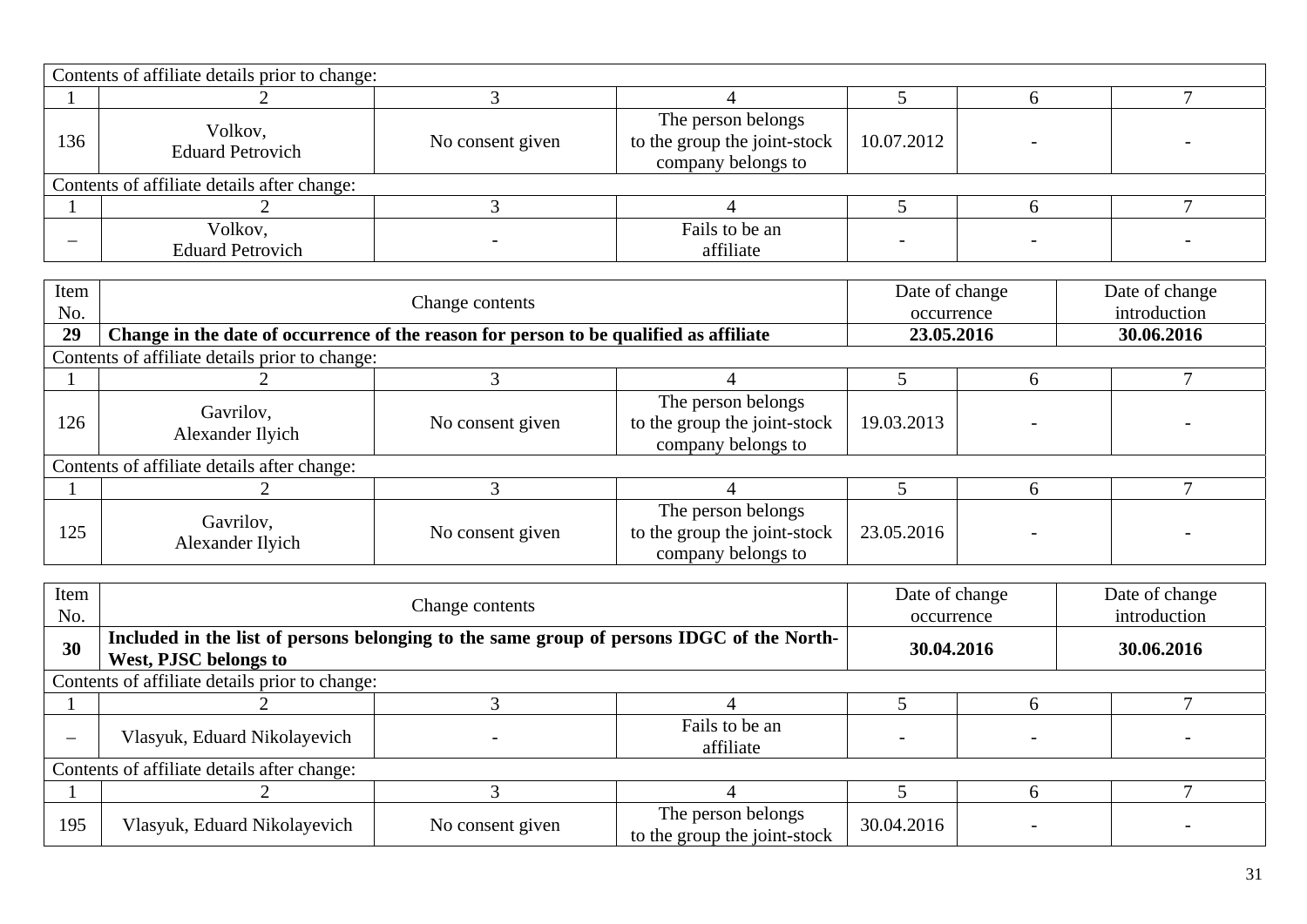|                          |                                                                                                                    |                                                                                           | company belongs to                                                       |                              |                              |                                |  |
|--------------------------|--------------------------------------------------------------------------------------------------------------------|-------------------------------------------------------------------------------------------|--------------------------------------------------------------------------|------------------------------|------------------------------|--------------------------------|--|
| Item<br>No.              |                                                                                                                    | Change contents                                                                           |                                                                          |                              | Date of change<br>occurrence | Date of change<br>introduction |  |
| 31                       | West, PJSC belongs to                                                                                              | Included in the list of persons belonging to the same group of persons IDGC of the North- |                                                                          |                              | 30.04.2016                   | 30.06.2016                     |  |
|                          | Contents of affiliate details prior to change:                                                                     |                                                                                           |                                                                          |                              |                              |                                |  |
|                          |                                                                                                                    | 3                                                                                         | 4                                                                        | 5                            | 6                            | $\tau$                         |  |
|                          | Rezakova, Vladislava<br>Vladimirovna                                                                               |                                                                                           | Fails to be an<br>affiliate                                              | $\overline{\phantom{0}}$     |                              |                                |  |
|                          | Contents of affiliate details after change:                                                                        |                                                                                           |                                                                          |                              |                              |                                |  |
|                          | $\overline{2}$                                                                                                     | 3                                                                                         | 4                                                                        | 5                            | 6                            | $\tau$                         |  |
| 196                      | Rezakova, Vladislava<br>Vladimirovna                                                                               | No consent given                                                                          | The person belongs<br>to the group the joint-stock<br>company belongs to | 30.04.2016                   |                              |                                |  |
| Item<br>No.              |                                                                                                                    | Change contents                                                                           |                                                                          | Date of change<br>occurrence |                              | Date of change<br>introduction |  |
| 32                       | Included in the list of persons belonging to the same group of persons IDGC of the North-<br>West, PJSC belongs to |                                                                                           |                                                                          | 27.04.2016                   |                              | 30.06.2016                     |  |
|                          | Contents of affiliate details prior to change:                                                                     |                                                                                           |                                                                          |                              |                              |                                |  |
|                          |                                                                                                                    | 3                                                                                         | 4                                                                        | 5                            | 6                            | $\tau$                         |  |
| $\overline{\phantom{0}}$ | Sokolov, Roman Sergeyevich                                                                                         |                                                                                           | Fails to be an<br>affiliate                                              |                              |                              |                                |  |
|                          | Contents of affiliate details after change:                                                                        |                                                                                           |                                                                          |                              |                              |                                |  |
|                          |                                                                                                                    | $\overline{3}$                                                                            | $\overline{4}$                                                           | 5                            | 6                            | $\tau$                         |  |
| 197                      | Sokolov, Roman Sergeyevich                                                                                         | No consent given                                                                          | The person belongs<br>to the group the joint-stock<br>company belongs to | 27.04.2016                   |                              |                                |  |

| Item      | Change contents                                                                                                    |  |  |            | Date of change | Date of change |  |  |
|-----------|--------------------------------------------------------------------------------------------------------------------|--|--|------------|----------------|----------------|--|--|
| No.       |                                                                                                                    |  |  | occurrence |                | introduction   |  |  |
| <b>33</b> | Included in the list of persons belonging to the same group of persons IDGC of the North-<br>West, PJSC belongs to |  |  |            | 20.04.2016     | 30.06.2016     |  |  |
|           | Contents of affiliate details prior to change:                                                                     |  |  |            |                |                |  |  |
|           |                                                                                                                    |  |  |            |                |                |  |  |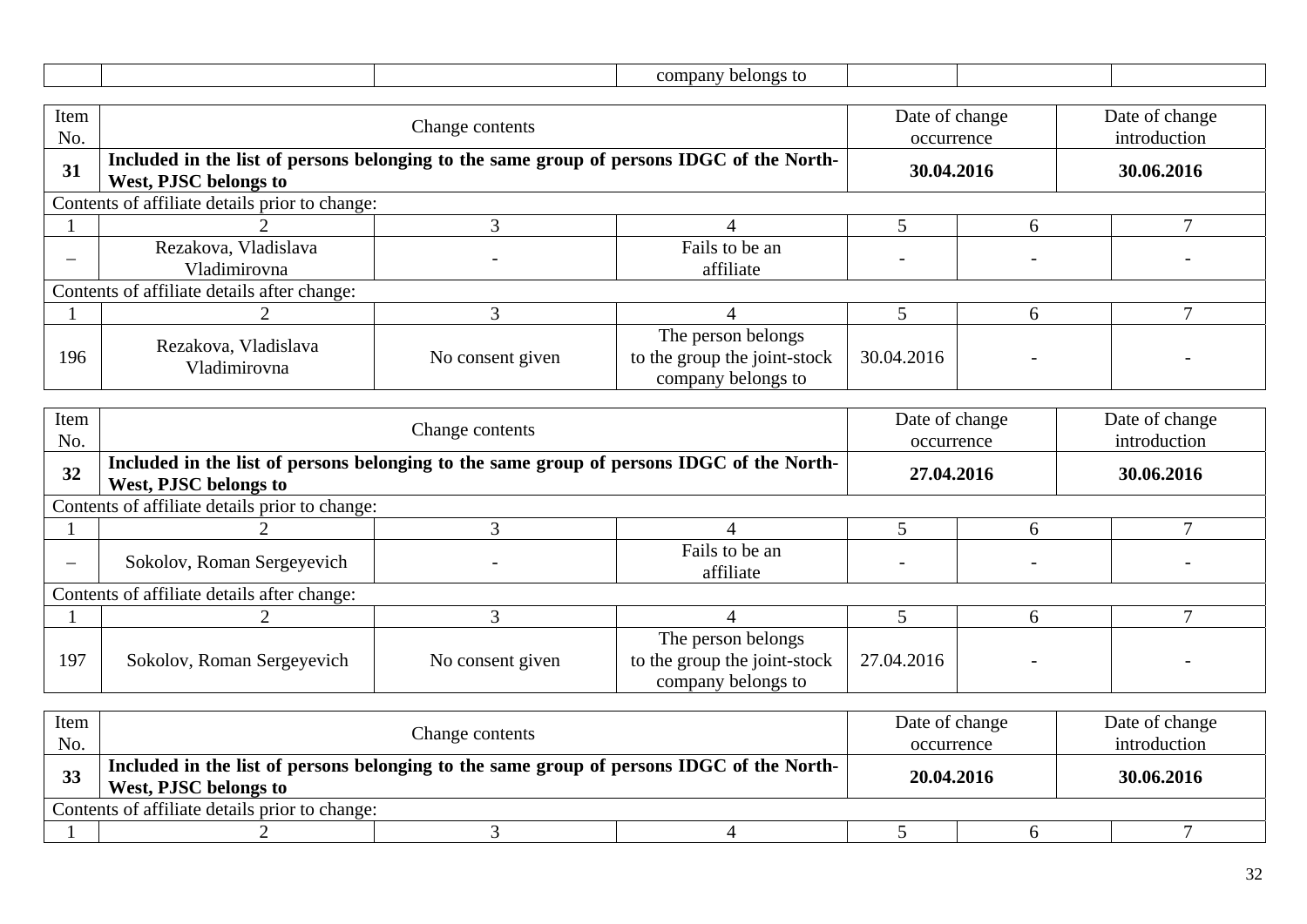| $\overline{\phantom{0}}$ | Trofimov, Ivan Vladimirovich                |                  | Fails to be an<br>affiliate                                              |            |  |  |  |  |
|--------------------------|---------------------------------------------|------------------|--------------------------------------------------------------------------|------------|--|--|--|--|
|                          | Contents of affiliate details after change: |                  |                                                                          |            |  |  |  |  |
|                          |                                             |                  |                                                                          |            |  |  |  |  |
| 198                      | Trofimov, Ivan Vladimirovich                | No consent given | The person belongs<br>to the group the joint-stock<br>company belongs to | 20.04.2016 |  |  |  |  |

| Item<br>No. | Change contents                                                                                                    |                  |                                                                          |            | Date of change<br>occurrence | Date of change<br>introduction |  |  |
|-------------|--------------------------------------------------------------------------------------------------------------------|------------------|--------------------------------------------------------------------------|------------|------------------------------|--------------------------------|--|--|
| 34          | Included in the list of persons belonging to the same group of persons IDGC of the North-<br>West, PJSC belongs to |                  |                                                                          |            | 06.05.2016                   | 30.06.2016                     |  |  |
|             | Contents of affiliate details prior to change:                                                                     |                  |                                                                          |            |                              |                                |  |  |
|             |                                                                                                                    |                  |                                                                          |            | h                            |                                |  |  |
|             | Domanin, Alexander Viktorovich                                                                                     |                  | Fails to be an<br>affiliate                                              |            | $\overline{\phantom{a}}$     |                                |  |  |
|             | Contents of affiliate details after change:                                                                        |                  |                                                                          |            |                              |                                |  |  |
|             |                                                                                                                    |                  |                                                                          |            |                              |                                |  |  |
| 199         | Domanin, Alexander Viktorovich                                                                                     | No consent given | The person belongs<br>to the group the joint-stock<br>company belongs to | 06.05.2016 |                              |                                |  |  |

| Item |                                                                                                                    | Change contents  |                              |            |            | Date of change |  |  |
|------|--------------------------------------------------------------------------------------------------------------------|------------------|------------------------------|------------|------------|----------------|--|--|
| No.  |                                                                                                                    |                  |                              |            |            | introduction   |  |  |
| 35   | Included in the list of persons belonging to the same group of persons IDGC of the North-<br>West, PJSC belongs to |                  |                              |            | 19.04.2016 | 30.06.2016     |  |  |
|      |                                                                                                                    |                  |                              |            |            |                |  |  |
|      | Contents of affiliate details prior to change:                                                                     |                  |                              |            |            |                |  |  |
|      |                                                                                                                    |                  |                              |            | h          |                |  |  |
|      | Sizikov, Sergey Valentinovich                                                                                      |                  | Fails to be an               |            |            |                |  |  |
|      |                                                                                                                    |                  | affiliate                    |            |            |                |  |  |
|      | Contents of affiliate details after change:                                                                        |                  |                              |            |            |                |  |  |
|      |                                                                                                                    |                  |                              |            |            |                |  |  |
|      |                                                                                                                    |                  | The person belongs           |            |            |                |  |  |
| 203  | Sizikov, Sergey Valentinovich                                                                                      | No consent given | to the group the joint-stock | 19.04.2016 |            |                |  |  |
|      |                                                                                                                    |                  | company belongs to           |            |            |                |  |  |
| 36   | Included in the list of persons belonging to the same group of persons IDGC of the North-                          |                  |                              | 01.04.2016 |            | 30.06.2016     |  |  |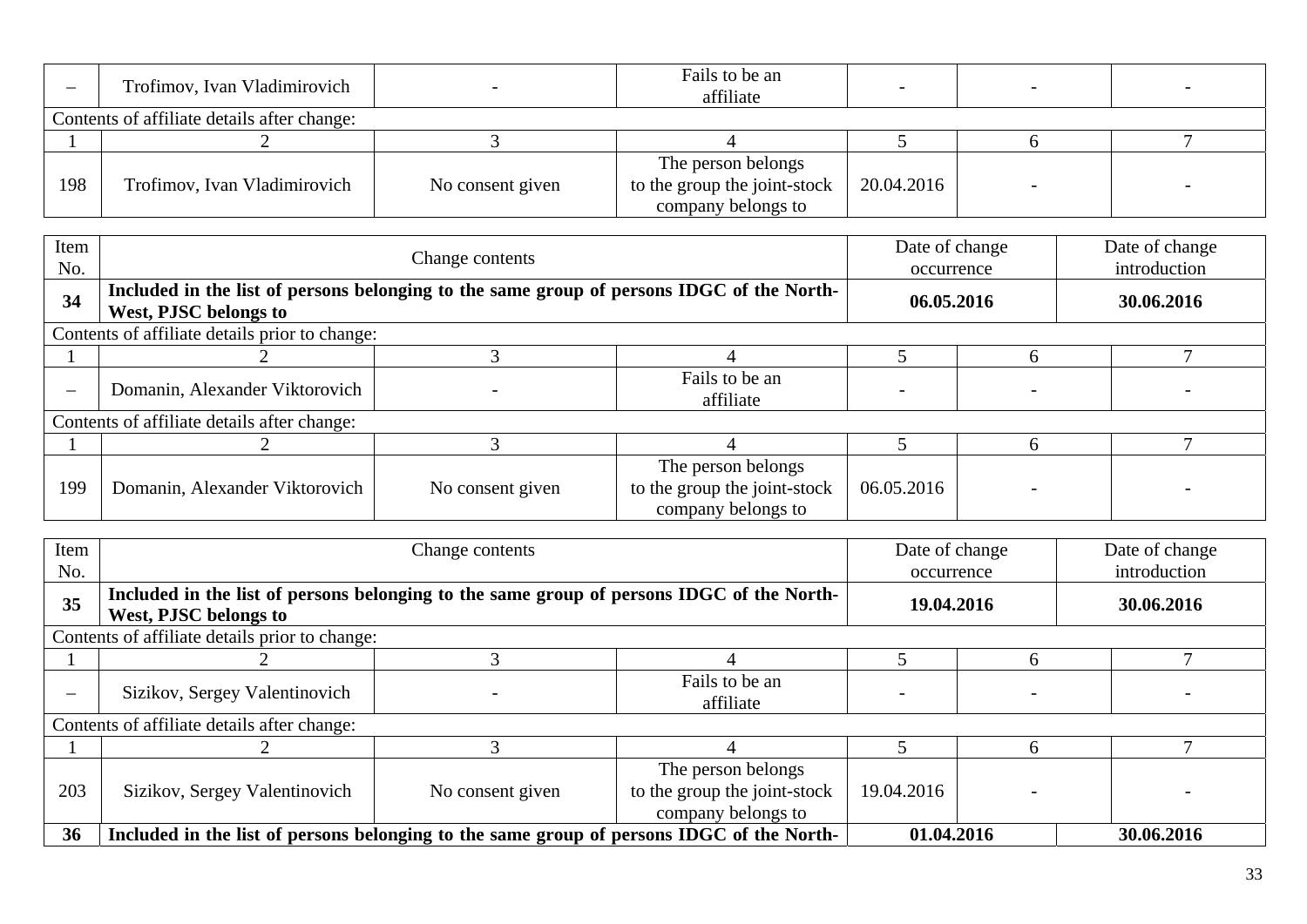|                          | West, PJSC belongs to                                                                                              |                  |                                                                          |                          |                                  |                |  |  |
|--------------------------|--------------------------------------------------------------------------------------------------------------------|------------------|--------------------------------------------------------------------------|--------------------------|----------------------------------|----------------|--|--|
|                          | Contents of affiliate details prior to change:                                                                     |                  |                                                                          |                          |                                  |                |  |  |
|                          |                                                                                                                    | 3                | 4                                                                        | 5                        | 6                                | $\tau$         |  |  |
| $\overline{\phantom{0}}$ | Peshkurov, Vadim Ilyich                                                                                            |                  | Fails to be an<br>affiliate                                              |                          |                                  |                |  |  |
|                          | Contents of affiliate details after change:                                                                        |                  |                                                                          |                          |                                  |                |  |  |
|                          | $\overline{2}$                                                                                                     | 3                | $\overline{4}$                                                           | 5                        | 6                                | $\tau$         |  |  |
| 200                      | Peshkurov, Vadim Ilyich                                                                                            | No consent given | The person belongs<br>to the group the joint-stock<br>company belongs to | 01.04.2016               |                                  |                |  |  |
| Item                     |                                                                                                                    | Change contents  |                                                                          | Date of change           |                                  | Date of change |  |  |
| No.                      |                                                                                                                    |                  |                                                                          | occurrence               |                                  | introduction   |  |  |
| 37                       | Change in the date of occurrence of the reason for person to be qualified as affiliate<br>16.06.2016               |                  |                                                                          |                          |                                  | 30.06.2016     |  |  |
|                          | Contents of affiliate details prior to change:                                                                     |                  |                                                                          |                          |                                  |                |  |  |
|                          | 2                                                                                                                  | 3                | $\overline{4}$                                                           | 5                        | 6                                | 7              |  |  |
| 200                      | Peshkurov, Vadim Ilyich                                                                                            | No consent given | The person belongs<br>to the group the joint-stock<br>company belongs to | 01.04.2016               |                                  |                |  |  |
|                          | Contents of affiliate details after change:                                                                        |                  |                                                                          |                          |                                  |                |  |  |
|                          | $\overline{2}$                                                                                                     | 3                | 4                                                                        | 5                        | 6                                | $\overline{7}$ |  |  |
| 200                      | Peshkurov, Vadim Ilyich                                                                                            | No consent given | The person belongs<br>to the group the joint-stock<br>company belongs to | 16.06.2016               |                                  |                |  |  |
| 38                       | Included in the list of persons belonging to the same group of persons IDGC of the North-<br>West, PJSC belongs to |                  |                                                                          | 31.03.2016               |                                  | 30.06.2016     |  |  |
|                          | Contents of affiliate details prior to change:                                                                     |                  |                                                                          |                          |                                  |                |  |  |
|                          |                                                                                                                    | 3                | $\overline{4}$                                                           | 5                        | 6                                | $\overline{7}$ |  |  |
| $\qquad \qquad -$        | Kalenyuk, Yegor Vladimirovich                                                                                      |                  | Fails to be an<br>affiliate                                              | $\overline{\phantom{0}}$ |                                  |                |  |  |
|                          | Contents of affiliate details after change:                                                                        |                  |                                                                          |                          |                                  |                |  |  |
|                          | $\overline{2}$                                                                                                     | $\overline{3}$   | $\overline{4}$                                                           | 5                        | 6                                | $\overline{7}$ |  |  |
| 201                      | Kalenyuk, Yegor Vladimirovich                                                                                      | No consent given | The person belongs<br>to the group the joint-stock<br>company belongs to | 31.03.2016               |                                  |                |  |  |
| Item                     |                                                                                                                    | Change contents  |                                                                          |                          | Date of change<br>Date of change |                |  |  |
| No.                      |                                                                                                                    |                  |                                                                          | occurrence               |                                  | introduction   |  |  |